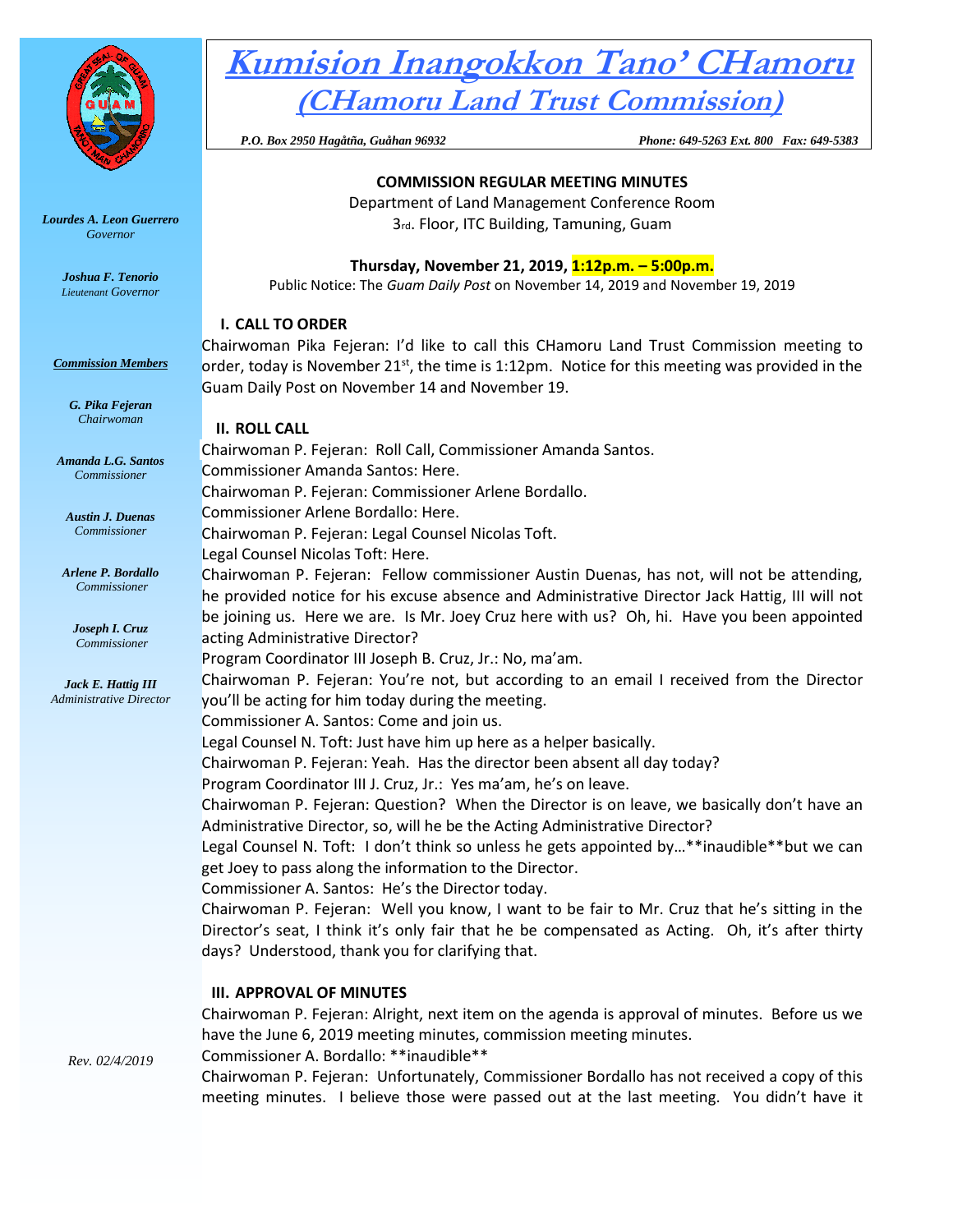right? Ok, in light of that I believe we should table June 6 until you have a chance to read it, a printed copy.

Legal Counsel N. Toft: I can give her a copy of mine.

Chairwoman P. Fejeran: Oh, great thank you. Ok, moving on to the July 18, meeting minutes. Legal Counsel N. Toft: That's not June, sorry, she'll still need a copy.

Chairwoman P. Fejeran: Alright, have the Commission had a chance to review the July 18 meeting minutes? Yes? Ok. This was a very long meeting; I think it went to 6:30 p.m.

CLTC Staff: Her first meeting was in October.

Chairwoman P. Fejeran: In the event, one of the commissioners…

Legal Counsel N. Toft: She can still second the motion. Just put it to a vote and as long as you're the \*\*inaudible\*\* so if she brought the motion, she can second it. Your vote counts as chair, because you were there.

Chairwoman P. Fejeran: Does anyone have any revisions or questions on this? Tan Amanda would you be comfortable putting forth the motion? Or would you want to wait until another member on the Commission was present?

Commissioner A. Santos: I'll wait.

Chairwoman P. Fejeran: Fair enough. Ok, we'll table July 18 meeting minutes and June as well. Next item on the agenda under old business we have our agricultural and residential leasing, switch and transfer lease list. If you both would state your name for the record.

### IV. **OLD BUSINESS**

# **SWITCHED AND TRANSFERRED LEASE LIST - BENNY U. GUZMAN**

Benny Guzman: Hi, my name is Benny Guzman.

Chairwoman P. Fejeran: Hafa Adai.

Land Agent II Jhoana Casem: I'm Land Agent Jhoana Casem.

Chairwoman P. Fejeran: Hi, Jhoana.

Land Agent II J. Casem: Good afternoon commissioners, before you we have Mr. Benny U. Guzman, original applicant was Joaquin A. Guzman. We are coming before as he is a part of the switch and transfer lease listing. With this case, the named benefactor was the wife of Mr. Joaquin A. Guzman. However, she did come in to transfer her beneficiary rights to Mr. Benny U. Guzman. So, we are requesting that the Commission approve the transfer and name the beneficiary to Mr. Benny U. Guzman.

Chairwoman P. Fejeran: Ok, thank you Jhoana. I see that the original applicant was a December 4, 1995 applicant, Mr. Joaquin A. Guzman, who is your brother, is that right? So, that was your brother's application and he received a lease in May 2017, for tract 10316, Block 11, Lot 20 in Dededo. Agricultural lease and your brother had passed away?

Mr. B. Guzman: Correct.

Chairwoman P. Fejeran: When did this happen?

Mr. B. Guzman: 2016

Chairwoman P. Fejeran: Soon after he received the lease, maybe.

Land Agent II J. Casem: Yes.

Chairwoman P. Fejeran: Ok, upon Mr. Joaquin's passing, he had left the lease to his wife who was Josephine Q. Guzman and then she came in and said I don't want the lease given to her late husband's brother and because of the Attorney General's opinion, this lease that was then transferred to you is null and void.

Land Agent II J. Casem: Yes.

Chairwoman P. Fejeran: Now that the staff has done their research, the Commission does have the authority to issue or approved that…

Land Agent II J. Casem: It would be the person taking over \*\*inaudible\*\* *\*\*0:10:53 to 0:11:18 inaudible\*\**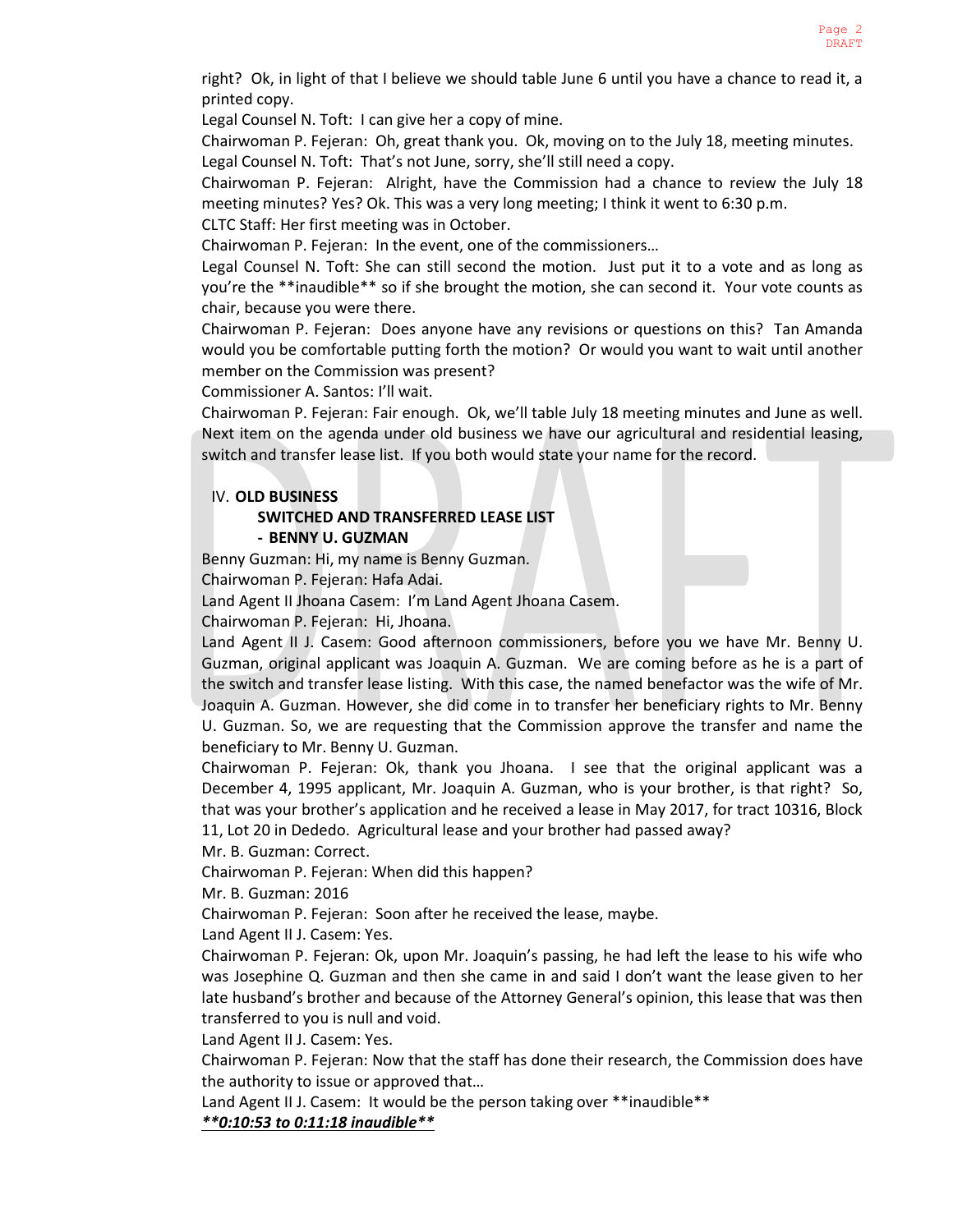Chairwoman P. Fejeran: Is 9.1 applicable here, Legal Counsel?

Legal Counsel N. Toft: \*\*inaudible\*\*

Chairwoman P. Fejeran: I just want to make sure that when we do this, we are…

Legal Counsel N. Toft: It would be applicable, yes because, with the declaration of the null and void, the rights would go back to the original applicant. Because the original applicant passed away the 9.1 \*\*inaudible\*\*

Land Agent II J. Casem: But there was already a lease.

Chairwoman P. Fejeran: Can you say that again? Because of the null and void…

Legal Counsel N. Toft: If he were still living, it would not be applicable. But 9.1 comes into play when the original applicant is deceased, and the Commission can designate a beneficiary. Chairwoman P. Fejeran: Ok.

Legal Counsel N. Toft: And so, because the AG's opinion reverted back to the original applicant, which this one has passed. So, then we use 9.1 as the mechanism to determine the successor. Chairwoman P. Fejeran: Ok, because the original successor…

Legal Counsel N. Toft: Disclaimed it to…

Chairwoman P. Fejeran: Disclaimed it…

Legal Counsel N. Toft: Disclaimed it to Mr. Guzman.

Chairwoman P. Fejeran: Ok.

Legal Counsel N. Toft: The procedure would be…for the bookkeeping purposes to terminate the original lease and then to recognize Benny Guzman as the successor under 9.1 and then to issue him a new lease. \*\*inaudible\*\*

Chairwoman P. Fejeran: Ok.

Commissioner A. Bordallo: I would like to make a motion first to terminate the agriculture lease \*\*inaudible\*\*

Chairwoman P. Fejeran: I think that's correct.

Commissioner A. Bordallo: \*\*inaudible\*\*

Legal Counsel N. Toft: Just start with that one first. \*\*inaudible\*\*

Chairwoman P. Fejeran: Motion has been made to terminate the lease under instrument 90940

Commissioner A. Santos: I second it.

Chairwoman P. Fejeran: Second by Tan Amanda. Further discussions?

All Commissioners: None

Chairwoman P. Fejeran: None. All those in favor.

All Commissioners: Aye

Chairwoman P. Fejeran: Aye's have it, motion passes, unanimously.

Commissioner A. Bordallo: I'd like to make a motion to name Benny Guzman as successor to Joaquin A. Guzman's beneficiary under Public Law 23-38, Section 9.1.

Commissioner A. Santos: I second it.

Chairwoman P. Fejeran: Motion has been made and second. Further discussion?

All Commissioners: None

Chairwoman P. Fejeran: All those in favor?

All Commissioners: Aye.

Chairwoman P. Fejeran: Ok, motion passes. So, Mr. Guzman we kind of gone through the administrative steps required and a motion passed and now the staff will be working on your lease for the property.

Mr. B. Guzman: Un Dangkulo na si Yu'us Ma'åse. (Thank you very much).

Chairwoman P. Fejeran: Thank you.

Land Agent II J. Casem: There is one more motion to award the lease.

Commissioner A. Bordallo: Ok, a motion to grant an agriculture lease upon the submission of a farm plan and a completion of a survey on tract 10316, block 11, lot 20 Dededo containing an area of 2,143 square meters.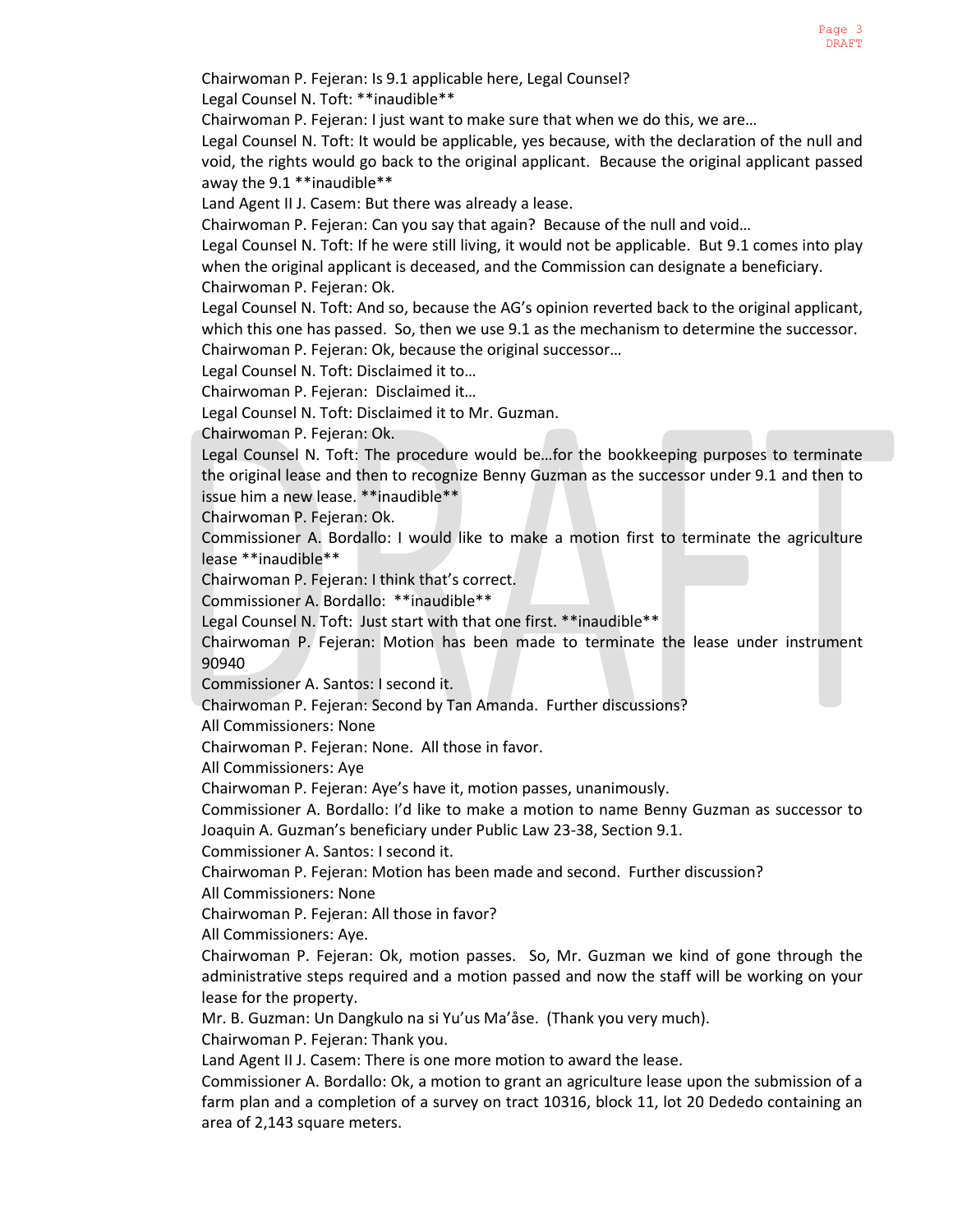Commissioner A. Santos: I Second it.

Chairwoman P. Fejeran: Motion made and second it. I guess I'm a little bit slow today. So, the first motion that was passed was to terminate the original lease, the second motion passed was designating him as a successor and now we're talking about a lease. I don't think we had a chance to discuss the requirement of a farm plan or a completion of a survey. I'd like to discuss that a little bit. Mr. Guzman, are you currently farming the property? Mr. B. Guzman: No.

Chairwoman P. Fejeran: Do you have access to the property?

Mr. B. Guzman: I do have access, but I did not proceed because of the letter I received last year in March. I've seen the property, but I have not done anything to it.

Chairwoman P. Fejeran: Are you prepared to use the property as agriculture?

Mr. B. Guzman: Oh, yes, I am.

Chairwoman P. Fejeran: Do you have experience?

Mr. B. Guzman: Yes, I have.

Chairwoman P. Fejeran: Ok, does this property have access?

Land Agent II J. Casem: There is a kind of like a makeshift easement. So, there's a makeshift easement that leads towards the agriculture lots in the back. So, the easement comes from where the GPA, that lot there's an easement there and a clearing.

Chairwoman P. Fejeran: So, he does have, he would be able to access the property.

Land Agent II J. Casem: Yes, but until the property is surveyed, then he would fully know where his meets and boundaries are.

Chairwoman P. Fejeran: Are there others in this tract before him?

Land Agent II J. Casem: I believe there are one or two lessees before him. So, there's a little opening but, then again…yeah…

Land Agent II Glenn Eay: Madam Chair, \*\*inaudible\*\*

Chairwoman P. Fejeran: Has that entire area been surveyed? No. So, my question is the cost of the survey is substantial because it's one tiny lot in the middle in this entire piece. If these lessee around him have not surveyed it, can we get them to survey at one time and the cost would be lower?

Land Agent II J. Casem: Not all of those lots have been filled. So, reason being that some of our lessees don't have access and because the area is not fully accessible, that kind of scares the client away.

Chairwoman P. Fejeran: Ok, can we use this as an opportunity get lessees onto the property and working together in getting that whole piece of land surveyed and access to it.

Land Agent II J. Casem: We can try, I believe the first two have already been surveyed so, if the surveyor would have some reference to, yeah, they would have a reference to use for Mr. Guzman's property. I can't really say, probably the survey team can answer that in terms of the survey portion.

Engineer Technician II Pierce Castro: We actually kind of proposed tracts of land be surveyed by one surveyor, it will resolve a lot of issues, but I think we have to propose an RFP, is that correct? I mean we have to bid it out…

Land Agent II J. Casem: If the Trust is willing to move in that direction then that would be the way to do it, but if the constituents are the ones to pay for it then it's hard to say whether to choose that surveyor or not. Or whether they want someone else for a cheaper price. So, it just varies what the constituents want to do. If the Trust is leaning towards wanting to pay for the survey, I can just tell you now we don't have the funds to pay for it.

Chairwoman P. Fejeran: Even with the two hundred thousand that was sitting there? The receivable from GovGuam.

Program Coordinator III J. Cruz, Jr.: We sent a letter to the DOA director; I believe a month ago and we still haven't gotten a response back.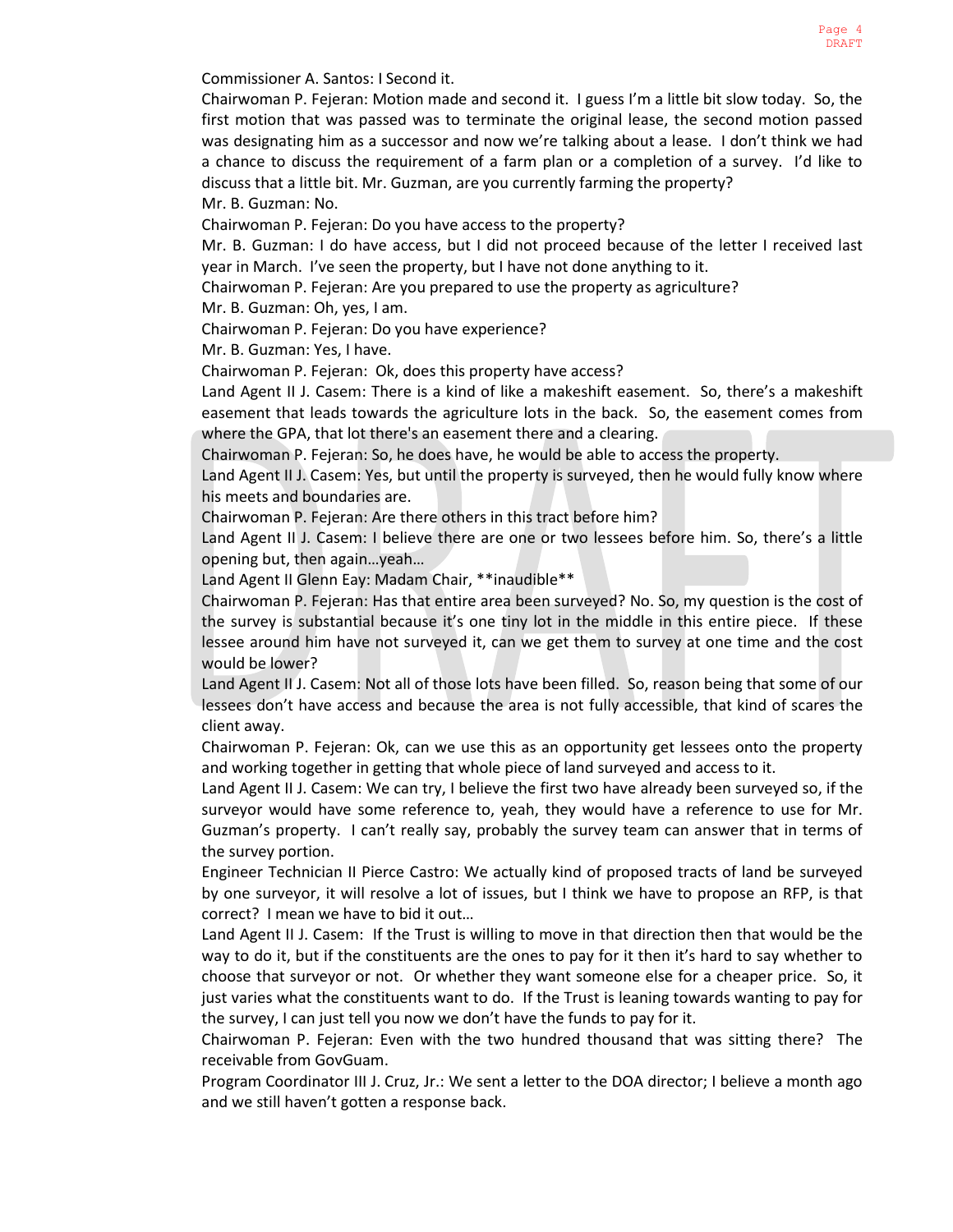Chairwoman P. Fejeran: So, they took the six hundred thousand, and haven't given it back yet, but there's two hundred thousand that we could possibly use, that we can't touch or use at all. Program Coordinator III J. Cruz, Jr.: What we can do maybe is in the law that the infrastructure fund, the board can extend the money by writing a resolution to, we can propose those expenditures, then we can offset so, that's one \*\*inaudible\*\*

Chairwoman P. Fejeran: My question is, and again it goes back to survey. Would the surveyor charge substantially less if they are surveying this whole area, one shot? Verses, fifteen different people going and asking them to survey.

Engineer Technician II P. Castro: Yes, it's upon the surveyor how they set the price

Program Coordinator III J. Cruz, Jr.: \*\*inaudible\*\*I would think it would because…

Chairwoman P. Fejeran: Find all the different points

Program Coordinator III J. Cruz, Jr.: One of the biggest problems we are having right now is, this is the problem, one surveyor will come and survey the lot, a sister would hire another surveyor, when they come together there's always issues. It's something we try to catch but…we would love for one surveyor to come and do the whole tract and it would solve a lot of issues…but…

Commissioner A. Bordallo: \*\*inaudible\*\*

Chairwoman P. Fejeran: You know again I like the idea of submitting a farm plan, because then, would show the Commission you got a plan for the land, and it would be used for intended purpose but then again survey, we have to work more efficiently, and help out our lessees who have to fork out sometimes two thousand dollars on a survey that doesn't, it fulfills no other propose than survey their lot. The money spent should be, have a greater purpose. Can you tell me what lots are vacant or leased out already in this area?

Land Agent II J. Casem: From my general knowledge I know that the first two before Mr. Guzman's own. Those are the only ones.

Chairwoman P. Fejeran: \*\*inaudible\*\*I think considering that this was leased out back in 2017 to Mr. Guzman's brother and now we are just going to get it to him I would be comfortable with a submission of a farm plan prior to lease issuance as a condition. I believe we've asked the director to look into the questions the Commission asked to surveying and to put together a plan for getting these surveys done, knowing that on the books we have the money, right, so, I think that's something we can work on and figure out a way forward.

Land Agent II J. Casem: Well based on Directive 2019-02, that is Mr. Hattig's directive, indicating survey prior to lease issuance, should be completed. I believe that survey can…

Chairwoman P. Fejeran: Wait…say that again. What is 2019-02?

Land Agent II J. Casem: It indicated that a survey is to be completed prior to a lease issuance.

Chairwoman P. Fejeran: And who…what? What is this?

Land Agent II J. Casem: A directive issued by Mr. Hattig. Prior to a lease issue…

Chairwoman P. Fejeran: When was that issued? Why was that not brought to the Commission for approval? I thought the Commission directs the Director. When was this done? When was this…?

Land Agent II J. Casem: I don't exactly, but it was just this year.

Chairwoman P. Fejeran: Well, I mean…What's directive 2019-01?

Land Agent II J. Casem: \*\*inaudible\*\*we'll get a copy.

Chairwoman P. Fejeran: Is there a 03?

Program Coordinator III J. Cruz, Jr.: We'll get a copy

Chairwoman P. Fejeran: I believe those are policy decisions that only the Commission can make. Legal are you aware of these directives?

Legal Counsel N. Toft: It was brought to my attention that he is seeking to have surveys done prior to a lease being issued so the exact \*\*inaudible\*\*to be determine at the time the lease \*\*inaudible\*\*so there'll be an award to the lot \*\*inaudible\*\*but because the survey gives the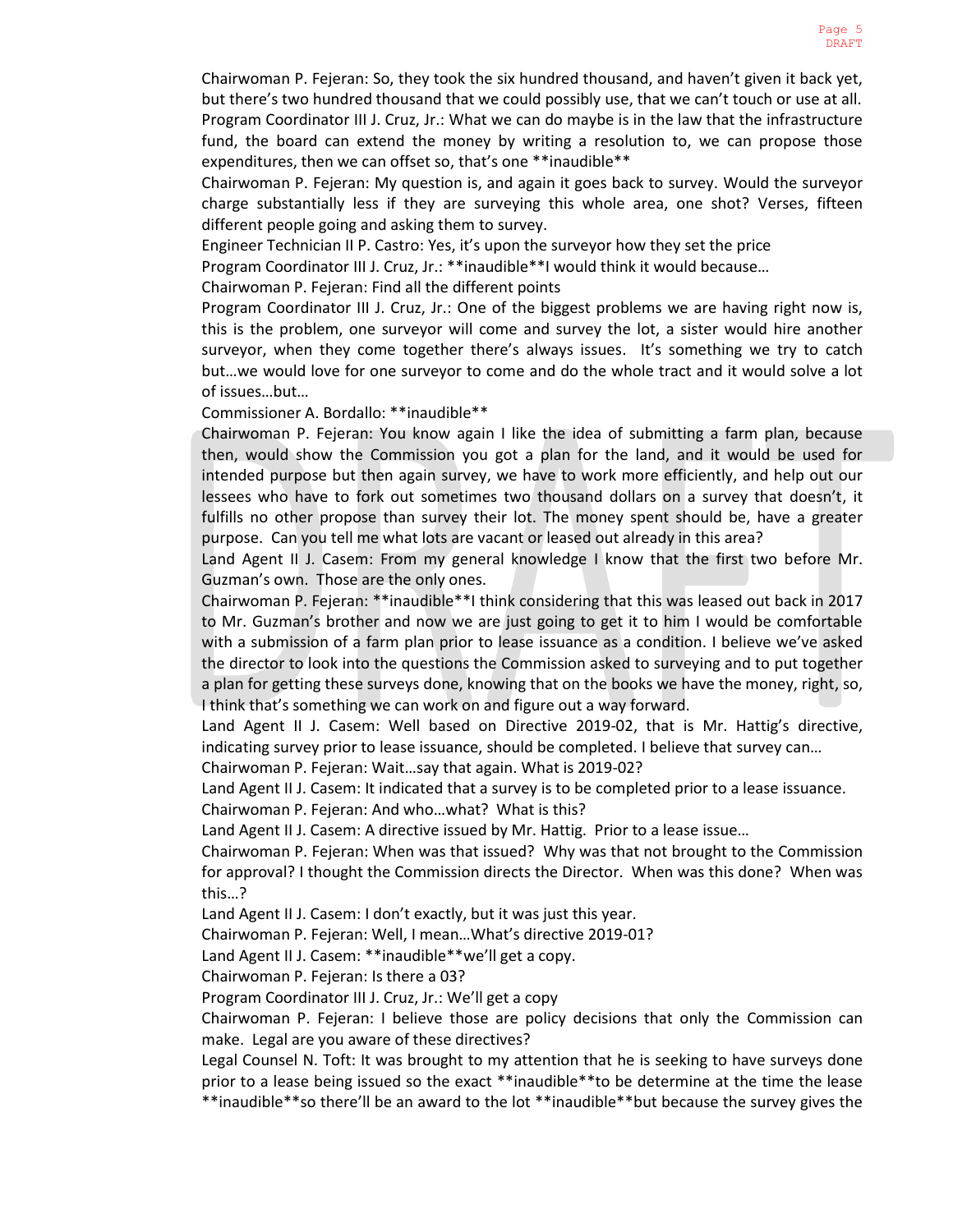exact dimension of the whole, but because we have had situation where we have a tract with five or six lessees on \*\*inaudible\*\* and then \*\*in audible\*\*

Chairwoman P. Fejeran: I understand, but I also believe that we're trying to get properties to individuals and having this requirement we are pricing out a majority of our beneficiaries and in the past it hasn't been a perfect way to do things, but it got people onto properties, and now to have that requirement, I'm a bit disturbed that directives were made without Commission's \*\*inaudible\*\*that is a very fiery change directive that affect the whole program. Program Coordinator III J. Cruz, Jr.: Glenn went to get a copy of the directive.

Chairwoman P. Fejeran: The Trust is not a surveying, we don't have the resources for survey, the lands should have been registered and surveyed before it was transferred to the Trust's inventory. It wasn't so now we are trying to work with what we have. The mission of the Trust is to get people on the land and to pass the buck to our beneficiaries, this does not sit well with me. Mr. Guzman, I'm sorry this is coming to light in your case.

Mr. B. Guzman: It's ok, at least it's coming up today.

Chairwoman P. Fejeran: Thank you.

Commissioner A. Bordallo: \*\*inaudible\*\*

Chairwoman P. Fejeran: Who did the mapping?

Engineer Technician II P. Castro: The map was created by Land Management but \*\*inaudible\*\* Land Agent II J. Casem: I believe also, like with the utility companies upon the request for service, they also have requirements, a requirement to put installation in they have advised they would need a survey, a recorded lease. Even if we were to just issue the lease and a utility authorization, and the lessee goes there, they may be rejected because there is no resource or reference for them to utilize in terms of putting a power line or a water line, they don't have that reference of a survey map, so, that's one thing that has come before our office. Where we currently have lessees, who don't have any survey but they do have a lease and then they have had power and water before but they sometimes they may get rejected, they may be approved but that is something that has come to light often. That is their requirements, even if our office issues out a utility authorization it would be up to the utility company to approve or disapprove.

Chairwoman P. Fejeran: For those leases that don't have surveys are they recorded? Have those leases been recorded?

Land Agent II J. Casem: I believe so…

Chairwoman P. Fejeran: They are recorded, those are recorded leases…

Legal Counsel N. Toft: I don't think it's the recording, the problem is it should have a generic area to…

Chairwoman P. Fejeran: This doesn't seem to be a generic area.

Legal Counsel N. Toft: I mean with massive planning, it's a little \*\*inaudible\*\*to say but prior to this we've had issues, for example there is a five-acre tract and…

Land Agent II J. Casem: A portion of…

Legal Counsel N. Toft: Yeah, a portion of it, GWA or GPA comes in and they don't know where the points unless someone points to it, but there are no documents that say this is the exact area where. They are extremely worried about…

Chairwoman P. Fejeran: Right, no I understand the portion of and that was why the Land Trust and Land Management went through this whole master planning effort, right. Is that why we required master plans.

Program Coordinator III J. Cruz, Jr.: In certain places. Tax assessments. \*\*inaudible\*\*

Chairwoman P. Fejeran: So, right now, it looks like that property is described, right? But it's not…it was described here, tract 10316, block 11, lot 20, in Dededo. If we put that on a lease, you're saying that the utility agency will reject it?

Legal Counsel N. Toft: Possibly.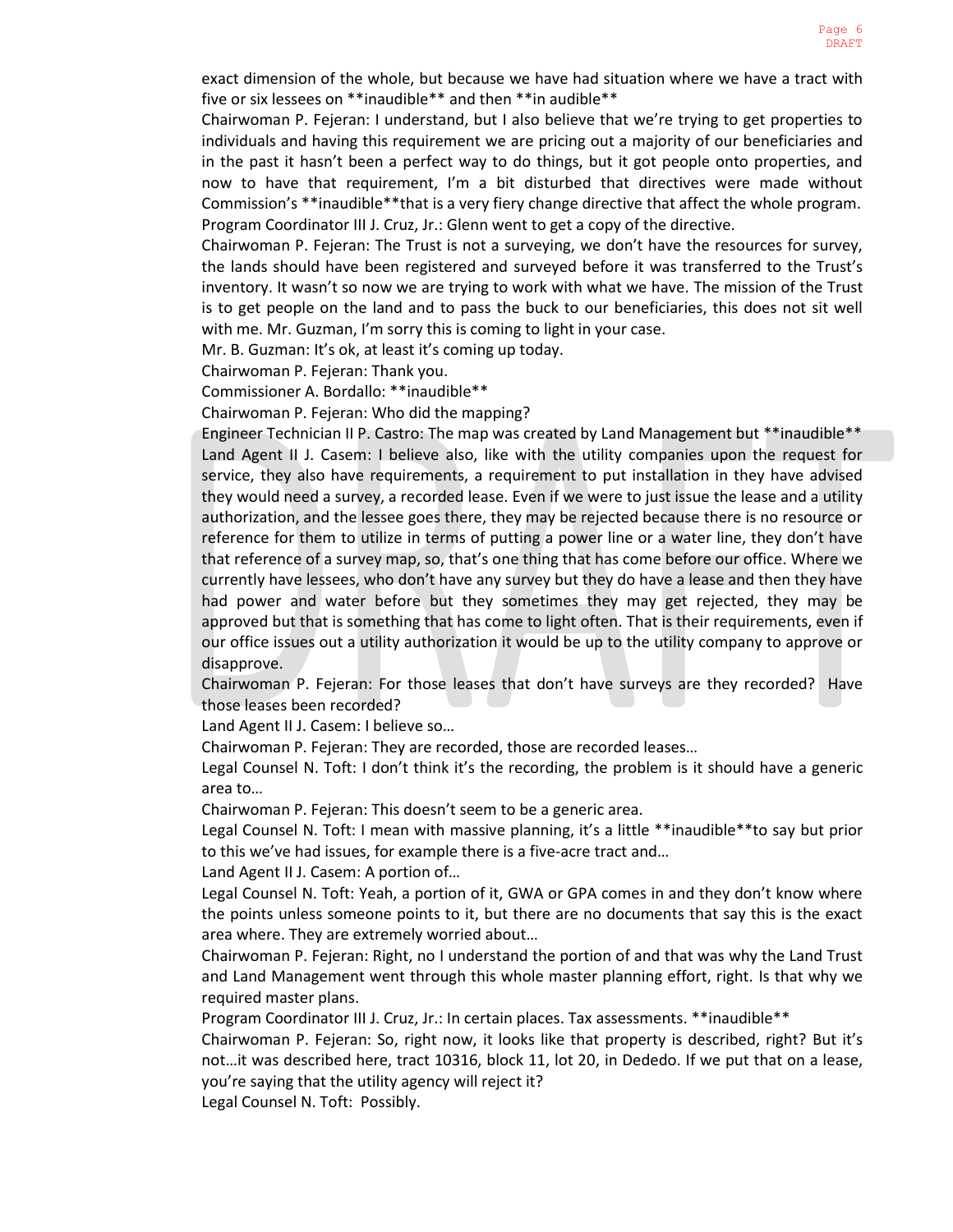Program Coordinator III J. Cruz, Jr.: Possibly because they are no survey. I can't speak for the utility agency how they go about with their procedures but that has been something that has been brought up to where they can't utilize something to reference to probably put in a pole or put in a line, they don't want to put it pass the lot, they don't want to…they want to be able to put it where it should be placed.

Commissioner A. Santos: \*\*inaudible\*\*

Commissioner A. Bordallo: \*\*inaudible\*\*

Chairwoman P. Fejeran: 19…

Commissioner A. Bordallo: \*\*inaudible\*\*

Engineer Technician II P. Castro: I believe that master plans based on the tabletop, and \*\*inaudible\*\*they didn't go out to measure it, just on the tabletop, so, won't be able to provide accurate points so may be estimated distances, based on…

Commissioner A. Bordallo: \*\*inaudible\*\*

Legal Counsel N. Toft: That's the tricky part of it, if the utility company goes out there, they can't tell the property markers \*\*inaudible\*\*if the, you can do may be a license to occupy the land, to say such time they get a survey \*\*inaudible\*\*the concern is that it's kind of backwards that the lease is disbursed and survey second because the lease should have the survey description of the lot. \*\*inaudible\*\*

Land Agent II J. Casem: You have to pay another twenty-five dollars.

Commissioner A. Bordallo: \*\*inaudible\*\*

Legal Counsel N. Toft: I don't think you need to say approve the directive, but you can make individual case \*\*inaudible\*\*

Chairwoman P. Fejeran: Ok, I believe you made a motion, Commissioner Bordallo.

Commissioner A. Bordallo: \*\*inaudible\*\*

Chairwoman P. Fejeran: Does your motion still stand?

Commissioner A. Bordallo: Yes, \*\*inaudible\*\*

Chairwoman P. Fejeran: Ok, maybe restate your motion.

Commissioner A. Bordallo: \*\*inaudible\*\*

Chairwoman P. Fejeran: Retract your old motion and restate.

Commissioner A. Bordallo: \*\*inaudible\*\*

Chairwoman P. Fejeran: I think if we are putting the conditions of a farm plan and a survey to be completed, those would have to be completed prior to an issuance of a lease. Right?

Land Agent II J. Casem: Yes, ma'am

Chairwoman P. Fejeran: I guess it wouldn't be a, you wouldn't call it a conditional, it would be to grant the lease conditional upon completion.

Legal Counsel N. Toft: Yeah

Chairwoman P. Fejeran: Ok

Commissioner A. Bordallo: A motion to grant an agricultural lease \*\*inaudible\*\*

Commissioner A. Santos: I second it.

Chairwoman P. Fejeran: Motion made and second it. Further discussion?

All Commissioners: None

Chairwoman P. Fejeran: All in favor?

All Commissioners: Aye

Chairwoman P. Fejeran: Aye's have it, ok. So, the lease, Mr. Guzman so you would have to submit a farm plan to a land agent. Also, a survey authorization would be issued to you in order to go out and get utilities for your property, upon completion of a survey a lease will be issued.

Mr. B. Guzman: Si Yu'us Ma'åse

Chairwoman P. Fejeran: Thank you.

Mr. B. Guzman: Thank you again.

**SWITCHED AND TRANSFERRED LEASE LIST**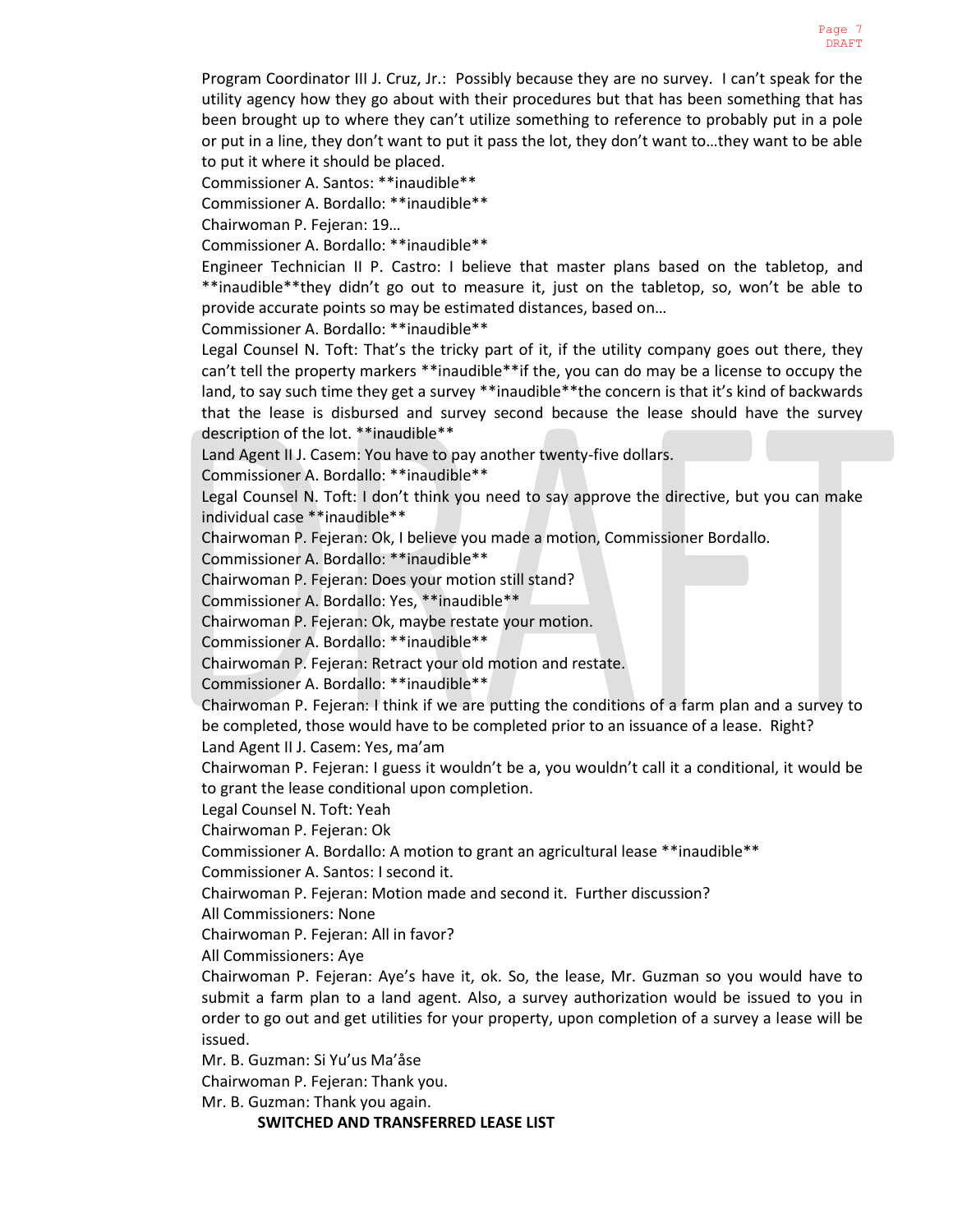### **- SEBASTIAN S. QUENGA, JR.**

Chairwoman P. Fejeran: Ok, next item on the agenda.

Land Agent II J. Casem: Unfortunately, Mr. Quenga had to work, but before you I have a lessee Sebastian Santos Quenga Jr., original applicant is Sebastian Santos Quenga. He is also a part of the switch and transfer lease listing. Here we have been advised that he would like to revert the lease and application back to his father who is the original and request for a lease based on preoccupancy for Mr. Sebastian Santos Quenga.

Chairwoman P. Fejeran: OK so this is an agricultural property, on Tract 15344, Block 4, Lot 4 in Mangilao. I see the file was done in 2018 and the property has lemai, papaya, coconut, and mango and he does have a farm plan in here.

Land Agent II J. Casem: They have been there since the seventies, he, Mr. Quenga, the original, unfortunately, never been issued a lease. Coming forward, is his request so that he could be issued a lease.

Chairwoman P. Fejeran: Again, in order to act we would have to terminate the lease and revert it back to the original. Applicant is a December 5, 1995, revert the original application back to his father and then…

Land Agent II J. Casem: Also, a portion of his occupancy is on Ancestral Lands. \*\*inaudible\*\*easement coming from Ancestral, a big portion of their road is actually on Ancestral. So, if you move it up some more John, some more, ok. Up…

Land Agent I John Gumataotao: Up…to the left.

Land Agent II J. Casem: Nearest, right there, back. Back it up so we can see the whole John. Zoom out now.

### *\*\*multiple conversations\*\**

Chairwoman P. Fejeran: So, also the original applicant himself, that he wants the…

Land Agent II J. Casem: Yes. He did come in and also, he indicated that…

Chairwoman P. Fejeran: \*\*Inaudible\*\*

Land Agent J. Casem: Designate his son benefactor

Chairwoman P. Fejeran: Ok.

Land Agent II J. Casem: So, you see the clear patch of clearing kind of like a road going in.

Chairwoman P. Fejeran: That one?

Land Agent II J. Casem: Down. The next clearing.

Chairwoman P. Fejeran: That one?

Program Coordinator III J. Cruz, Jr.: No, right in the middle. Up, up…

Engineer Technician II Melvin Javier: Right there.

Land Agent II J. Casem: There you go. So, it leads to his property. It has a fenced gate near the main highway, and it leads to the ranch. We did advise them that, when the Ancestral landowners do come in to take back their property, they wouldn't be able to utilize that easement. That's another question of when they can be giving that easement the correct easement to lead to their property.

Chairwoman P. Fejeran: Are you sure we need an affidavit from the father's \*\*inaudible\*\*

Land Agent II J. Casem: An Affidavit from the junior to say that he is reverting it back, and we are not held liable.

Legal Counsel N. Toft: \*\*inaudible\*\*

Chairwoman P. Fejeran: The original applicant, sorry, the original applicant's application, says that he did not, was not living or farming on government land.

Land Agent II J. Casem: Yes, so, there's a Mayor's verification. From our understanding the applicant doesn't understand the question, so, therefore, we request to provide a Mayor's verification to state their date of occupancy.

Chairwoman P. Fejeran: Oh yeah, since 1982. I also see his name on the land use permit list. Land Agent II J. Casem: So, with that statement we use that prior to the \*\*inaudible\*\*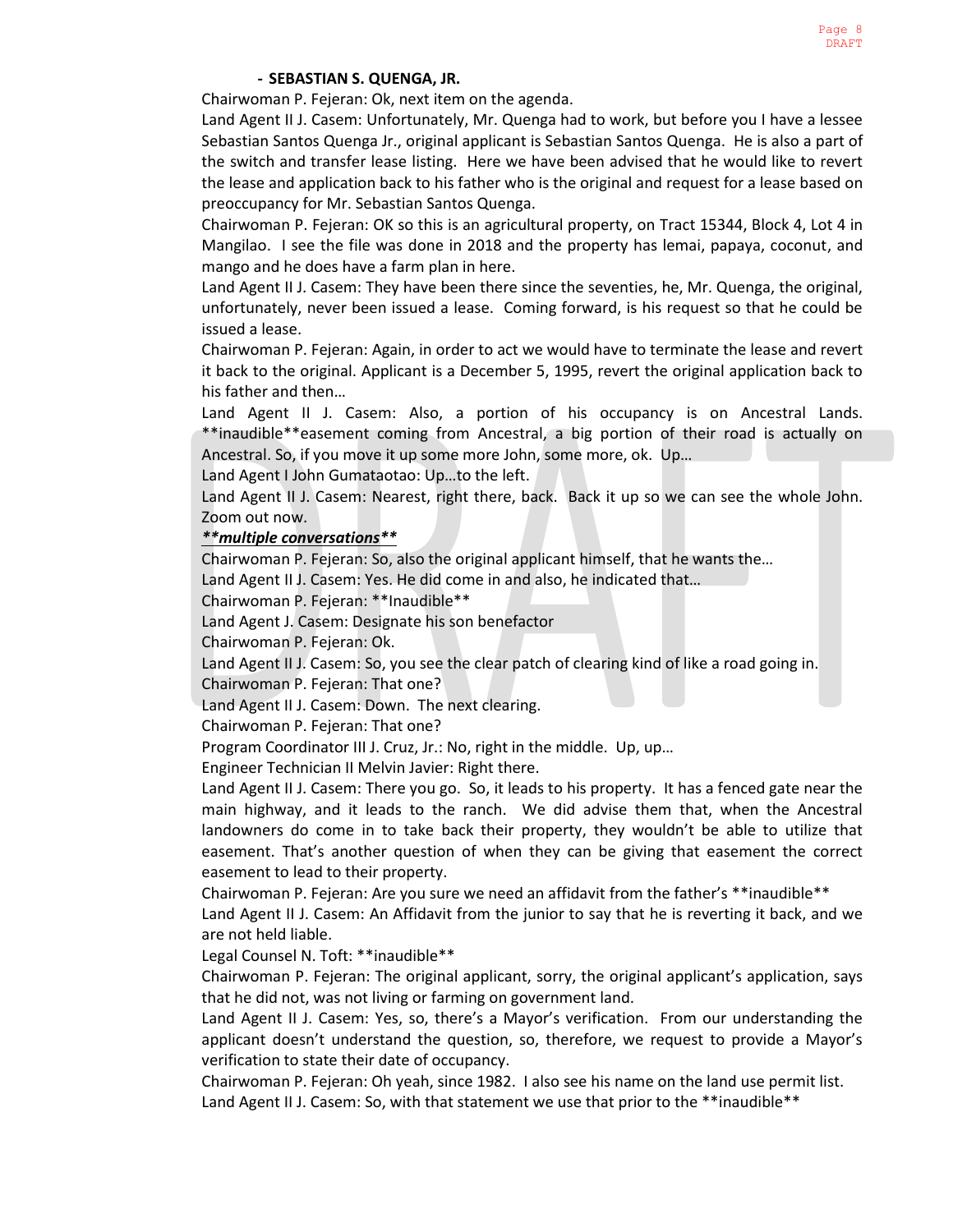Chairwoman P. Fejeran: Ok. Does the Commission have any questions about Mr. Quenga's lease? No? You want to make motions on it?

Commissioner A. Bordallo: Motion to terminate agricultural lease document number 9203025 under Sebastian R. Quenga Jr.

Commissioner A. Santos: I second it.

Chairwoman P. Fejeran: Motion made and second it. Further discussion?

All Commissioners: None.

Chairwoman P. Fejeran: All those in favor?

All Commissioners: Aye.

Chairwoman P. Fejeran: Aye's have it.

Commissioner A. Bordallo: Motion to revert agricultural application back to the original applicant Sebastian Santos Quenga, application number 6933.

Commissioner A. Santos: I second It.

Chairwoman P. Fejeran: Motion made and second it. Further discussion?

All Commissioners: None.

Chairwoman P. Fejeran: All those in favor?

All Commissioners: Aye.

Chairwoman P. Fejeran: Aye's have it. For the next one, I wanted to ask…

Commissioner A. Bordallo: Can we have a discussion?

Chairwoman P. Fejeran: Yeah, I wanted to discuss that one again because he is a pre-occupier, and has that preoccupancy status, we cannot issue him a lease? Putting this condition on it? Will they have us in violation on that?

Legal Counsel N. Toft: It wouldn't be in violation, the way that the statue is worded, \*\*inaudible\*\* we could not do some sort of eviction but like I said the law makes the commission choose whether to issue the lease. \*\*inaudible\*\*

Chairwoman P. Fejeran: I mean, basically, \*\*inaudible\*\* property…to require him to get a survey, I mean he is already ranching it. Any condition would be unfair. It's up to the Commission though.

Commissioner A. Bordallo: \*\*inaudible\*\*

Chairwoman P. Fejeran: Did you make the motion?

Commissioner A. Bordallo: \*\*inaudible\*\*

Chairwoman P. Fejeran: It's up to you, it's your motion. If you want to grant the lease upon completion of a survey, if that's what…

Commissioner A. Bordallo: Motion to grant a lease upon completion of a survey 15344, Block 4, Lot 7, Mangilao, containing an area of 1,174+ /- square meters.

Commissioner A. Santos: I second it.

Chairwoman P. Fejeran: A motion has been made and second it. Further discussion? All Commissioners: None.

Chairwoman P. Fejeran: All those in favor?

All Commissioners: Aye.

Chairwoman P. Fejeran: Ok, Aye's have it. So, again the lease \*\*inaudible\*\*and you'll work on obtaining the affidavit so it's clear that it was the son's desire to pass it back to...thank you. Is there anymore for the switch and transfer?

Land Agent II J. Casem: No.

### **V. NEW BUSINESS**

### **AGRICULTURAL AND RESIDENTIAL LEASING - JEANETTE TENORIO**

Chairwoman P. Fejeran: For today? Wow, we're almost done here. Next item is new business, agricultural and residential leasing, constituent request. First…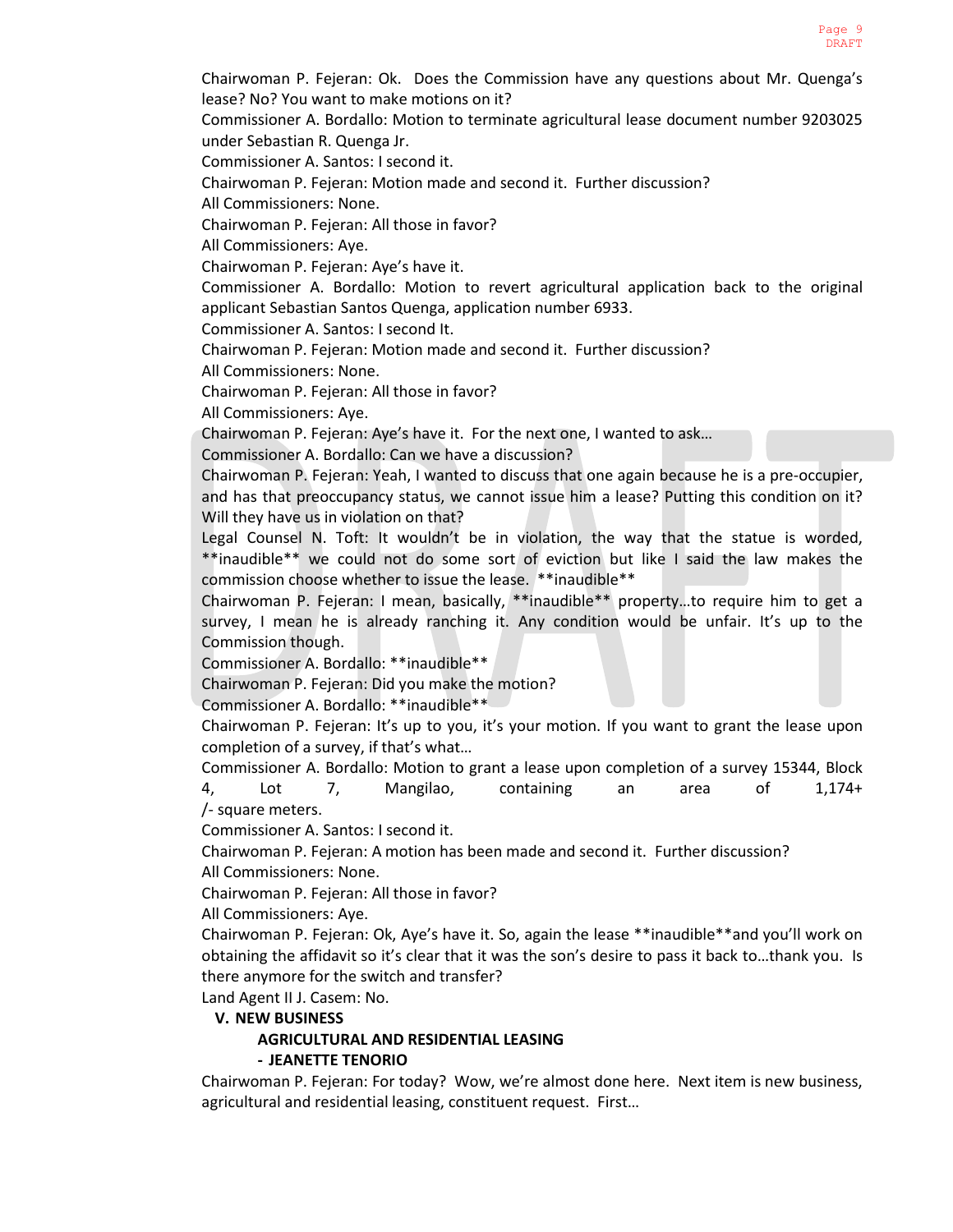Land Agent II J. Casem: I have Jeanette Tenorio, she's actually here, she is asking if we can go ahead and…

Chairwoman P. Fejeran: Hear her case first?

Land Agent II J. Casem: If that's ok?

Chairwoman P. Fejeran: Yes. Jeanette Tenorio. Is it in here?

Land Agent II J. Casem: Yes, it is.

Legal Counsel N. Toft: It's on the last page.

Chairwoman P. Fejeran: Alright. Hafa Adai, welcome.

Ms. Jeanette Tenorio: Hello.

Chairwoman P. Fejeran: Can you state your name for the record?

Ms. J. Tenorio: Jeanette Tenorio.

Chairwoman P. Fejeran: Jhoana?

Land Agent II J. Casem: Before you we have Ms. Jeanette Tenorio, she is a December 4, 1995 applicant, she is here requesting for a lease issuance. With Ms. Tenorio's case, she did once survey a property, however survey, the surveyor that she contracted…had a contract with, I believe that the license was revoked. Therefore, the monies paid toward the survey was returned to her and Mr. Ortega wasn't able to fulfill the completion of the survey. Come present today, Ms. Tenorio is still occupying and clearing the property, but she would like to move forward to for issuance of a lease, of course upon completion of a new survey on this property.

Chairwoman P. Fejeran: Ok. Thank you Jhoana. Ms. Tenorio, are you currently living on the property?

Ms. J. Tenorio: No, I'm currently not occupying, however, I am planting. I can't do anything without a lease.

Chairwoman P. Fejeran: So, this is for residential?

Land Agent II J. Casem: Yes

Chairwoman P. Fejeran: Lease? Ok. You own land, anywhere?

Ms. J. Tenorio: No.

Chairwoman P. Fejeran: No. You've been…this was back in 2005 when you were first issued the survey authorization and notice of intent. Are you prepared to get a survey for the property?

Ms. J. Tenorio: Yes.

Chairwoman P. Fejeran: I'm glad to hear you've gotten your money back.

Ms. J. Tenorio: Yes.

Chairwoman P. Fejeran: \*\*inaudible\*\* What prompted you to come to the Commission? The Land Trust?

Ms. J. Tenorio: What?

Chairwoman P. Fejeran: What prompted you to move forward, because I know there's many in your…

Ms. J. Tenorio: When I came to show the map, I was told that it was not signed. They told me to see the board. So, they had to go and search for the one who did the map.

Chairwoman P. Fejeran: I see.

Commissioner A. Santos: Put a motion?

Chairwoman P. Fejeran: Yeah, you can state your motion louder Tan Amanda.

Commissioner A. Santos: Motion to approve a residential lease upon completion of a survey for Jeanette Tenorio on tract 10125 block 13 lot 12, Dededo.

Commissioner A. Bordallo: I second

Chairwoman P. Fejeran: Motion made and second it, further discussion?

All Commissioners: No.

Chairwoman P. Fejeran: No? ok, all those in favor?

All Commissioners: Aye.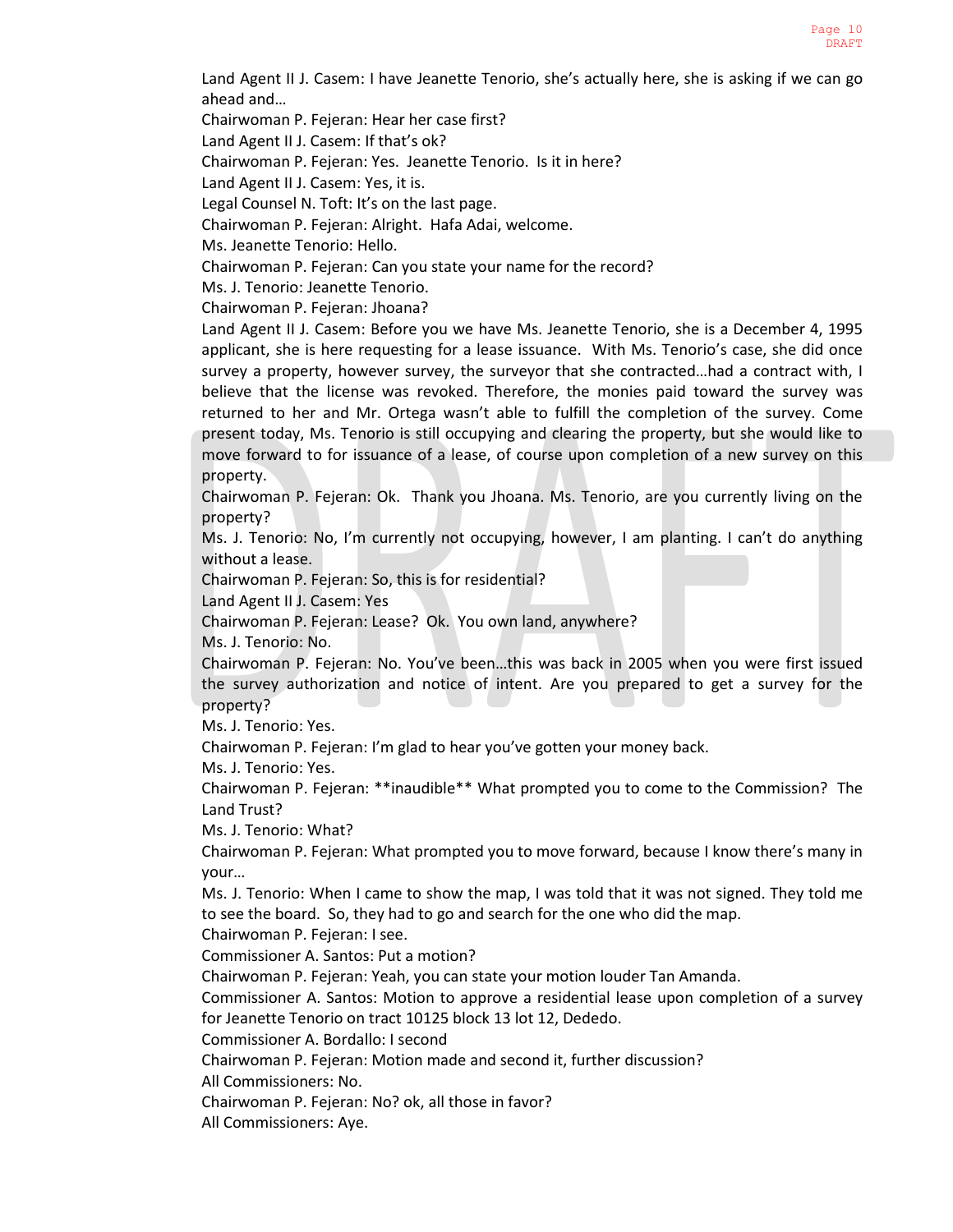Chairwoman P. Fejeran: Aye's have it. The motion passes.

Ms. J. Tenorio: Thank you

Land Agent II J. Casem: We will go back to Mr. David Chaco Nauta.

Chairwoman P. Fejeran: So, there's nobody else present?

Land Agent II J. Casem: No.

# **AGRICULTURAL AND RESIDENTIAL LEASING**

# **- DAVID C. NAUTA**

Chairwoman P. Fejeran: Mr. Nauta's not present?

Land Agent I Jessica Dayday: He's here.

Chairwoman P. Fejeran: Mr...hi.

Land Agent I J. Dayday: Hafa Adai, I'm Jessica Dayday, land agent with CHamoru Land Trust Commission.

Mr. David Nauta: My name is David Chaco Nauta.

Land Agent I J. Dayday: Mr. Nauta was here at the last board meeting, and his…after the meeting he wasn't really…he mentioned that he didn't really understand what was happening, his request was actually for the power under residential. He didn't want to change the type, his application type. He wanted to keep it at agriculture, he wanted to keep his one acre, because he already had surveyed the property. There was just so many things with this case that was going on and Mr. Nauta was just…there was just so many things that were going on. Which his lease should have been giving to him when it was issued the first time, and it was just never signed never followed through because he was told that he wasn't allowed to have one acre so they had to take away half of his acre, which he already surveyed for one acre. He was told many different things and he didn't fully understand. So, he's here today to have the application back to agriculture and to be issued the lease for his property. He wanted to change it to residential, but now he wants it back to agriculture.

Mr. D. Nauta: Originally, I was given agricultural lease, but I was told that was why I couldn't have the other property. That's why the last time I wasn't \*\*inaudible\*\*you guys were discussing if I wanted an agriculture or residential. So, I did have a choice. I have a property next to where I am residing at right now without my knowledge and I am trying to get that property as soon as possible because I had that property since eighty-one. It's right next door to the one \*\*inaudible\*\* then when my father got sick, where I am residing right now, they asked me to occupy that \*\*inaudible\*\* sixty-nine, now the one that I had next door, \*\*inaudible\*\* I need GPA to put power where I am residing at because my wife is a cancer patient and right now she can't stay with me because \*\*inaudible\*\* *1:07:37*

Chairwoman P. Fejeran: Is this the one acre you mentioned in the beginning? He had one acre, but it was reduced to half acre.

Land Agent I J. Dayday: Yes.

Mr. D. Nauta: Yes. Yeah.

Chairwoman P. Fejeran: The subject property is where?

Mr. D. Nauta: The church, Santa Ana.

Land Agent I J. Dayday: Lot 480

Mr. D. Nauta: Lot 480. \*\*inaudible\*\*

Chairwoman P. Fejeran: He started off as agricultural, then in 2009 he changed to residential, at that time he was told he didn't have a choice. That's where the property is located?

Mr. D. Nauta: Residential only. I was told I had no choice.

Chairwoman P. Fejeran: But…

Land Agent I J. Dayday: The other property he was a pre occupier, and \*\*inaudible\*\* the property he is occupying right is his father's, and his father was a pre occupier and had a LUP. His property that he originally had, he was told that couldn't have that property, and that one was taken away due to there was a typhoon and of course you can't stay there if…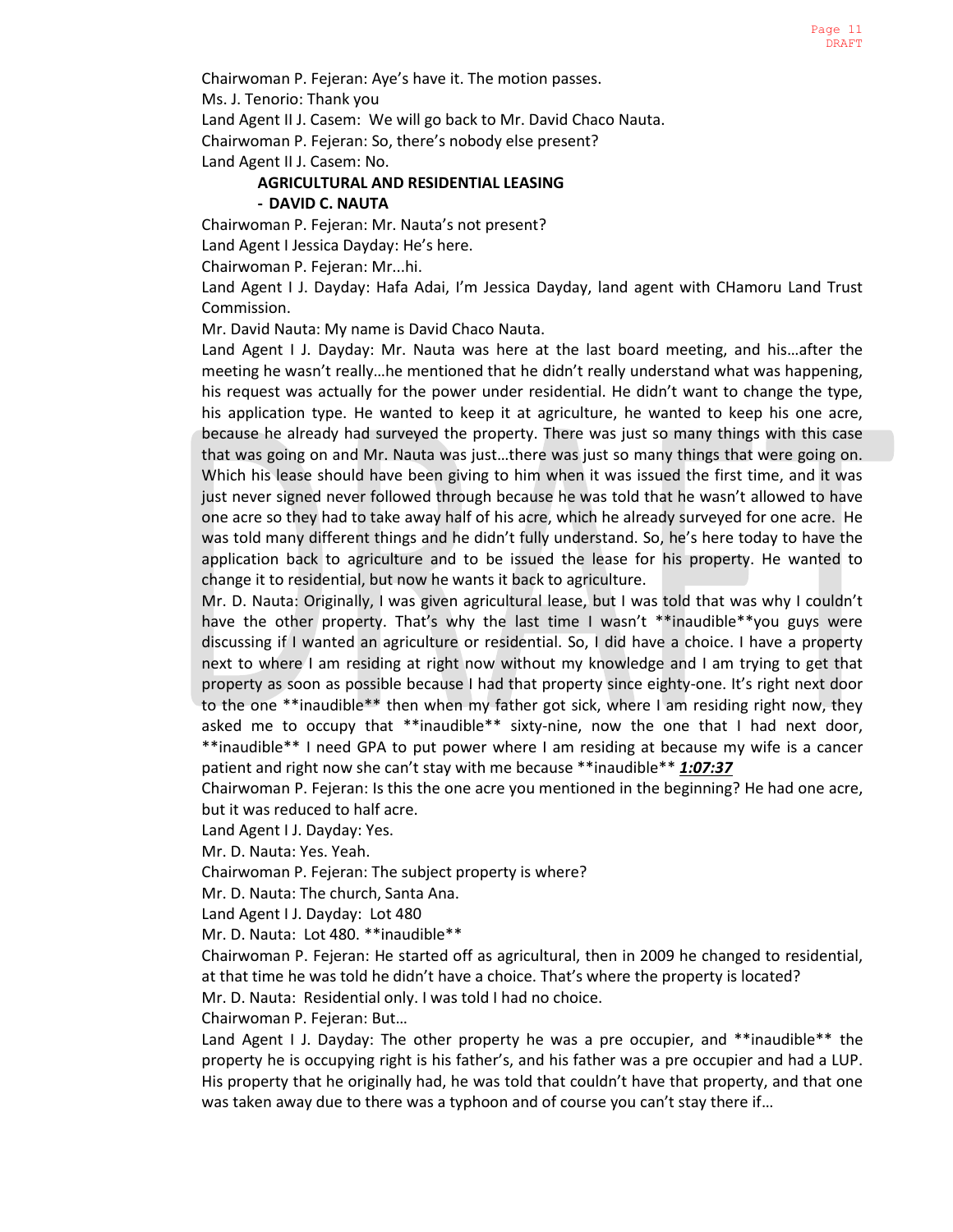Mr. D. Nauta: I was told that couldn't have that property because that's why they took it away from me.

Chairwoman P. Fejeran: When did they take this away? Land Trust?

Mr. D. Nauta: Yes, Land Trust. There was a structure there, there was a cement flooring \*\*inaudible\*\* because of the typhoon it broke. \*\*inaudible\*\* I come to find that the property was taken away from me without my knowledge. I had to argue with this person. \*\*inaudible\*\*

Chairwoman P. Fejeran: \*\*inaudible\*\*

Land Agent I J. Dayday: That's the one he's occupying.

Chairwoman P. Fejeran: You would like to keep it as an agricultural property? Agricultural lease?

Mr. D. Nauta: \*\*inaudible\*\*

Commissioner A. Bordallo: \*\*inaudible\*\*

Mr. D. Nauta: See all the confusion, that is my mom. She has another property \*\*inaudible\*\* Santos is my common law wife.

Commissioner A. Bordallo: This is what Land Trust…

Land Agent I J. Dayday: That's what it states on his beneficiary

Mr. D. Nauta: Too many confusions. I was given the run around since…

Land Agent I J. Dayday: Actually, his beneficiary is his daughter.

Chairwoman P. Fejeran: Does your daughter have the same name?

Mr. D. Nauta: Santos. My daughter is Theresa Santos, she…

Chairwoman P. Fejeran: Bernadette T. Santos is your common law wife.

Mr. D. Nauta: My daughter's mother.

Land Agent I J. Dayday: But his beneficiary is his mom.

Mr. D. Nauta: Yes. That one.

Chairwoman P. Fejeran: The name is wrong on the report.

Land Agent I J. Dayday: Based on the sheet, the interview sheet, it says who his beneficiary is.

Chairwoman P. Fejeran: I am looking at the original application and it was for residential.

Commissioner A. Bordallo: Who is \*\*inaudible\*\*

Chairwoman P. Fejeran: David Chaco Nauta, for residential.

Commissioner A. Santos: He wants to convert it to agriculture.

Commissioner A. Bordallo: \*\*inaudible\*\*

Chairwoman P. Fejeran: Your father's?

Land Agent I J. Dayday: The one he's occupying right now, that was his father's but the one he was talking about that was taken away, was originally his.

Mr. D. Nauta: The one in the red that's where I am residing at right now. The one next to it, is the one that was taken away from me and I am trying to get it back.

Chairwoman P. Fejeran: Is that property currently leased?

Land Agent I J. Dayday: We can verify. It has been awarded.

Commissioner A. Santos: \*\*inaudible\*\*

Mr. D. Nauta: Yeah. I was trying to tell Ms. Nededog, Ms. Lorraine Nededog, she told me I couldn't have it because it's not surveyed. \*\*inaudible\*\* there's nothing she can do about it. \*\*inaudible\*\*

Commissioner A. Bordallo: \*\*inaudible\*\*

Land Agent I J. Dayday: Allow us to verify…

Mr. D. Nauta: \*\*inaudible\*\*

Land Agent I J. Dayday: To see if the lot has been awarded.

Mr. D. Nauta: \*\*inaudible\*\*

Chairwoman P. Fejeran: 480-10 is half acre or one acre? There are two draft leases in here that's showing the one acre.

Program Coordinator J. Cruz, Jr.: Madam Chair, I believe there's also a map by Ventura.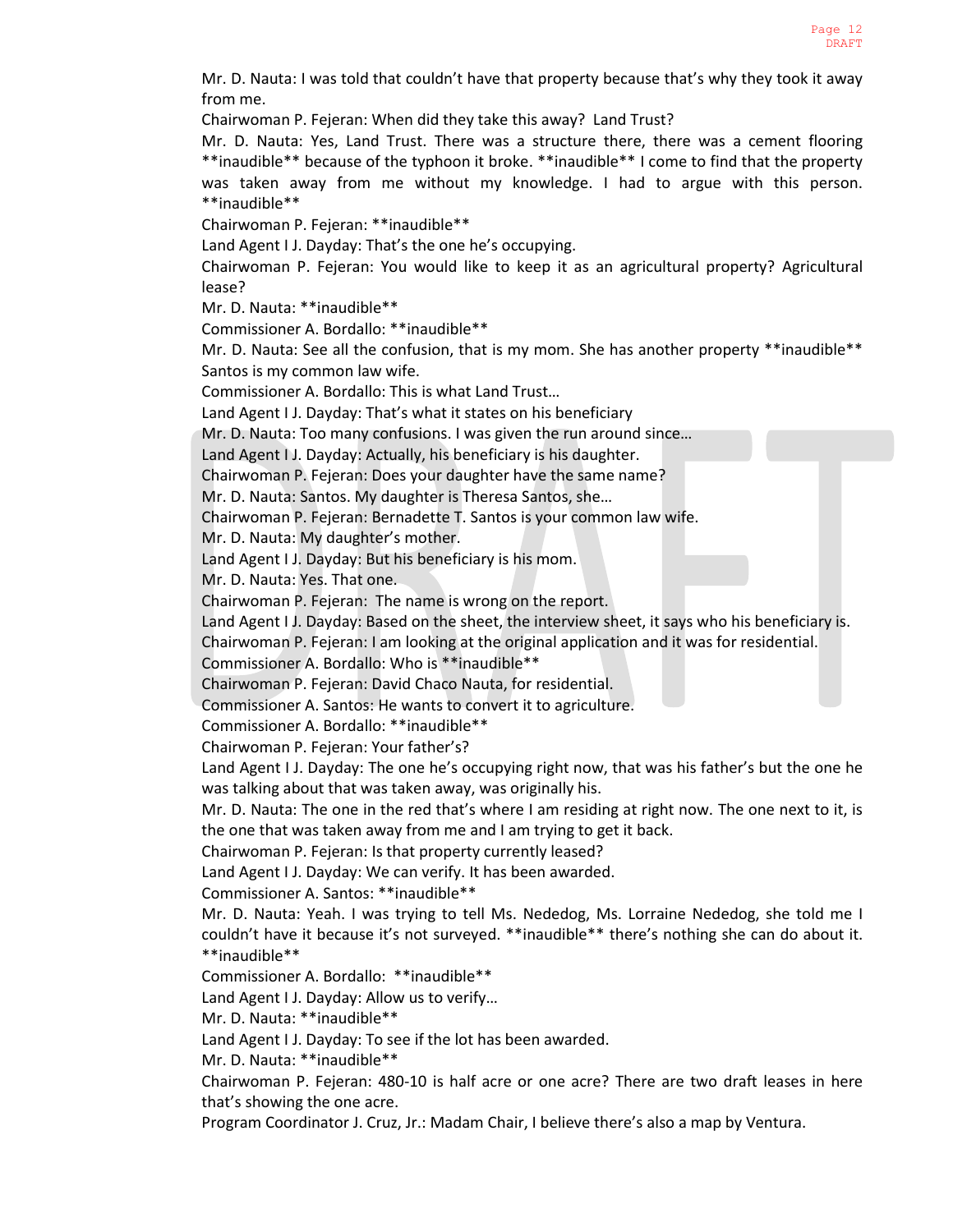Land Agent I J. Dayday: It's in the back.

Chairwoman P. Fejeran: Yes, so, this is the approved map?

Commissioner A. Bordallo: \*\*inaudible\*\*

Chairwoman P. Fejeran: 480-10.

Land Agent I J. Dayday: I think it was a check print.

Chairwoman P. Fejeran: 480-11 is his request.

Land Agent I J. Dayday: \*\*inaudible\*\*

Chairwoman P. Fejeran: This survey map does show continuing on along the roadway. \*\*inaudible\*\* What did we do at the last meeting? October 17, 2019.

Land Agent I J. Dayday: The transfer application type from agriculture to residential and then issuance of a lease. For residential.

Chairwoman P. Fejeran: Your request today is to revert back to your agricultural status?

Mr. D. Nauta: Yes ma'am, if you can.

Chairwoman P. Fejeran: There's a lease prepared but no signature. But this was back in 2012. His original application was residential. He checked residential.

Land Agent I J. Dayday: So, that was the confusion because he was told that can only be residential not agriculture.

Chairwoman P. Fejeran: Back when he applied.

Land Agent I J. Dayday: Correct.

Chairwoman P. Fejeran: Got it.

Legal Counsel N. Toft: \*\*inaudible\*\*

Land Agent I J. Dayday: A residential \*\*inaudible\*\*

Program Coordinator J. Cruz, Jr.: Majority of the properties here have leases for a portion of Lot 480 so, consider this being 480, somebody could have been issued this particular area, no one has been assigned this lot.

Mr. D. Nauta: That was given to Barcinas.

Chairwoman P. Fejeran: Yeah

Mr. D. Nauta: \*\*inaudible\*\*

Commissioner A. Bordallo: When you came 2012

Mr. D. Nauta: Yes.

Commissioner A. Bordallo: \*\*inaudible\*\*

Mr. D. Nauta: Yes. I think it was Mr. \*\*inaudible\*\*

Land Agent I J. Dayday: That was the time of…

Commissioner A. Bordallo: \*\*inaudible\*\*

Mr. D. Nauta: Yeah, yeah

Commissioner A. Bordallo: \*\*inaudible\*\*

Mr. D. Nauta: I've been coming here a long time \*\*inaudible\*\*

Commissioner A. Bordallo: Did you have a survey done?

Mr. D. Nauta: No. \*\*inaudible\*\*

Land Agent I J. Dayday: He did survey, but his map was not complete, that was one of the Venture maps but the property he's talking about, the one he's not occupying right now is the one he didn't survey.

Commissioner A. Bordallo: What's the lot number?

Mr. D. Nauta: Where the red line there…

Land Agent I J. Dayday: 480-11

Chairwoman P. Fejeran: That one?

Mr. D. Nauta: No, that one.

Chairwoman P. Fejeran: That was the one that was taken away?

Mr. D. Nauta: Yes. \*\*inaudible\*\*

Commissioner A. Bordallo: Was that under your dad's name?

Mr. D. Nauta: The one in the red was under my dad's name.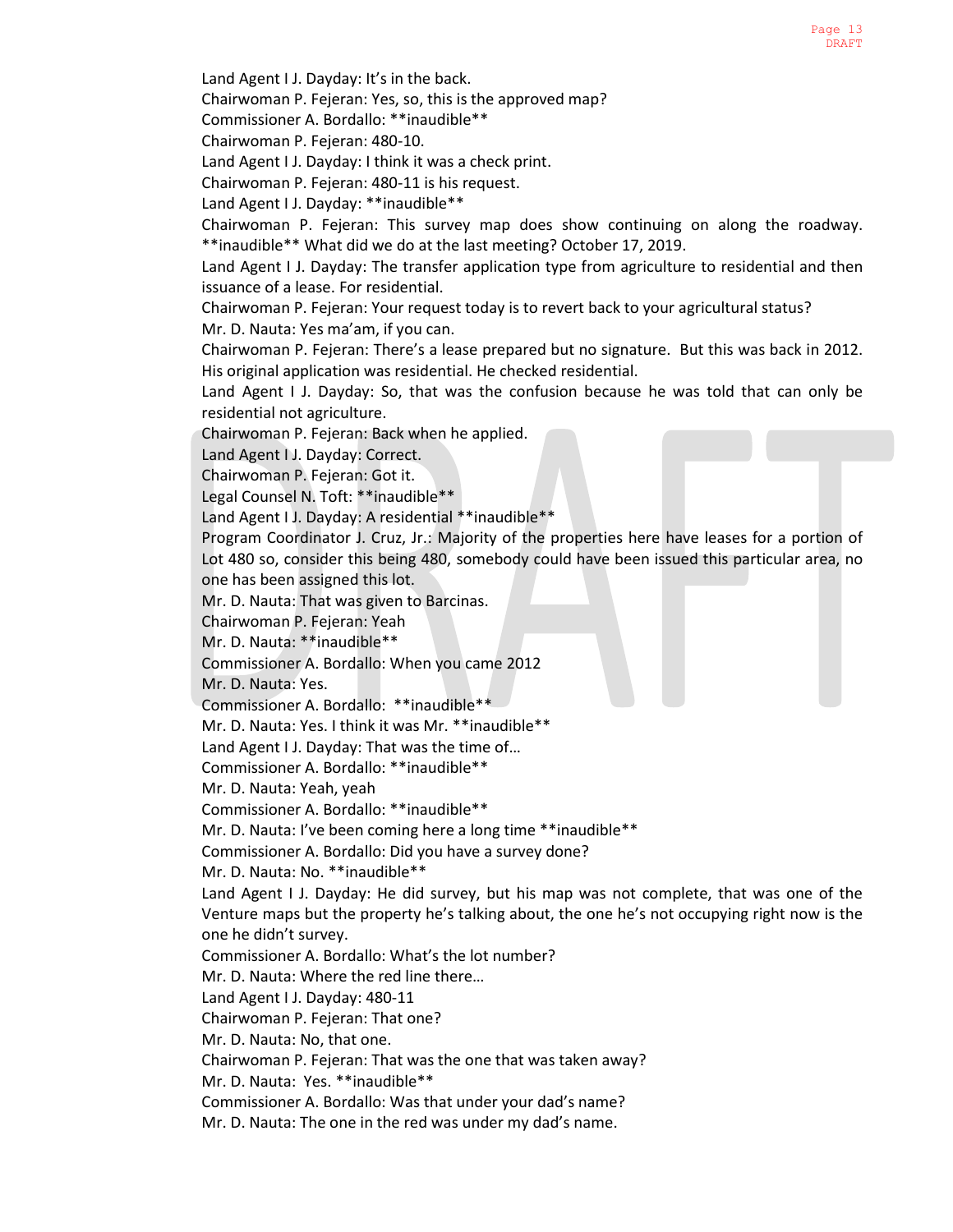Chairwoman P. Fejeran: That one?

Mr. D. Nauta: The one in the red, that's where I'm at. That's where I a residing.

Chairwoman P. Fejeran: The one where you were once.

Mr. D. Nauta: Yes ma'am.

Land Agent I J. Dayday: \*\*inaudible\*\*

Mr. D. Nauta: \*\*inaudible\*\*

Commissioner A. Bordallo: Someone's occupying that one now?

Mr. D. Nauta: Yes.

Commissioner A. Bordallo: Who's there?

Mr. D. Nauta: \*\*inaudible\*\* I even argued with the person. That's why I was asking them what are they doing here?

Land Agent I J. Dayday: Madam Chair, if you allow us to do a site inspection whether there is anyone occupying that lot or not.

Mr. D. Nauta: That \*\*inaudible\*\*

Land Agent I J. Dayday: We'll verify regarding that issue.

Chairwoman P. Fejeran: Ok. We have to do further research for your request today, we're not ready to move on but thank you for coming in…

Commissioner A. Bordallo: \*\*inaudible\*\*

Mr. D. Nauta: Thank you for time.

Chairwoman P. Fejeran: Ok, thank you.

Land Agent I J. Dayday: We will do a site inspection and get all the necessary documents.

**AGRICULTURAL AND RESIDENTIAL LEASING**

# **- JOSEPH N. SALAS**

Program Coordinator J. Cruz, Jr.: We can go ahead and skip the next one because Mr. Rodriguez is not here. The next person is Mr. Joseph Salas. I just wanted to disclose ma'am Ms. Dayday is relation to Mr. Salas.

Chairwoman P. Fejeran: Ok, thank you. We do have an affidavit of disclosure.

Land Agent II J. Casem: Before you we have Mr. Joseph Nededog Salas, he is requesting for a residential lease issuance based on his completion of the survey, on his lot, which is tract 319 unit 3, block 2NEW, lot 5, Agat. He has already completed the survey retracement, it was surveyed by Mr. Paul Santos, back in the day under DLM 192FY93 and Mr. Salas has completed a retracement for this property.

Chairwoman P. Fejeran: Ok. Mr. Salas is a December 9, 1995 applicant. This is for residential? Land Agent II J. Casem: Yes ma'am. It's the quarter lot.

Chairwoman P. Fejeran: Agat?

Land Agent II J. Casem: Yes. It's the quarter lots. There is infrastructure in the area. \*\*inaudible\*\*

Chairwoman P. Fejeran: Mr. Salas, do you own property anywhere?

Mr. Joseph Salas: No.

Chairwoman P. Fejeran: Are you ready to build a home on the property?

Mr. J. Salas: Yes, I am ready.

Chairwoman P. Fejeran: I guess these were one of those properties that were, I guess reserved for an applicant. He went out and did the survey, now he comes back and shows survey completed, and now the Commission is being asked to now issue a lease based on those factors.

Land Agent II J. Casem: Yes.

Chairwoman P. Fejeran: Any questions?

Legal Counsel N. Toft: Under the \*\*inaudible\*\*

Chairwoman P. Fejeran: We tend to go back and forth, right. He waited years.

Commissioner A. Bordallo: Motion to approve a residential lease issuance to Joseph Nededog Salas, Joseph Salas, for lot 319-unit 3, block 2New, lot 5, Agat containing an area of 1,248 +/-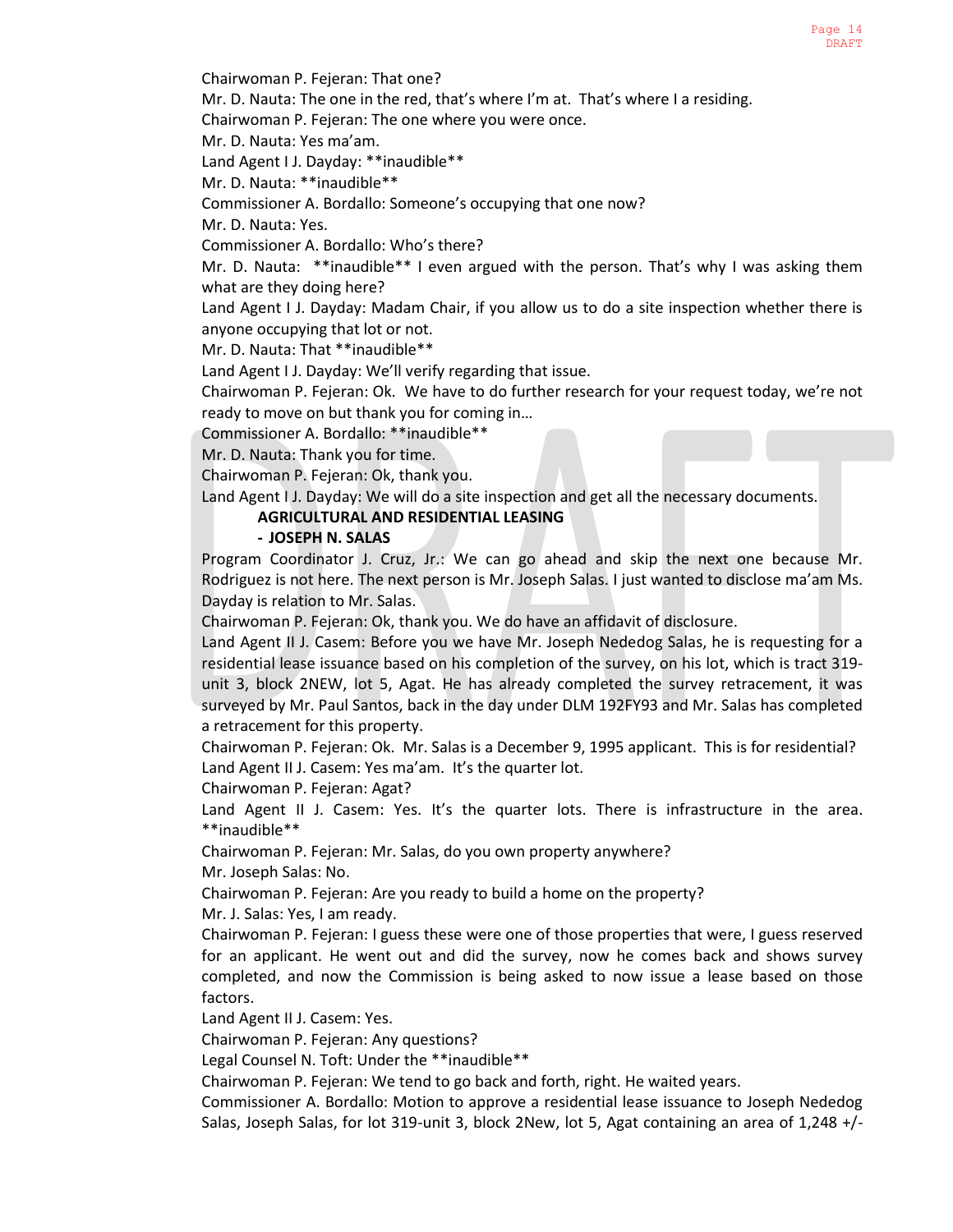square meters based on the survey completion referencing Department of Land Management 132FY95 document number \*\*inaudible\*\* recorded at the Department of Land Management. Commissioner A. Santos: I second it

Chairwoman P. Fejeran: Motion made and second it. Further discussion?

All Commissioners: None

Chairwoman P. Fejeran: None. All those in favor?

All Commissioners: Aye.

Chairwoman P. Fejeran: Aye's have it. Motion passes, thank you for completing this and I look forward to you putting together your building plan because you would have to come before the Board, ok.

Mr. J. Salas: Yes, thank you.

Chairwoman P. Fejeran: Thank you Mr. Salas. Next up, how many more constituent matters, do we have?

Land Agent II J. Casem: Four.

Program Coordinator J. Cruz, Jr.: Can we have a recess?

Chairwoman P. Fejeran: Yeah, let's have a five-minute recess. We will reconvene at 2:45.

*\*\*\*Five Minute Recess\*\*\**

Chairwoman P. Fejeran: I would like to call this Land Trust Commission meeting to order. Thank you everybody for your patience. Next up.

# **AGRICULTURAL AND RESIDENTIAL LEASING**

# **- GARY CRUZ GARRIDO**

Land Agent II J. Casem: Before you we have Mr. Gary Cruz Garrido, he's coming before you for a request of a loan guaranty under 152 \*inaudible\* Mangilao and everything has been processed he surveyed the property, the lease has been recorded, and it's just the pending approval of the Commission, as he has already gone through Guam Housing for his preapproval and the building plan are also attached in the packet.

Chairwoman P. Fejeran: Thank you Jhoana. Hi, can you just state your name for the record? Mr. Gary Garrido: Gary Cruz Garrido.

Chairwoman P. Fejeran: Your mother was the original applicant? Is that right?

Mr. G. Garrido: No, ma'am \*\*inaudible\*\*

Chairwoman P. Fejeran: How did he have her application? Jhoana?

Land Agent II J. Casem: This was a transfer request it is based on the section 7.5, original applicant had the lease for seven years, and then it was transferred.

Chairwoman P. Fejeran: Your mother had the lease, right, and then transferred it to you, got it. You've already gone to Guam Housing to get your loan?

Mr. G. Garrido: Yes ma'am

Chairwoman P. Fejeran: That's wonderful. I had a chance to review your building plan, I'm happy for you and your family. Now this is probably one of my favorite parts of sitting here and seeing our applicants and beneficiary to the Trust, really take the property and get a life for themselves. I'm sure it hasn't been easy, right? I mean, with all these forms. Thank you for doing that. Has Legal Counsel had a chance to review the Guam Housing loan document? Legal Counsel N. Toft: Yes.

Chairwoman P. Fejeran: I haven't seen it. There it is…building stuff…

Land Agent II J. Casem: The whole \*\*inaudible\*\* I'm sorry, approval.

Chairwoman P. Fejeran: But what is being requested is the Land Trust to Guaranty it right? Land Agent II J. Casem: Yes.

Chairwoman P. Fejeran: The contract, right? A loan guaranty contract.

Land Agent II J. Casem: That would come after you, the Commission actually approve it. Chairwoman P. Fejeran: I see.

Land Agent II J. Casem: \*\*inaudible\*\* it's different from the SBA.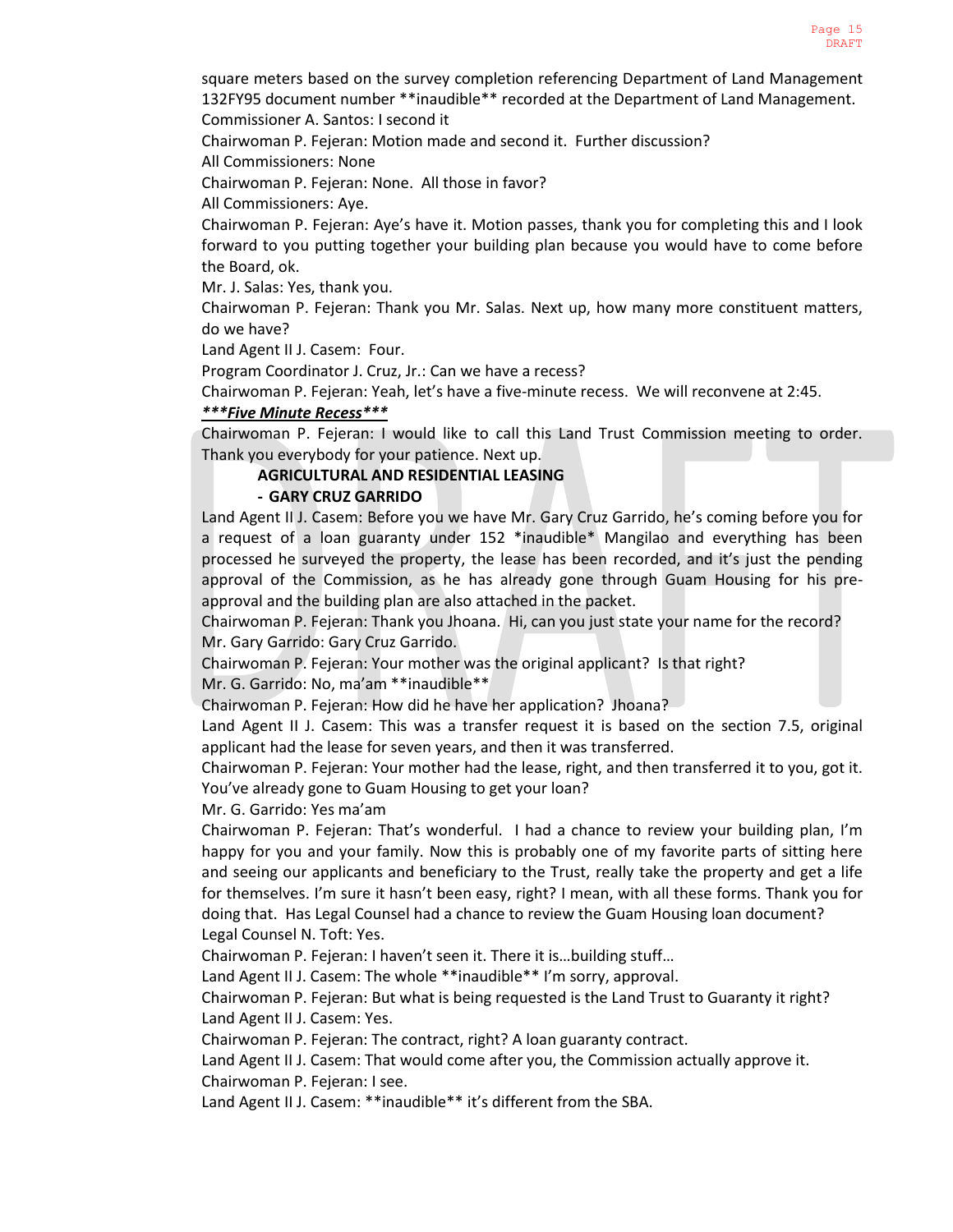Chairwoman P. Fejeran: Maybe that's what I was thinking of…ok, I got it. SBA has the document already.

Land Agent II J. Casem: \*\*inaudible\*\*

Chairwoman P. Fejeran: Well I'm not sure Ms. Bordallo were here when we did loan guarantees, but right now Guam Housing Corporation is the only lending institution that will lend to our Land Trust beneficiaries. In order for them to approve the loan the Land Trust has to guaranty it.

Commissioner A. Bordallo: \*\*inaudible\*\* I understand.

Chairwoman P. Fejeran: I have no questions.

Commissioner A. Bordallo: \*\*inaudible\*\*

Chairwoman P. Fejeran: Even if you…

Commissioner A. Bordallo: Motion to approve loan guaranty for 142,000.00 for Gary Cruz Garrido on tract 15413 block 5 lot 3, Mangilao.

Commissioner A. Santos: I second it

Chairwoman P. Fejeran: Motion made and second it. Further discussions?

All Commissioners: None.

Chairwoman P. Fejeran: All in favor:

All Commissioners: Aye.

Chairwoman P. Fejeran: Aye's have it, ok, motion passes. This is the loan guaranty approval from the Commission. I also saw something about an estopel certificate? Does that come from the Trust or is that somebody else?

Land Agent II J. Casem: It will be with the process; they usually give out with the guaranty.

Chairwoman P. Fejeran: That's just given out with the loan guaranty?

Land Agent II J. Casem: Yes

Chairwoman P. Fejeran: Ok.

Commissioner A. Santos: \*\*inaudible\*\*

Chairwoman P. Fejeran: Congratulations, thank you.

Mr. G. Garrido: Thank you. \*\*inaudible\*\*

# **AGRICULTURAL AND RESIDENTIAL LEASING**

# **- JOURNEY MANSAPIT SANTOS**

Chairwoman P. Fejeran: Alright, next on the agenda. Please state your name for the record. Land Agent I John Gumataotao: Hafa Adai, my name is John Gumataotao, Land Agent with CHamoru Land Trust.

Commissioner A. Santos: He's going to apply?

Chairwoman P. Fejeran: We are looking at Journey Mansapit Santos.

Land Agent I J. Gumataotao: Yes.

Chairwoman P. Fejeran: Is that right? Are they here?

Land Agent I J. Gumataotao: Yes.

Chairwoman P. Fejeran: Hi Mr. Santos.

Commissioner A. Santos: \*\*inaudible\*\*

Chairwoman P. Fejeran: Hafa Adai.

Mr. Journey Santos: Hafa Adai, my name is Journey Santos.

Chairwoman P. Fejeran: Alright.

Land Agent J. Gumataotao: In regard to Mr. Santos, his father, he obtained the lease from… his father passed away and made his son the beneficiary however, Mr. Santos was given a lease from Tract 102 \*\*inaudible\*\* Lot 7, this property or parcel is kind of like very complicated, initially, they proposed the subdivision to be close to the sewer and infrastructure. They created parcels based on the minimum under five hundred. Later on, it was changed back to standard half acre lot, because of the water lines lack of infrastructure. Prior to that they reissued lease to Mr. Santos, based on the original hundred by hundred. Now that Mr. Journey Santos is, he inquired and he's wanting to start, so the policy is to relocate those lessees who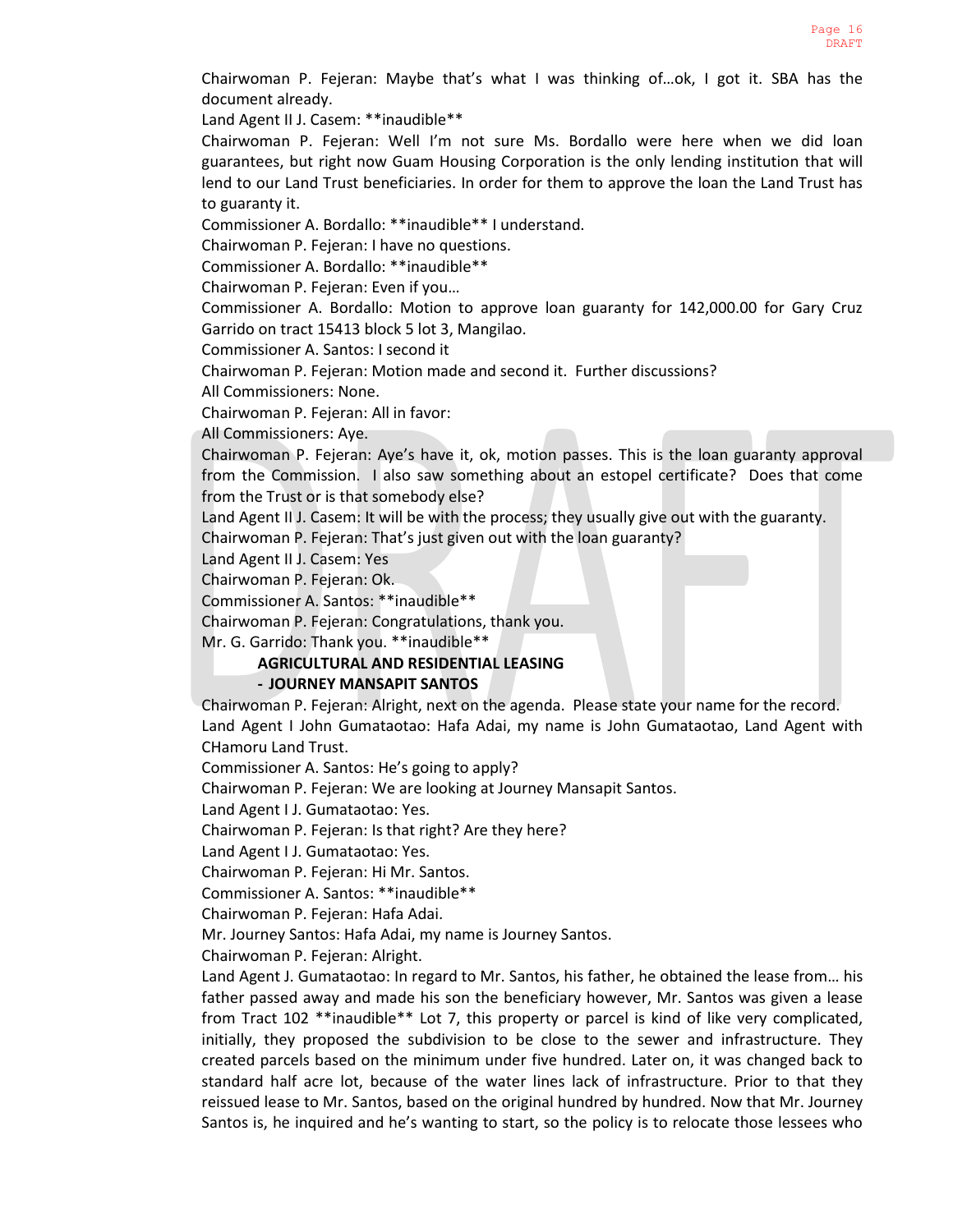were issued a lease and not occupying, that was the end result. Now, we come before you to request an approval to relocate to available properties to lease and we end up identifying a property already.

Chairwoman P. Fejeran: You did?

Land Agent I J. Gumataotao: Yeah.

Chairwoman P. Fejeran: Ok

Land Agent J. Gumataotao: We didn't list it here, but…I think the first is to get an approval and second is do we terminate the original lease? Then re-issue a new lease.

Program Coordinator III J. Cruz, Jr.: What's the new property?

Land Agent J. Gumataotao: It's track 10121 blocks…in Mataguac. I know its Lot 6. Go up, up…there. Yeah.

Chairwoman P. Fejeran: I'm sorry I don't see a…

Commissioner A. Bordallo: John, can you give us the block number?

Land Agent J. Gumataotao: Tract 10121 Block 3 Lot 6.

Chairwoman P. Fejeran: Oh, Block 3, Lot 6.

Program Coordinator III J. Cruz, Jr.: We have to \*\*inaudible\*\*

Land Agent I J. Gumataotao: The property is available; I mean I did all the research and it's actually in the \*\*inaudible\*\*

Chairwoman P. Fejeran: In here?

Land Agent I J. Gumataotao: The process is before a lease is issued, the land agent one will do the research, the land agent two will verify the availability. This land hasn't gone through the process. I ask that you allow us to verify so no double issue

Legal Counsel N. Toft: You can make the approval conditional upon…

Chairwoman P. Fejeran: That makes sense. Just to recap, the current lease, was there ever an addendum, oh there. An addendum to lease in 97, where Mr. Santos appeared before to…

Land Agent I J. Gumataotao: The lease in January 23, 1997, was the original lease, yes, my findings were that we issue an addendum to the residential lease, 1997, subject to a survey, because…

Chairwoman P. Fejeran: Well we're issuing an addendum putting him as the lease holder now. Land Agent I J. Gumataotao: Right.

Chairwoman P. Fejeran: We're also moving him to another property.

Land Agent I J. Gumataotao: Right.

Chairwoman Fejeran: Right now, he's not on any lease?

Land Agent I J. Gumataotao: \*\*inaudible\*\*

Chairwoman P. Fejeran: His name… his father's passed away, and then do we have…documentation, like the death certificate?

Land Agent I J. Gumataotao: Yes.

Chairwoman P. Fejeran: Ok, got it. The original…Journey was listed as his father's beneficiary? Land Agent I J. Gumataotao: Should be an affidavit or a…

Chairwoman P. Fejeran: Oh, yeah. I don't…who is…Jeremiah? Jeremiah?

Mr. J. Santos: He is my brother.

Chairwoman P. Fejeran: Your brother. Originally, he named both of you as his beneficiaries, then, there's a form in here not signed or dated. Has your brother relinquished his rights? Mr. J. Santos: Yes.

Chairwoman P. Fejeran: Do we have one on hand?

Land Agent I J. Gumataotao: Yes. There is one.

Chairwoman P. Fejeran: Jeremiah's name, Journey can have it. Got it. Ok, this is all really good information we should have in the staff report.

Land Agent I J. Gumataotao: Yeah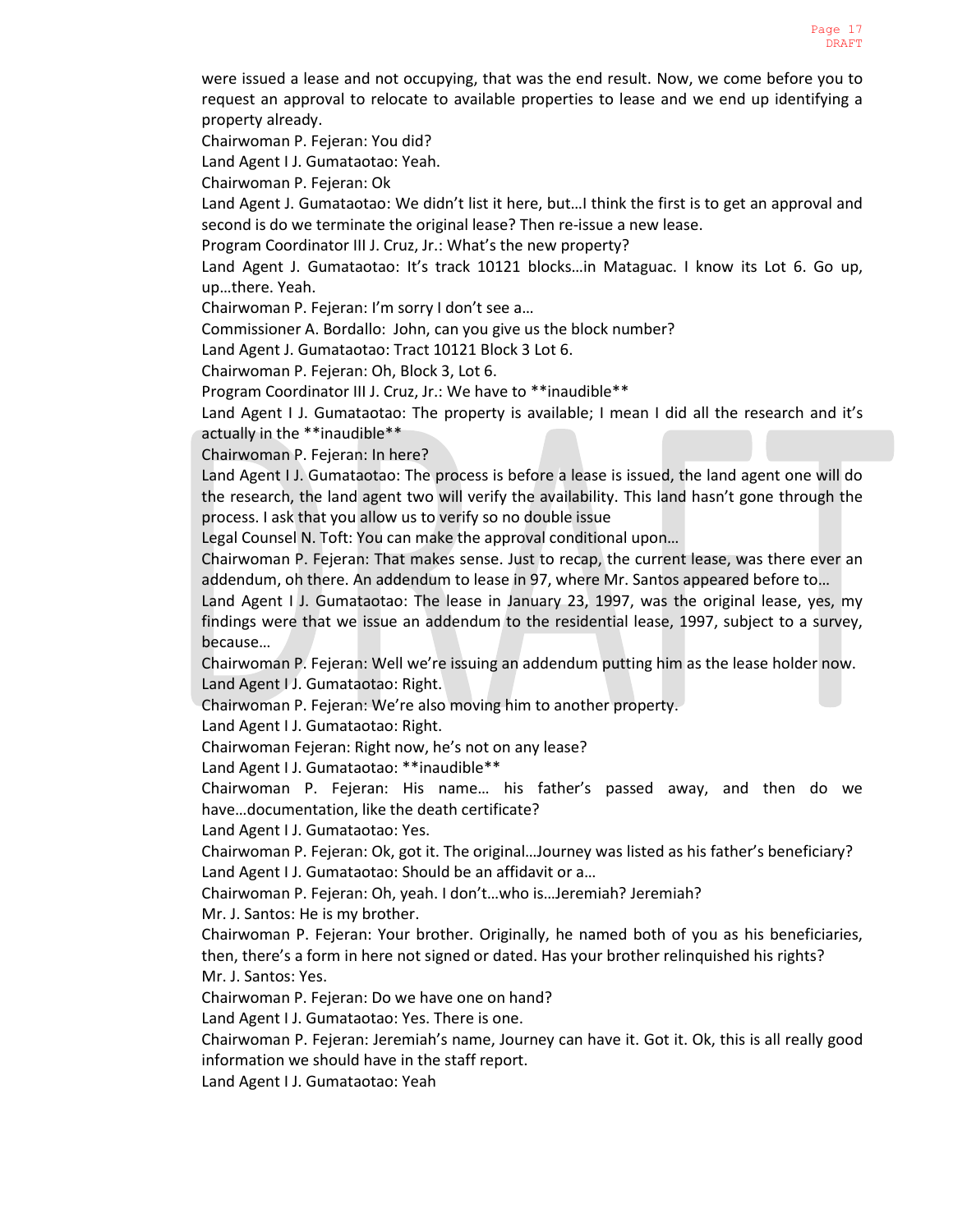Chairwoman P. Fejeran: Even including who the original applicant was, Mr. Santos, December 2, 1995 applicant, passed away, so that we can follow along from application to lease issuance, have all of that information.

Land Agent I J. Gumataotao: I used...because the file was already in his name, in Journey's name, everything was there, there should be a staff report, for the request to change, transfer under beneficiary rights. The issue at hand is not the transfer of the lease from the father to his, because that was already done.

Chairwoman P. Fejeran: I don't see it done.

Land Agent I J. Gumataotao: It should be there.

Chairwoman P. Fejeran: Wouldn't it had been an addendum?

Land Agent I J. Gumataotao: No, because an addendum is subject to the requirements.

Chairwoman P. Fejeran: You're saying the information we are requesting is not necessary?

Land Agent J. Gumataotao: No. It is, but it should of came before, I mean it isn't part of this. This staff report because this staff report is specific to request to approval to relocate because the file already was changed. That's what we were told by the Director and whatever the request is or the issue it be…

Chairwoman P. Fejeran: Ok, December 18, 2018 he transferred the lease, ok, we approved the transfer the lease to Journey, that was in 2018 but that was never done…

Land Agent J. Gumataotao: Not the actual…

Chairwoman P. Fejeran: Issuing the lease.

Land Agent I J. Gumataotao: At the time \*\*inaudible\*\* I tried to find an available property.

Chairwoman P. Fejeran: The property that was identified Tract 10121 Block 3 Lot 6. Journey did you get a chance to look at the property and your…

Mr. J. Santos: Yes

Chairwoman P. Fejeran: It's acceptable to you?

Mr. J. Santos: Yes.

Chairwoman P. Fejeran: Is there infrastructure available and access currently? There is? Land Agent I J. Gumataotao: There's...I see there's a...I see there is still dirt but recently they put in like a sewer, I think it's sewer. I saw a manhole cover. There's a water, right above the upper lot.

Land Agent I J. Gumataotao: The manhole is a water line.

Program Coordinator III J. Cruz, Jr.: Madam Chair.

Chairwoman P. Fejeran: So, because the lot, that particular lot has not been certified as available, so, that means…

Land Agent I J. Gumataotao: The lot has been shown to another client already.

Program Coordinator III J. Cruz, Jr.: \*\*inaudible\*\*

Chairwoman P. Fejeran: Why are we showing people lots?

Land Agent I J. Gumataotao: \*\*inaudible\*\*

Chairwoman P. Fejeran: Was this before the moratorium?

Land Agent I J. Gumataotao: Yes.

Chairwoman P. Fejeran: You showed them the lot before the moratorium?

Land Agent I J. Gumataotao: \*\*inaudible\*\*

Program Coordinator III J. Cruz, Jr.: In the same area.

Land Agent I J. Gumataotao: \*\*inaudible\*\*

Chairwoman P. Fejeran: Yeah

Land Agent I J. Gumataotao: If the Board can consider just giving the person pending elaborate…I think that's

Chairwoman P. Fejeran: Legal Counsel?

Legal Counsel N. Toft: I guess that would do to make sure…so, if it's there, if it's available then you don't need to come back for approval.

Chairwoman P. Fejeran: If they have to find another spot?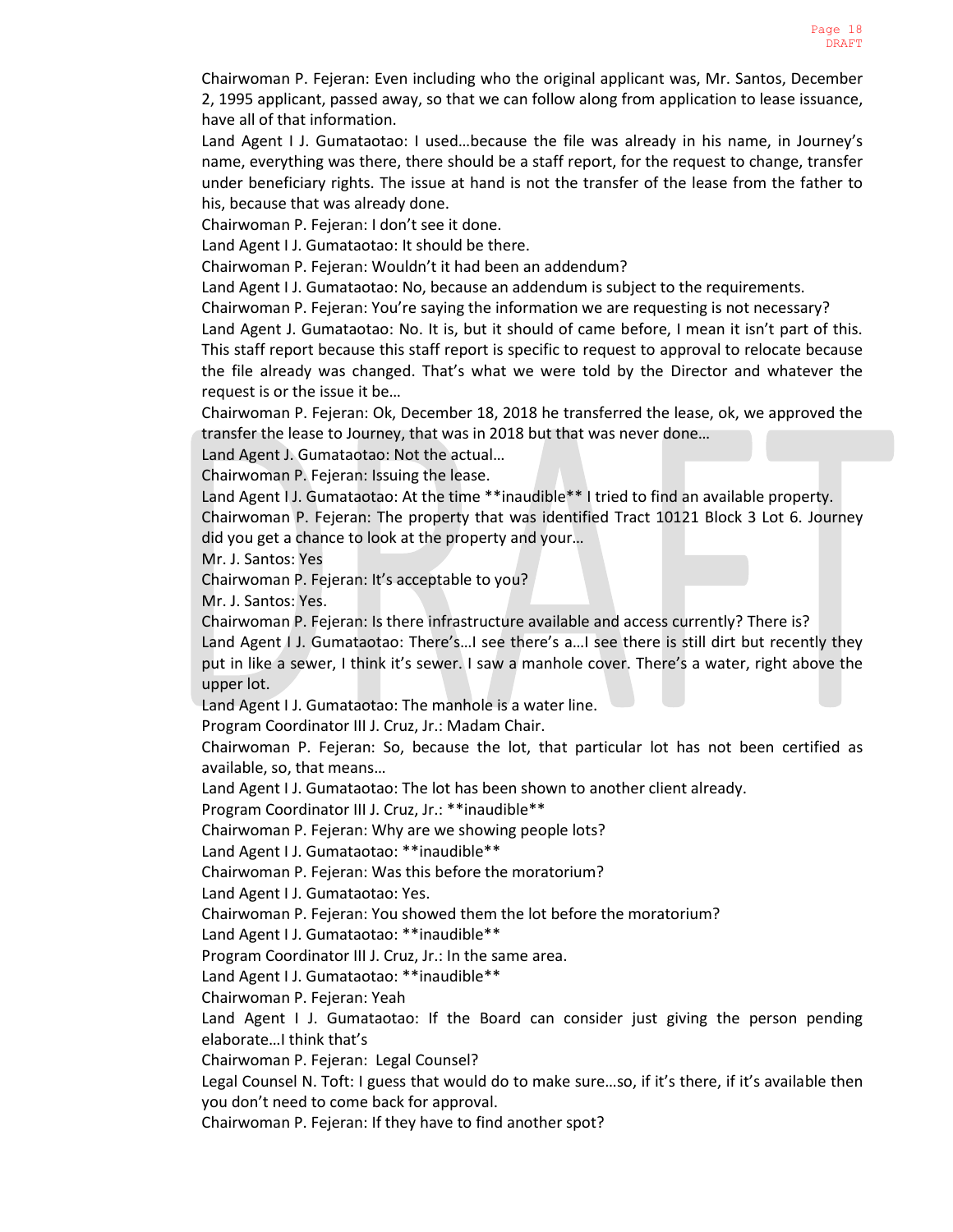Legal Counsel N. Toft: They'd have to come back. Chairwoman P. Fejeran: They have to come back. Legal Counsel N. Toft: Eventually, \*\*inaudible\*\* Chairwoman P. Fejeran: If it's found to be available. Land Agent I J. Gumataotao: If not, they come back. Commissioner A. Bordallo: One? Chairwoman P. Fejeran: I think it's \*\*inaudible\*\* motion to relocate him to this Tract 10121, it's 10121 Block 3 Lot 6, right, conditional upon certified of the lot. Commissioner A. Bordallo: I would like to make a motion to relocate Journey Mansapit Santos to a different residential lot, Tract 10121, Block 3, Lot 6, Dededo, \*\*inaudible\*\* Commissioner A. Santos: I second it. Chairwoman P. Fejeran: Motion made and second it. Further discussion? All Commissioners: None Chairwoman P. Fejeran: All in favor? Land Agent I J. Gumataotao: Ma'am? \*\*inaudible\*\* Commissioner A. Santos: \*\*inaudible\*\* Land Agent I J. Gumataotao: \*\*inaudible\*\* Chairwoman P. Fejeran: There is a correction to the motion, it's not Dededo, it's Yigo municipality? Commissioner A. Santos: Yigo, right. Commissioner A. Bordallo: Oh, ok. \*\*inaudible\*\* Chairwoman P. Fejeran: How would we…is there a motion correction? Legal Counsel N. Toft: Make a new motion to correct the \*\*inaudible\*\*to Yigo, and then... Commissioner A. Bordallo: Motion to correct block number, Tract 10121, Block 3, Lot 6. Chairwoman P. Fejeran: Request to correct the motion. Commissioner A. Santos: I second it Chairwoman P. Fejeran: Second it by Tan Amanda, all those in favor? All Commissioners: Aye Chairwoman P. Fejeran: Ok, aye's have it…thank you for catching that. Land Agent I J. Gumataotao: \*\*inaudible\*\* Chairwoman P. Fejeran: I think we did. We didn't vote on the original. Land Agent I J. Gumataotao: Commissioner Santos \*\*inaudible\*\* Commissioner A. Santos: \*\*inaudible\*\* Chairwoman P. Fejeran: Ok, all those in favor of the \*\*inaudible\*\* motion? All those in favor of the corrected motion? All Commissioners: Aye. Chairwoman P. Fejeran: Aye's have it, ok. Thank you for catching that. Thank you \*\*inaudible\*\* Next… Land Agent II J. Casem: Donny Tainatongo. Chairwoman P. Fejeran: I'm not familiar, oh is that the one you were talking about? Program Coordinator III J. Cruz, Jr.: I think Jhoana mentioned it to you. There was side conversation and then the motion \*\*inaudible\*\* so his lease is… Chairwoman P. Fejeran: Was there… Land Agent II J. Casem: Issue the lease… Chairwoman P. Fejeran: It's 3:30 and we are still on new business. Land Agent II J. Casem: \*\*inaudible\*\* Chairwoman P. Fejeran: The last one? Commissioner A. Santos: Who's the next one? Chairwoman P. Fejeran: That's all…

**AGRICULTURAL AND RESIDENTIAL LEASING**

**- DANIEL RODRIGUEZ**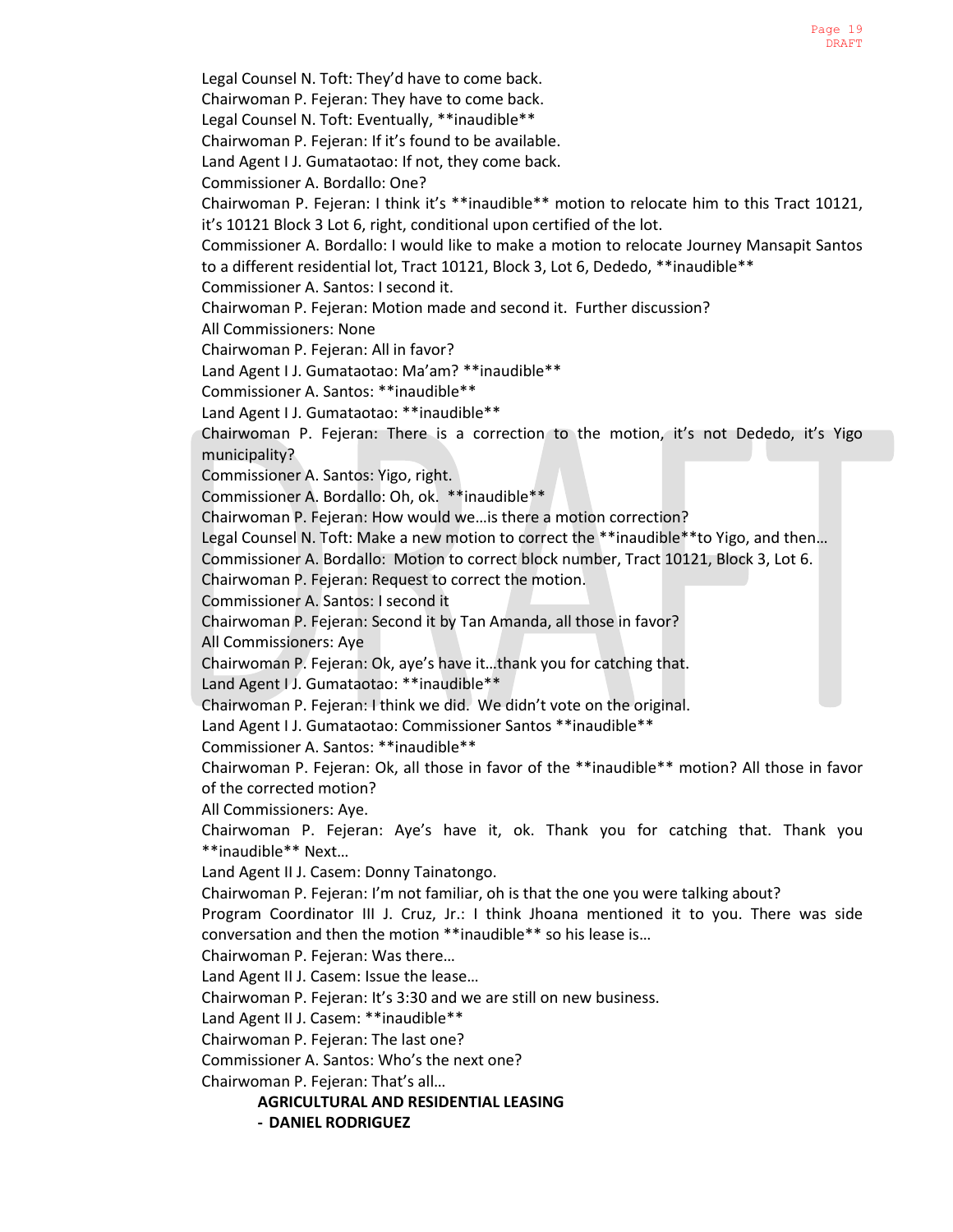Land Agent II J. Casem: Mr. Rodriguez is next.

Chairwoman P. Fejeran: This is for \*\*inaudible\*\*power of attorney, Daniel Rodriguez. Please state your name for the record.

Mr. Daniel Rodriguez: Daniel Rodriguez

Land Agent II J. Casem: Before you we have Mr. Daniel, Rodriguez who is POA to Ms. Barbara Rodriguez. She's requesting for the application type change, residential to agriculture and a request for a lease issuance. There was a completed map, 135FY2018, it had been recorded with Land Management under 932690, and she is a December 2, 1995 applicant.

Chairwoman P. Fejeran: Alright. Thank you. This is for Yigo on Tract 10121, Block 8…

Land Agent II J. Casem: Block 8, Lot 12.

Chairwoman P. Fejeran: Ok. Mr. Rodriguez is here on behalf of Ms. Linda Rodriguez of a lease issuance, but the lease that they want residential.

Land Agent II J. Casem: Agriculture because the area is all agriculture. The whole families in area, so, they are requesting for the residential changed to agriculture.

Chairwoman P. Fejeran: Block 8…this is the subdivision.

Land Agent II J. Casem: The same area as the \*\*inaudible\*\*

Chairwoman P. Fejeran: Alright.

Land Agent II J. Casem: Madam chair, we still don't have a farm plan. That is the condition to submit a farm plan prior to the issuance of the lease. It's surveyed.

Chairwoman P. Fejeran: It's been surveyed, and because nature of the property and intended use, he is requesting that the application type go from residential to agriculture. Should that go through then do a lease conditional to the submission of a farm plan. I don't have any questions. Mr. Rodriguez the requirements to obtain this lease, must complete a survey. When was this survey authorization…?

Legal Counsel N. Toft: The survey map \*\*inaudible\*\*

Chairwoman P. Fejeran: It looks like in 2014…I don't see a survey authorization in file but 2014, right?

Land Agent II J. Casem: In the past they gave out once \*\*inaudible\*\* the land agent they have \*\*inaudible\*\*

Chairwoman P. Fejeran: \*\*inaudible\*\*

Land Agent II J. Casem: Yeah.

Chairwoman P. Fejeran: \*\*inaudible\*\*

Commissioner A. Bordallo: Motion to change application type from residential to agriculture for Linda Barbara Rodriguez

Chairwoman P. Fejeran: Motion made.

Commissioner A. Santos: I second it.

Chairwoman P. Fejeran: Seconded by Tan Amanda. Further discussion?

All Commissioners: None

Chairwoman P. Fejeran: All those in favor.

All Commissioners: Aye.

Chairwoman P. Fejeran: Aye's have it.

Commissioner A. Bordallo: Motion to issue agriculture lease issuance for Linda Barbara Rodriguez on Tract 10121, Block 8, Lot 12, Yigo containing an area of 2,024 square meters upon a submission of a farm plan.

Commissioner A. Santos: I second it.

Chairwoman P. Fejeran: Motion made and seconded. A lease will not be issued until a farm plan has been submitted. Further discussion?

All Commissioners: None

Chairwoman P. Fejeran: All those in favor.

All Commissioners: Aye.

Chairwoman P. Fejeran: Aye's have it.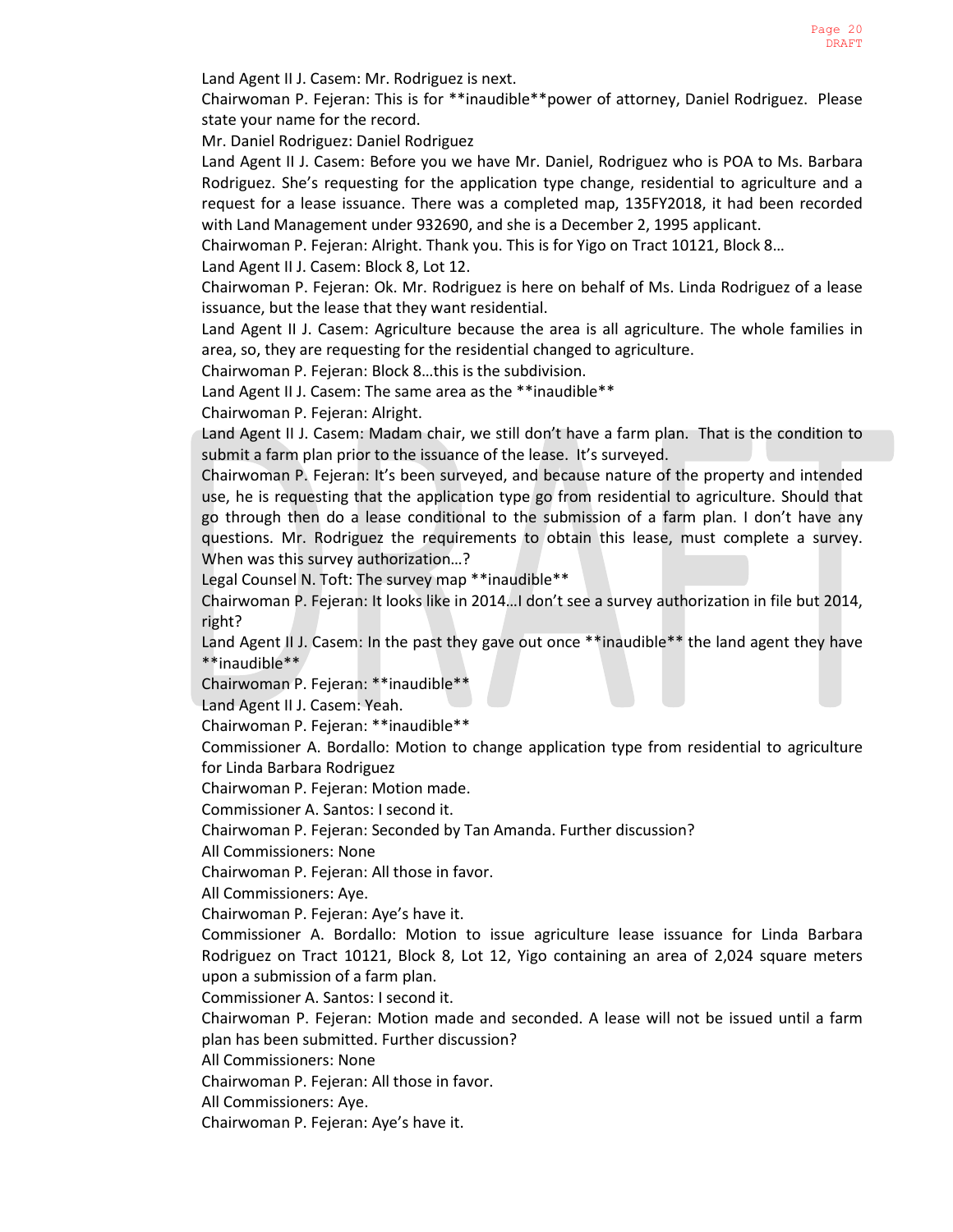Commissioner A. Santos: \*\*inaudible\*\* Chairwoman P. Fejeran: Any questions sir? Mr. D. Rodriguez: No Chairwoman P. Fejeran: Thank you Mr. Rodriguez. Commissioner A. Santos: \*\*inaudible\*\*

### V. **NEW BUSINESS**

### **- AGRICULTURAL AND RESDENTIAL LEASING SOP**

Chairwoman P. Fejeran: He's the last one. Next under new business, agricultural and residential leasing purposed standard operating procedures. I think it was back in the May meeting, you know, looking at all the land for the landless properties we had available for leasing. The Commission decided that, you know, before we can go ahead and issue new leases on properties, we'd like to see a standard operating procedures from the department… confirm the department's understanding of our rules and regs, so we don't get into the same situation that we have in the pass. In October I want to say the Director emailed all of us a copy of the standard operating procedures. I had a chance to review it and I would just like to provide my very…I mean the SOP was that was provided was not actually a SOP it was a 66 page slide. It was more documenting, I just want to put on the record that, what we're looking for, what am I looking for is not so much the slide show, but real SOP's that can be utilized. On one hand we should have something like consumer guides and I have had a chance to sit down with the staff and talk about it but it would be consumer guides that break down what our applicant's or potential applicant can expect, what our lease holders can expect or what can expect on how they interact with the Trust. I call them consumer guides, that are something our beneficiaries pick up if ever they have a question and they would have all the answers contained in this document. So, the first consumer guide would be strictly based on applying for the Trust and requirement. In that they would be getting information on who they need to talk to once it all gets submitted, what they can expect. The next consumer guide would be approved applicants that get on our waiting list. What requirements are needed of them. What beneficiary designation they can make. What happens if the applicant that is on the waiting list passes away? What their family members are required to do and basically what they can expect on the \*\*inaudible\*\*. The next consumer guide, the lease issuance process, and requirements from the applicants and then you would have a consumer guide for lease holders, what they have to do going through the building a home process, going for loans, commission approval that are required, paying their property taxes, all in one consumer guide would help guide them, we have the same consumer guides for our agricultural lessees and finally, a consumer guides on when a lessee has passed away or if they want to transfer their lease. In my discussion with the staff, it seemed as if those were pretty distinct categories that would be helpful for our beneficiaries to understand the process, in a very real way and so to lay out the trend, everybody in the department has helped with the standard operating process, right and the operating problem. So, those are strictly, strictly developed, strictly in the eye of the applicant under the regs. On the flip side each consumer guides should have a guide for the department to, I guess to lay the details specific to each process, as of this \*\*inaudible\*\* alright, so, for consumer guides upon Land Trust and eligibility requirements, would have a guide to each the application process, documents that the land agents for servicing them. What they require from the applicant and what they do with those documents, how they file it, where they would record it, and then the process for getting those applications approved and then \*\*inaudible\*\* like I said there should be a desk guide with a standard operating procedure that match up with the consumer guide that are being prepared and I believe that 90% of the information that would go in each consumer guide and desk guide are already here, you guys already got everything out, now it's just filtering it and moving it into its specific consumer guide and desk guide and publishing it where I'm hoping that it makes sense for our consumer with our applicants, beneficiaries, or our lessees. In a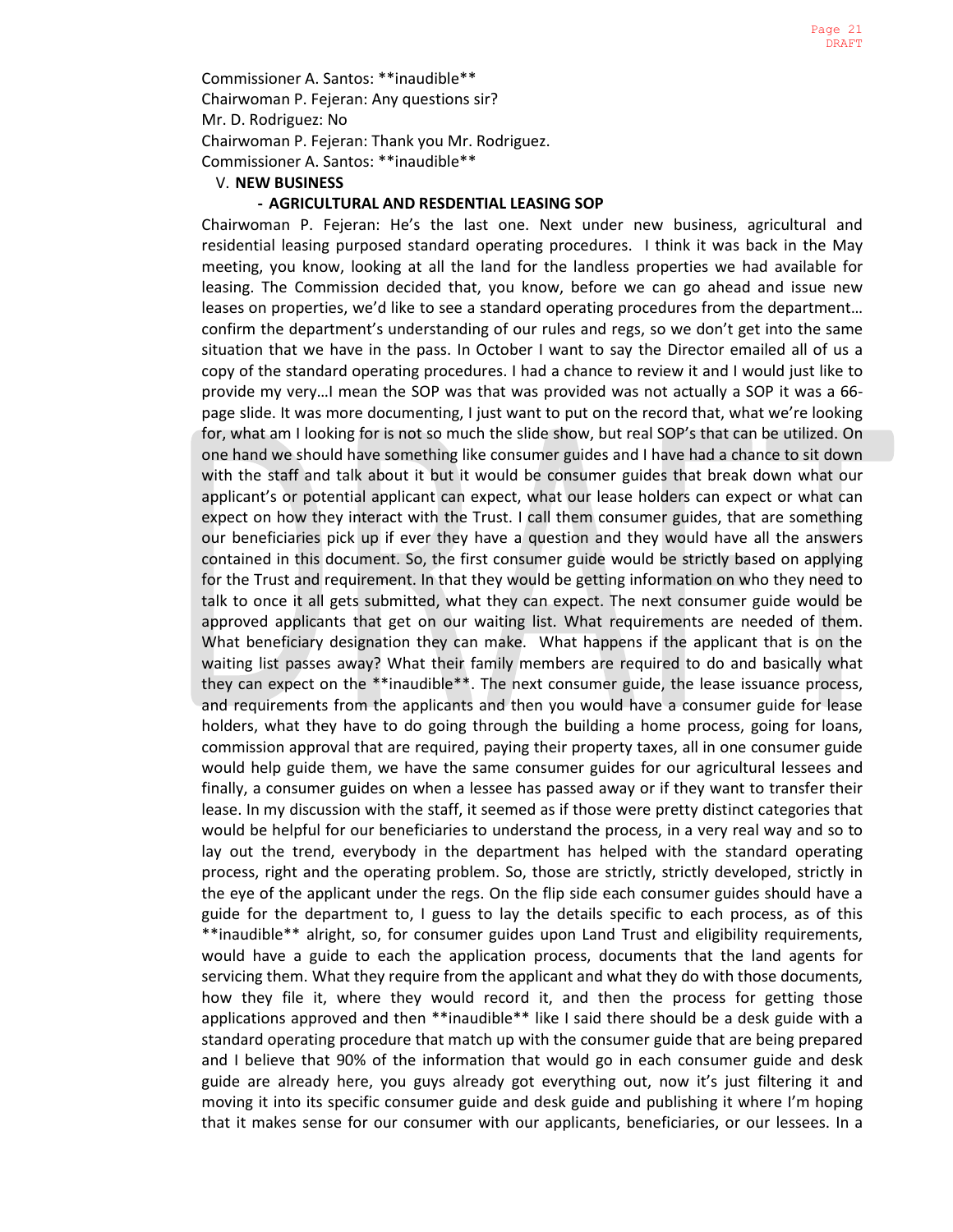way that document how, the department operates where peoples \*\*inaudible\*\*. I'm hopeful that we can start seeing the developments of these kinds of consumer guides and desk guides, pretty quickly. I mean if we can get through the first two consumer guides and the first two desk guides that we can develop the formatting and make sure all the information is there and then we can move on to the kind of much harder ones which is the lease issuance process and the requirements there. I will give you guys a heads up that what's in here from the lease issuance process, based on the ways that things were done in more recent years which is based on an individual case by case applicant basis. What I would like to see is the department moving more towards the cohort through the leasing process rather than one land agent for one applicant we're going to have maybe two or three land agents servicing fifty applicants at the same time. I see that more efficient on limited resources. I'd like us to use the idea of the land for the landless properties as the really the case study, I guess. You know we got all these properties ready to lease, how are we going to move everybody through at the same time. I'm open to feedback and you know really as you guys sit down and drop these, please feel free to email, send us draft so we can provide further feedback but I think by breaking it off by these specific processes, processes that have a very obvious beginning and an end. I think it will be very helpful, not only for the staff but also for everybody on our waiting list or for people who are interested in applying. I'd like to see the draft of the first two consumer guides and desk guides by the next meeting. The next regularly scheduled.

### **- COMMERCIAL LEASING DPW RIGHT OF ENTRY**

Next under new business, commercial leasing. First item is the Department of Public Works, request for right of entry to lot 5173-1-RNEW6 and R6. So, we have our…I think the request is in our packet. The Director of Public Works, Mr. Vincent Arriola. Can you pull this up on the computer just because the photocopy is really difficult to see what parts of the copy.

Program Coordinator III J. Cruz, Jr.: \*\*inaudible\*\*

Legal Counsel N. Toft: \*\*inaudible\*\*

Program Coordinator III J. Cruz, Jr.: I think it's the same area that was used for the Green Waste \*\*inaudible\*\* previously used by the green waste holding place.

Chairwoman P. Fejeran: What's the area of property their asking to use?

Program Coordinator III J. Cruz, Jr.: When Director Hattig met with \*\*inaudible\*\* I believe it was two acres they are requesting.

Chairwoman P. Fejeran: \*\*inaudible\*\*

Legal Counsel N. Toft: \*\*inaudible\*\*

Chairwoman P. Fejeran: What's their alternative? Do they have an alternative?

Program Coordinator III J. Cruz, Jr.: \*\*inaudible\*\*

Chairwoman P. Fejeran: You know, I believe that this would serve a greater good, right…if the road needs to be fixed. They need space for construction, but I don't see anywhere in here where they agreed to any in-kind services, you know we can't…we have to ensure that we have properties outside of the purpose. Which is residential or agricultural that we get something in return.

Commissioner A. Bordallo: \*\*inaudible\*\*

Program Coordinator III J. Cruz, Jr.: The very least provide to clear our easement.

Chairwoman P. Fejeran: Yeah.

Program Coordinator III J. Cruz, Jr.: Not monetary, like \*\*inaudible\*\*

Chairwoman P. Fejeran: I think in-kind would be…

Legal Counsel N. Toft: Value of the property

Chairwoman P. Fejeran: Yeah, I agree.

Program Coordinator III J. Cruz, Jr.: Currently we are not using

Chairwoman P. Fejeran: Exactly.

Commissioner A. Bordallo: \*\*inaudible\*\*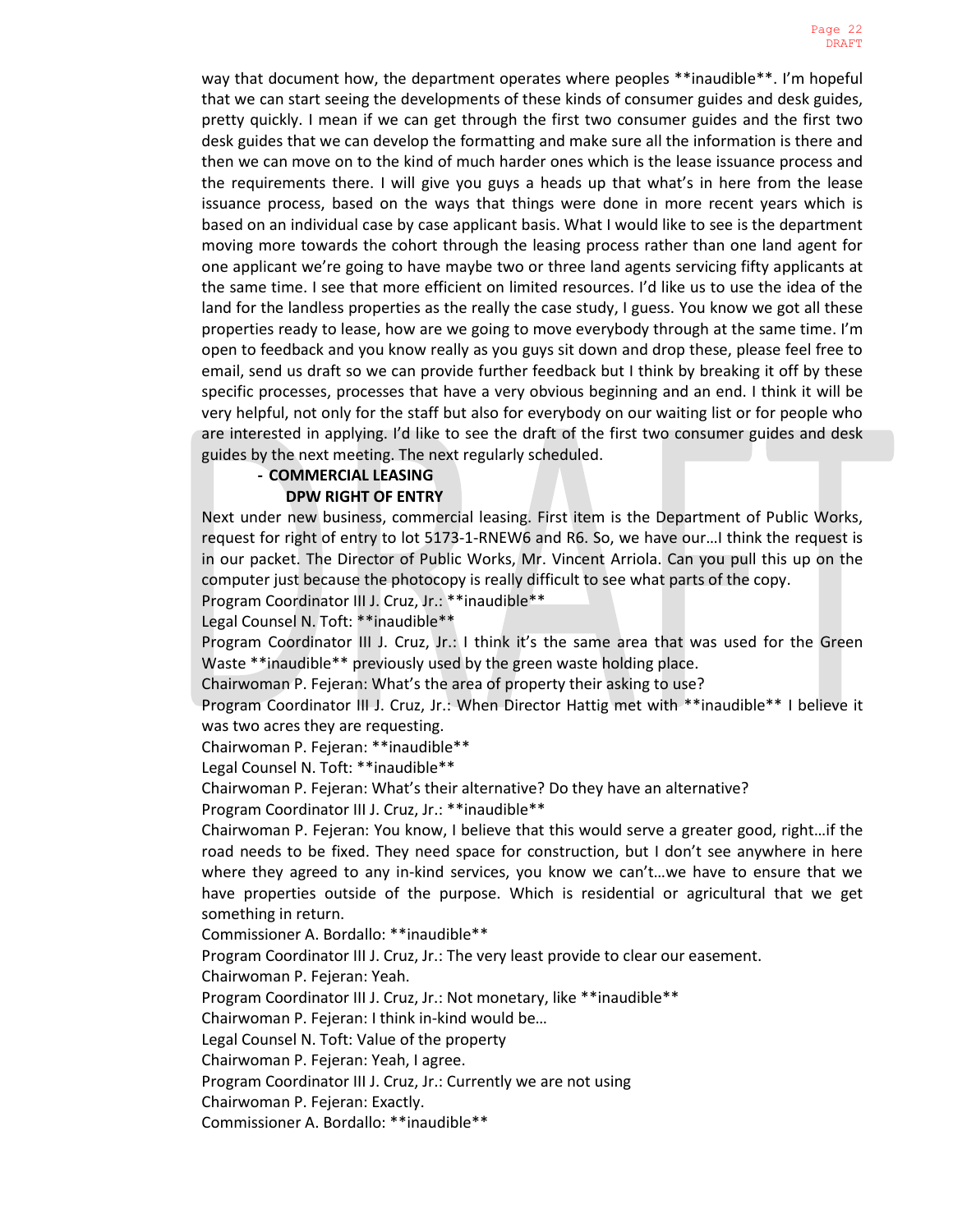Legal Counsel N. Toft: Yeah, it wouldn't be a breach because we are not a part of the contract. Program Coordinator III J. Cruz, Jr.: The in-kind services as far as clearing easements would be good.

Chairwoman P. Fejeran: Yeah. I say we…

Legal Counsel N. Toft: Explore that route.

Chairwoman P. Fejeran: I'm sorry?

Legal Counsel N. Toft: Explore that route.

Chairwoman P. Fejeran: Yeah, absolutely.

Program Coordinator III J. Cruz, Jr.: I'll mention that to Mr. Hattig.

Chairwoman P. Fejeran: Okay.

Program Coordinator III J. Cruz, Jr.: \*\*inaudible\*\*

Chairwoman P. Fejeran: Ok, yeah…it would really be what the Commission would require inkind services for the duration of the contract, and we got to have some kind of document, maybe a MOU. Right?

Commissioner A. Bordallo: \*\*inaudible\*\*

Chairwoman P. Fejeran: We need to the know the details about, ok, they are going to give some in-kind services. Maybe once a month, at the Trust's choosing they will go out and clear the easement, etc. Right?

Program Coordinator III J. Cruz, Jr.: We can identify other properties.

Legal Counsel N. Toft: That's what I would do…

Chairwoman P. Fejeran: We will tell them exactly where to clear.

Commissioner A. Bordallo: \*\*inaudible\*\*

Program Coordinator III J. Cruz, Jr.: The duration of the property until its completed, I don't know the process maybe seven months.

Legal Counsel N. Toft: That's why you have a listing.

Chairwoman P. Fejeran: Yeah, ok. I really think that's a good idea, can't get something for nothing.

Legal Counsel N. Toft: Unless the Legislature grants it.

### **GUAM ROCKS, INC.**

Chairwoman P. Fejeran: Thank you. Next commercial leasing, I'm not sure why Guam Rocks…

Legal Counsel N. Toft: It's probably just an update. So…this was a case that was following, one of the properties in the Yigo area. Back in 2009, this lot was part of discussions for commercial leasing, prior to the commercial (rules and regs) passed. There's a company named Guam Rocks that came before the Commission and got the Commission to accept their applications for a potential lease. The lease was never completed, Governor never signed up on it, and there was a lot of controversy over the potential leasing requirement. The Legislature \*\*inaudible\*\* so, there was an oversight hearing at the Legislature and the chairperson at the time… It never moved forward, there was an appeal that was filed with the public auditor from…do you remember Guam Rocks. There were two or three related companies that are involved in this. That case never really went anywhere, there was an attempt to disqualify from the case. GEDA was saying, our end… it was appealed in the Superior Court, the disqualification appeal. It has not been heard at the Superior Court. Earlier this year Guam Rocks came and request for the common issue of status in this civil case. The Attorney General's office is handling the case. Apparently, the discovery is stating this Friday there is a disposition. I'm partially involved in the case.

Chairwoman P. Fejeran: I see.

Legal Counsel N. Toft: But really nothing to report, but I can answer any questions.

Chairwoman P. Fejeran: Okay.

Commissioner A. Bordallo: Where's this at?

Legal Counsel N. Toft: That's near the…

Program Coordinator III J. Cruz, Jr.: \*\* inaudible \*\*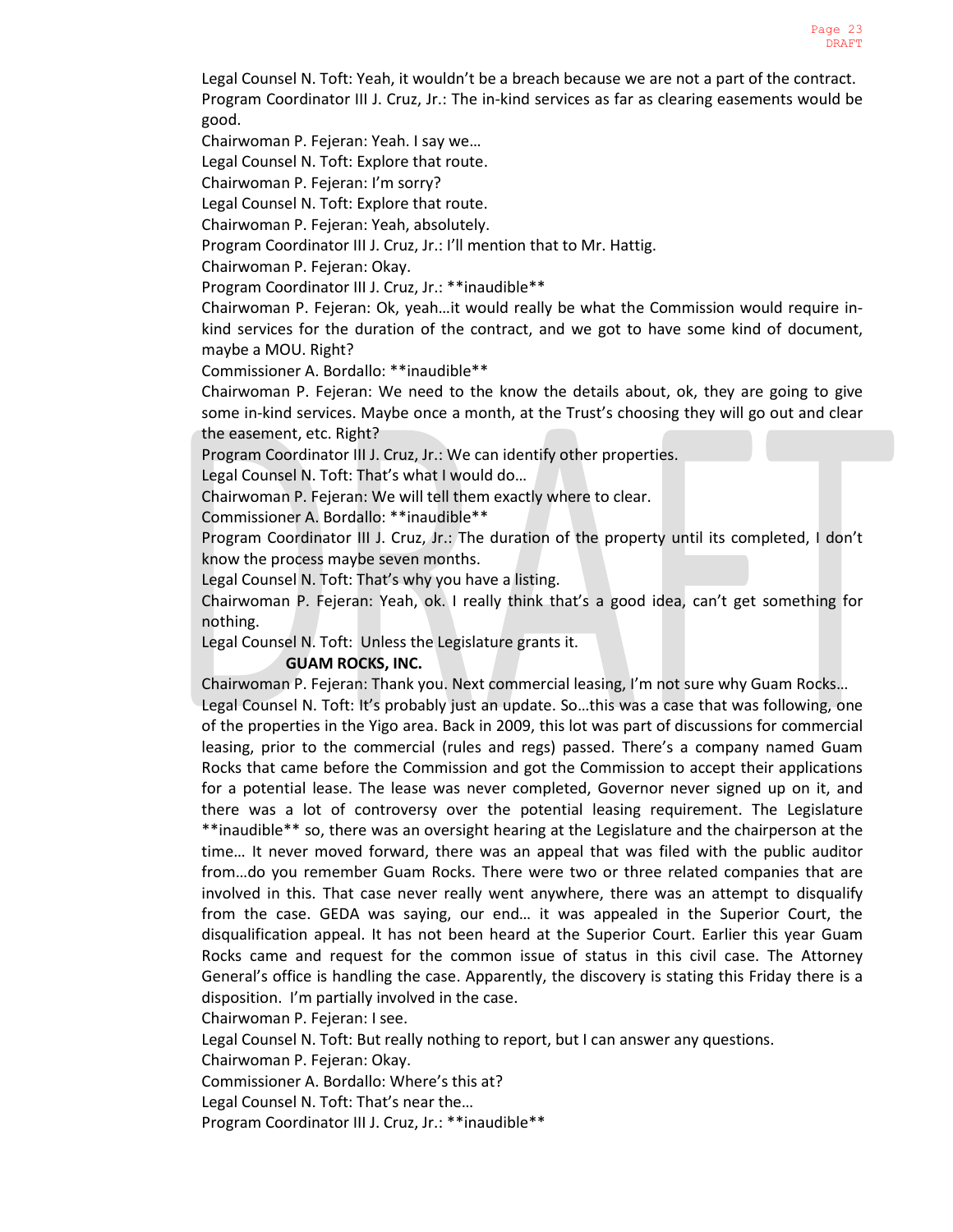Legal Counsel N. Toft: That's near the raceway right there, the northern…

Program Coordinator III J. Cruz, Jr.: It separates \*\*inaudible\*\*

Legal Counsel N. Toft: Not quite Mount Santa Rosa.

Program Coordinator III J. Cruz, Jr.: Where Smithbridge is at.

Legal Counsel N. Toft: Right behind.

Commissioner A. Bordallo: I see.

### **GUAM RACEWAY**

Chairwoman P. Fejeran: Yeah, thanks for the update. Okay, next item on the agenda, Guam Racing Federation.

Program Coordinator III J. Cruz, Jr.: Mr. Simpson representing the Guam Raceway.

Chairwoman P. Fejeran: Also joining us, my last recollection of this actually was in the June 6, or the July 18, meeting. We determined to provide Guam Racing Federation a six month right of entry into the property because we have not finalized the lease and I think it's just left. At that time, we were going to the Legislature to get a new bill because the bill that we were operating under kind of basically expired the time finally expired and no decision was made so we have to start all over. Is that right?

Legal Counsel N. Toft: Yeah.

Chairwoman P. Fejeran: Ok. Hi Mr. Simpson.

Mr. Henry Simpson: Hi, how are you?

Chairwoman P. Fejeran: I am good.

Mr. H. Simpson: The last meeting basically Mr. Toft said he couldn't approve that he recommends a go cart lease because there were two complexes to resolve. In the meantime, we worked together with him and the office to wrap those complex, the two complex were the amount of rent and it was determined by law we were supposed to follow commercial leasing, but they would have been way to \*\*inaudible\*\* for us, we would never have been able to do it, to pay those kind of rent, so, we sent the schedule with what we have been paying for the past years and we've put that into the rent. Previous statements we proposed is that we would pay ten percent of our gross incomes to CHamoru Land Trust four thousand dollars a month or ten percent of our gross income and that has been verified by an audit, yearly audit. That is what we pay for. The second thing was that the sale of excess grated material as we cleared the property to build the track, is excess grated materials and that we would be able to sell those to the contractors who were working with us and how to give it back to you guys at half cost. That covers a lot of those numbers are our operating costs. So, one of the things we may need, needed is supply able operations, the way we have been operating the last couple of years. We work with the office on the language and we have the language figured out What we're asking the Board to do is to approve as to permit content lease and we want to take it to the Legislature because it needs to be approved by the Legislature but the Legislature doesn't want to have the CHamoru Land Trust Commission not be in favor of this so, we're asking your approval as to the terms and conditions on this lease. Then, we're going to take it to Senator San Agustin \*\*inaudible\*\*

Chairwoman P. Fejeran: Thank you for that explanation. I guess just a couple of questions. How much property are we talking about?

Mr. H. Simpson: It's about a million square meters.

Program Coordinator III J. Cruz, Jr.: Two hundred fifty acres, I believe.

Chairwoman P. Fejeran: Two hundred fifty acres?

Mr. H. Simpson: Yes.

Chairwoman P. Fejeran: That's quite a lot, and what actual event are you holding? Are you paying us participation rent? Is that what it's called? Admission…

Program Coordinator III J. Cruz, Jr.: Commission fee.

Chairwoman P. Fejeran: Commission fee for every event you hold down there, you owe us two dollars for every sold or what have you?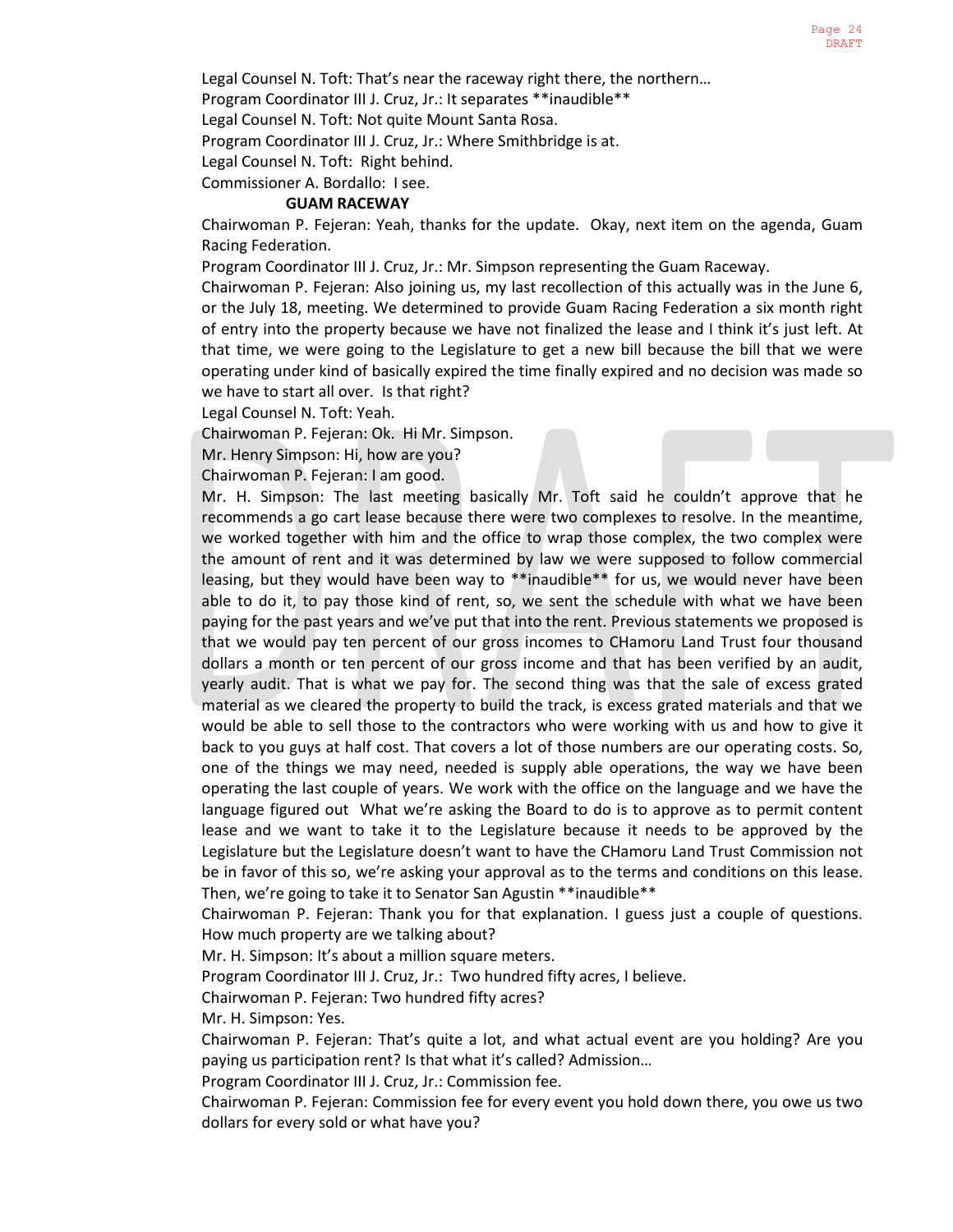Mr. H. Simpson: No, that got changed to ten percent of the total…yeah.

Chairwoman P. Fejeran: Wait, what do you mean that got changed? You're saying the \*inaudible\*

Legal Counsel N. Toft: The last lease did… so, the first lease \*inaudible\* the most recent lease had the ten percent clause.

Program Coordinator III J. Cruz, Jr.: It was changed by \*inaudible\* initially it was two dollars per individual and another amendment changed ten percent to the total revenue generated admission fee.

Chairwoman P. Fejeran: Total revenue from admission fee.

Program Coordinator III J. Cruz, Jr.: Yeah

Chairwoman P. Fejeran: Okay, is Guam Raceway Federation based on the month to month leasing the current lease that they have, are they up to date on payments?

Program Coordinator III J. Cruz, Jr.: Yes, they made advanced payments on the previous one, so, up to November the month to month up to six months, it had expired.

Chairwoman P. Fejeran: Okay, and have they made any payments for this ten percent revenue. Program Coordinator III J. Cruz, Jr.: \*inaudible\*

Chairwoman P. Fejeran: Okay, I believe that has been an ongoing issue the Commission has had.

Mr. H. Simpson: \*\*inaudible\*\*

Chairwoman P. Fejeran: And I believe you have a very frank interpretation of that ten percent \*\*inaudible\*\*

Mr. H. Simpson: Yeah.

Chairwoman P. Fejeran: I think we've explained to you that it's any event that you have there, the Commission should be receiving ten percent of the revenue.

Mr. H. Simpson: On any event that we hold? Or, we have one big basic event every year, Smokin' Wheels and we pay ten percent of whatever we get off of that.

Chairwoman P. Fejeran: Okay…

Mr. H. Simpson: And so, we've. The other ones if we rented out to somebody, we can't control their ten percent. We give you ten percent of what they give us.

Chairwoman P. Fejeran: You're giving us ten percent of the revenue…the rental fee from them…and is that what has been happening? Been paying…

Program Coordinator III J. Cruz, Jr.: We can go back to payments were made but if there were any events that…

Mr. H. Simpson: We have not.

Chairwoman P. Fejeran: You just had one.

Mr. H. Simpson: Yeah. The October, we leased out from the Halloween thing, so they paid us two thousand five hundred dollars so, we got basically six months to report it. We don't give it to you right when we get it. There's a reporting time.

Program Coordinator III J. Cruz, Jr.: There may be other ways to track your sub lessees from that event, I mean they file GRT's, \*\*inaudible\*\* condition.

Mr. H. Simpson: What we hoped to do is the new way, this \*\*inaudible\*\* complicated. It would take a lot time and effort to try so, what we're trying to do is give you four thousand dollars a month or ten percent of our gross income and so, that can be verified by a yearly audit and we track that by our cost reports and anytime we go over or whenever it goes over four thousand, give you ten percent of that and have verified by your audit. That's what we hoped \*\*inaudible\*\* collect from a sub lessee. We don't know, we don't somebody out there \*\*inaudible\*\* those kind of things so. The new lease would make it a lot easier \*\*inaudible\*\* all that.

Chairwoman P. Fejeran: I think we have to see. You said every six months you determine what the total amount of revenue from sub leasing is. Is that what you're saying?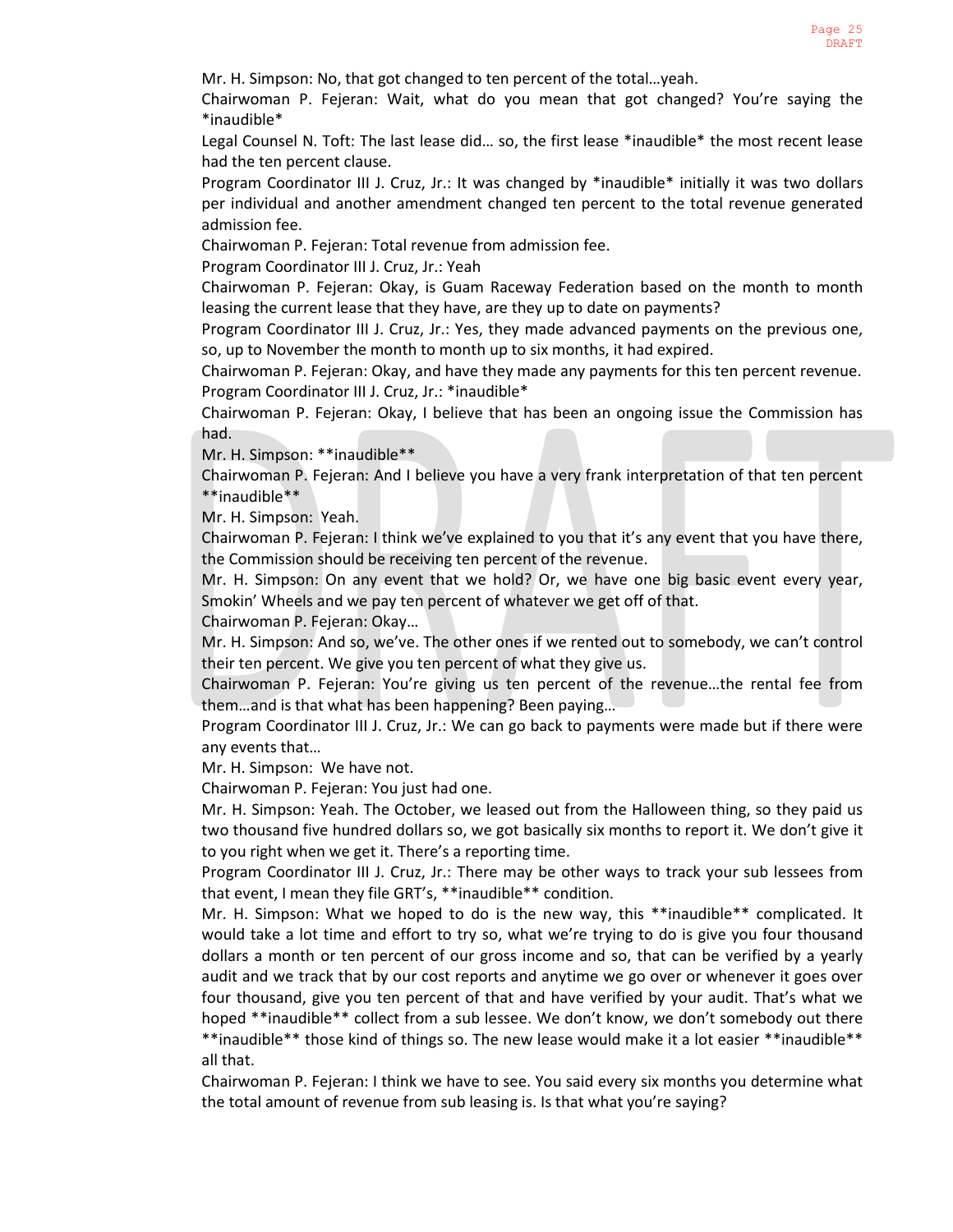Mr. H. Simpson: We don't have very many. It may look like we've had a lot out there but mainly they are participants for certain events. So, the guys that are drag racing pay five dollars, some nights we have a dollar \*\*inaudible\*\* we make it affordable for the local guys and safe on the streets and it's easier for them. We keep it very inexpensive for them to participate. So, when you see a lot people out there, you're seeing a participator income and very rarely are we generating an audience to watch that. That's what we…the whole idea behind it was when we get the big grand prix, that's our target in the future. It's that big influx of where everybody shares an income. That was the idea.

Chairwoman P. Fejeran: I would like to what the plans are for the property. If you could provide us with documentation. You mentioned that if, you said two things. The rent that is required by the special rules and regs, \*\*inaudible\*\* the size of the property. Then, because the size of your property, and that requirement you will be unable to afford to pay it. I would be required to \*\*inaudible\*\* on why you need all of this property and have a smaller property for keeping racers off of our public highways. Can you submit this for all of us?

Mr. H. Simpson: This is also a copy of the environmental \*\*inaudible\*\*

Chairwoman P. Fejeran: I think I've expressed before that I truly appreciate the, I want to say it's almost a public service that the raceway provides our \*\*inaudible\*\* especially the drag racers.

Mr. H. Simpson: We were a creation of the Legislature. The Legislature actually came to us as a club and said, can you guys build a track. You know, if we gave you some property, can you build a track for us. That's how, you know, we were a club, we were together for thirty years out of the Calvo property in Santa Rita but that property, I mean, these are \*\*inaudible\*\* forty years we did the Smokin' Wheels race but the idea was that the Calvo property in Santa Rita, we could only do motorcycle racing on the dirt track off of those kinds of things. The guys at Harmon field, the drag racers, which was big part of the community here, didn't have a place to go. That was forty years and a hundred \*\*inaudible\*\* ago.

Chairwoman P. Fejeran: I'm sorry, Mr. Simpson, thank you for giving, if we could, oh we have. So, this is your \*\*inaudible\*\* now.

Mr. H. Simpson: Yeah.

Chairwoman P. Fejeran: Okay, and this is your…

Mr. H. Simpson: That's what we were going \*\*inaudible\*\* the main thing is the Guam Grand Prix. We started out to build a formula one Grand Prix but as we got into it the guy that we hired, a consultant came in from Australia, he said he'll bring \*\*inaudible\*\* if you're going to go formula one, first he goes, how many hotel rooms do you have? I said at that time, this is twenty years ago, twenty-five years ago, we got about six thousand rooms, we got about eight thousand rooms now but he said, six thousand rooms should cover the teams, that would leave any other rooms for any other spectators. He said you're better off doing a formula three. A formula three is what they, there's one in \*\*inaudible\*\* it's like the bush league for baseball. The amateur, not the amateur league, but it's the same. Everybody that's won the formula one Grand Prix, has been a champion in the formula three race. That's where you start at. The, Michael Shoemaker, all those guys have won in the formula three Grand Prix in Manila. Several of our politicians here have been to Manila, looked at how successful it is, and asked if we could do something like this. We looked at Tumon, and if we get a race through Tumon, we cut off all the hotels. We are just making trouble \*\*inaudible\*\* driving too fast. So, our recommendation was we needed a place where we could do something like this where we combine everything. Plus, more people could use it on a more regular basis but if…is the city streets, you don't get to use it. You only use it once a year, so. The formula Grand Prix course is our biggest effort here. The first thing we did was a drag race strip so, we did our onpost track from Smokin' Wheels and replaced what we had in Santa Rita, and that's… Chairwoman P. Fejeran: So, sorry just walk us through, so, I think 5A then 5B? Mr. H. Simpson: If you go to this one.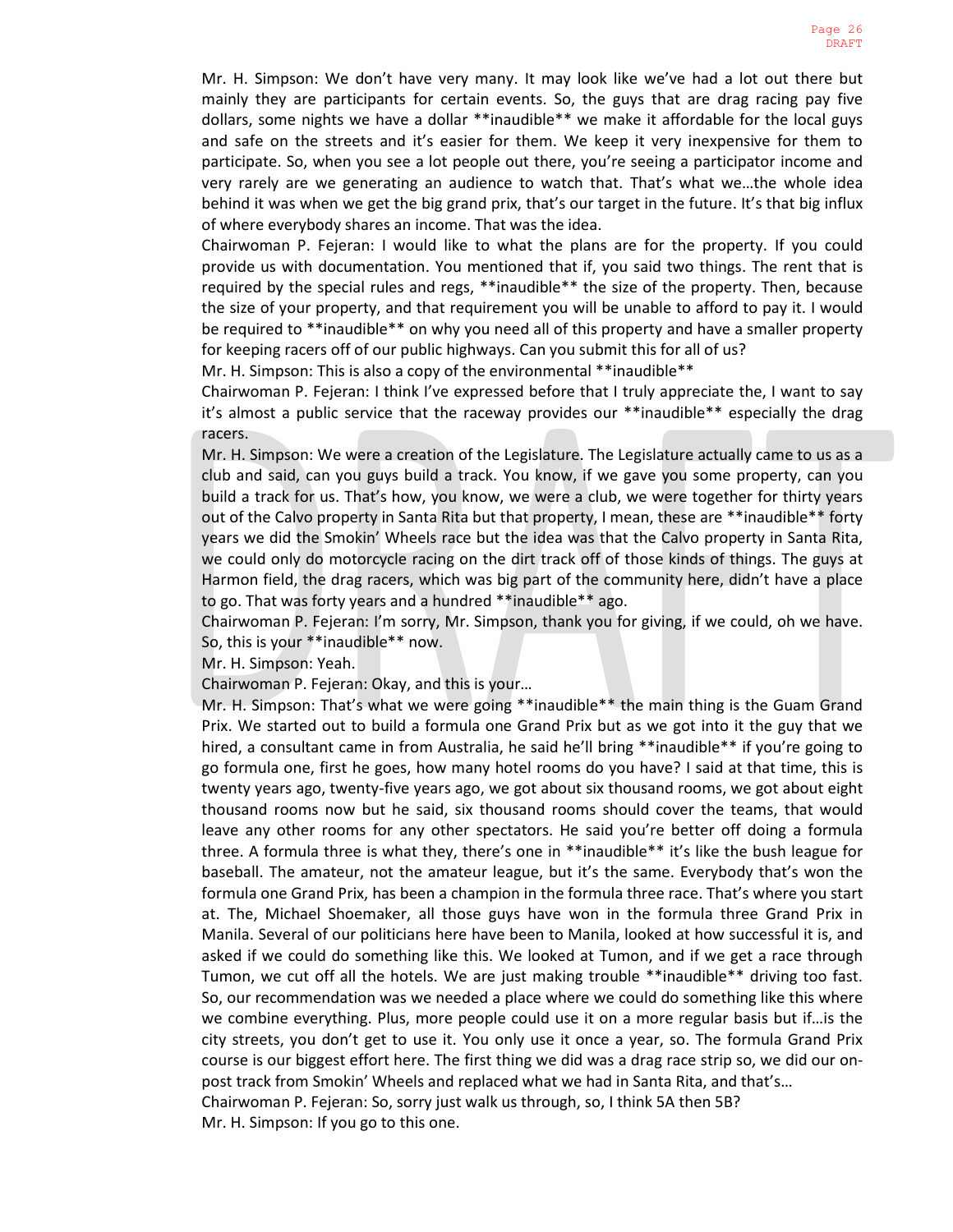Chairwoman P. Fejeran: What are the phases? This is undeveloped.

Mr. H. Simpson: Phases are basically what we're working at first. So…

Chairwoman P. Fejeran: Sorry, I have another question. Are you currently doing earth work activity? Extraction or anything?

Mr. H. Simpson: Not extracting but we're working the ground. We have a building permit. Took us four and half years to get. We just got it. So, we're clearing the ground and we're doing a survey so we would be able to tell what it is before we start, and we're not doing…Smithbridge, okay, we hired them, contacted them to do, what they're going to do is level this portion over by the front row to put a gas station. We could have a place…

Chairwoman P. Fejeran: Are you doing that now?

Mr. H. Simpson: They're not moving any dirt right now but they're clearing the \*\*inaudible\*\* Chairwoman P. Fejeran: Okay, you're not moving on anything until we've got an approved lease.

Mr. H. Simpson: Yeah.

Chairwoman P. Fejeran: So, you're not…

Mr. H. Simpson: We're not doing anything we're not hauling anything out, we're just clearing it.

Chairwoman P. Fejeran: Okay, and you're not building until…

Mr. H. Simpson: Until this whole thing…

Chairwoman P. Fejeran: Thank you I just wanted to make sure. I mean, it looks like it would be a very world class facility.

Mr. H. Simpson: What is a world class facility?

Chairwoman P. Fejeran: It would definitely add to the island economy. I appreciate you providing these to us along with your purposed lease to it, and I think this something that the commission can take into consideration. I don't think we are in any position to make a decision, one way or the other. You must understand, two hundred and fifty acres is a lot of property. Especially fronting an access road where there's utilities available. I'm sure you're aware that we have thousands of applicants that are waiting for property on one acre. I don't know we could fit what, four people? So, two hundred fifty acres, six times four people that's a thousand people we can fit on here. Maybe less, considering the terrain. Then to have us a four thousand dollar a month lease, I don't think anywhere in the world you could rent two hundred fifty acres for four thousand dollars a month. Especially considering what we're giving up. I'm just sharing with you my thoughts. I'm wondering if we could meet somewhere in middle because I do see your activities is good for Guam but putting people on properties is also good for Guam. How can we?

Legal Counsel N. Toft: Part of the lease is kind of built to have income to the Trust from the raceway so, \*\*inaudible\*\* as it grows there will be additional businesses, is that sub lease from the raceway \*\*inaudible\*\* if it does get to a formula one raceway stage, that ten percent goes or probably exceeds a whole amount. So, if it's not the \*\*inaudible\*\* four thousand a month in this amount of acreage, it's design to be flexible so that it grows with the raceway. It allows, because at the start, it's going to be a lot \*\*inaudible\*\* that flexibility \*\*inaudible\*\* and that's why the previous version of the lease said \*\*inaudible\*\* put out by the Legislature to have a nonstarter form. The amount in that \*\*inaudible\*\*

Chairwoman P. Fejeran: So, at this point I appreciate you putting that out. I do see how it's \*\*inaudible\*\* with that in mind, I'm sure you got some projections of what, you know the lease, and sub leases would be, what the revenue generated from that is, how much minerals would be extracted and have been sold. If you could provide both productions to show us that this is a valid field. I think that would go a long with the Commission.

Mr. H. Simpson: Okay, we can do that. We'd also like to mention, go ahead and give this to Senator San Agustin to get started on the process.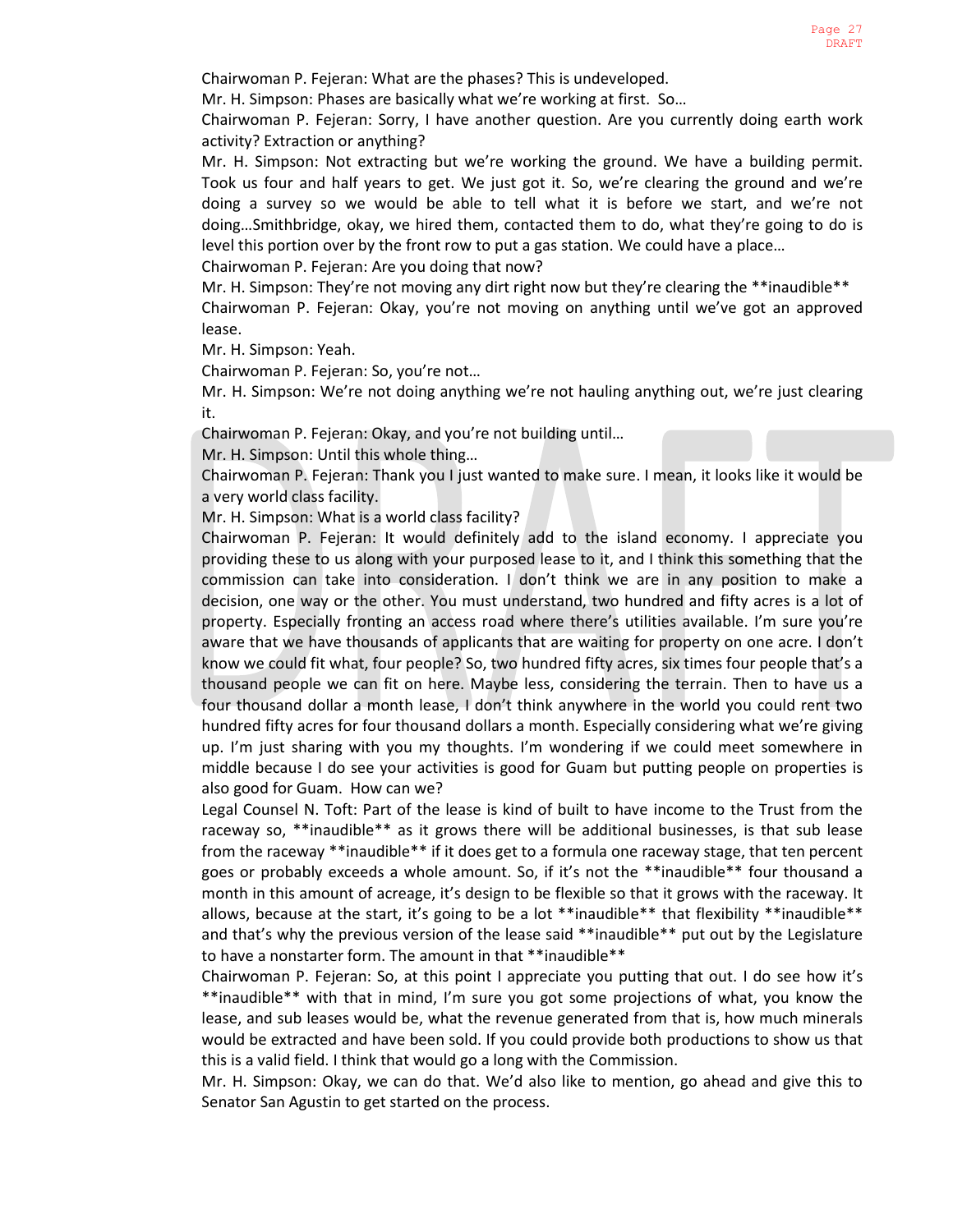Chairwoman P. Fejeran: What you do, I feel is your prerogative, if you're asking for Commission's blessing, I don't think we're there yet. Right? Is that what you're asking?

Mr. H. Simpson: I'm, yeah, I'm asking for your blessing on this lease. Worked on this for a long time. This is basically what we've done for twenty-five years. As well as in tears. You know, nobody's making any money on there.

Chairwoman P. Fejeran: I feel you man, that's what I'm doing here.

Mr. H. Simpson: You're a volunteer.

Chairwoman P. Fejeran: That's what they're doing here. Nobody is making any money up here. Mr. H. Simpson: So…

Chairwoman P. Fejeran: Fifty dollars a month to sit here. Weed through all of this so I hear you Mr. Simpson and I know you guys have put so much work into this, you got a vision for it, but I know if you can convince us, the Legislature would be convinced so, continue to convince us. Get those projections, tell us how much minerals would be extracted, money would be made, what your phases for development are, as I am sitting here, four thousand dollars for two hundred fifty acres is tough to swallow and as you pointed out the original lease was not a making of the Commission, it was legislation. Right? So…

Mr. H. Simpson: No, it was made by the CHamoru Land Trust. I was thinking an automatic renewal because what happens was, I got a twenty-one-year license. Randy Cunliffe was the attorney for the CHamoru Land Trust, Joe Borja was the head of CHamoru Land Trust. We sat down, they wanted to give us a fifty-year lease so we can move forward but we didn't have a way to do that. So, basically, they said do the twenty-one years and in that twenty-year period I'm sure there going to have rules and regulations put together where you can renew your lease then you'll get your long-term lease. Unfortunately, that didn't happen so, now we are at our end of the period here and we're looking at, you know, not being able to renew the lease and not be able to build the racetrack. As I said before, I'm trying to turn this over to some younger guys, I've got some guys that are coming up they're afraid to step into my position right now because with it comes the responsibility for the rent, insurance and all the other things that go along with it and so, if we can't make this even make this economical viable, I'm all for saying you guys take it and let the government make it part of Parks and Recreational. Do something with it, but it's a good thing. Don't kill it just because we can't get enough money out of it, you know. That is one thing to consider too.

Chairwoman P. Fejeran: Yeah. I appreciate that, that's never actually…never thought about that before. It does serve the public good and you know, it is on Land Trust land, rather than…

Mr. H. Simpson: We got it set up where we charge the guys ten, fifteen dollars to race, we take care of the track, we get a million dollars' worth of insurance, take care of it, clean it, cut the grass, clean all the buildings and stuff. If the government wants to do that and build some houses out there, it's really not up to me. I would like to see this continue on like this because this wasn't the plan I thought.

Chairwoman P. Fejeran: Okay.

Mr. H. Simpson: But if it doesn't fit in your plans, there are some other way you want to do it. At least look at keeping the venue open. There really is no place for people to go.

Chairwoman P. Fejeran: Even just now as it is providing a great resource like maybe this is something we could look into. You mentioned turning it over the government for running or perhaps keeping the development as it is, reducing your footprint. Is that what I hear?

Mr. H. Simpson: No, not really. I don't think you can do that. I don't think you could put houses out there and not have noise complaints or dust complaints. It's very conflicting kind of use. Yeah. Everywhere that they built racetracks in the states, it's, when houses racetracks close down. This is located across where the military is going to have their training, the solar farm is going to be on the south of it. There's some housing to the north of it but the wind blows the noise away from it. I don't think you can mix housing in there, but I don't know. Chairwoman P. Fejeran: Okay.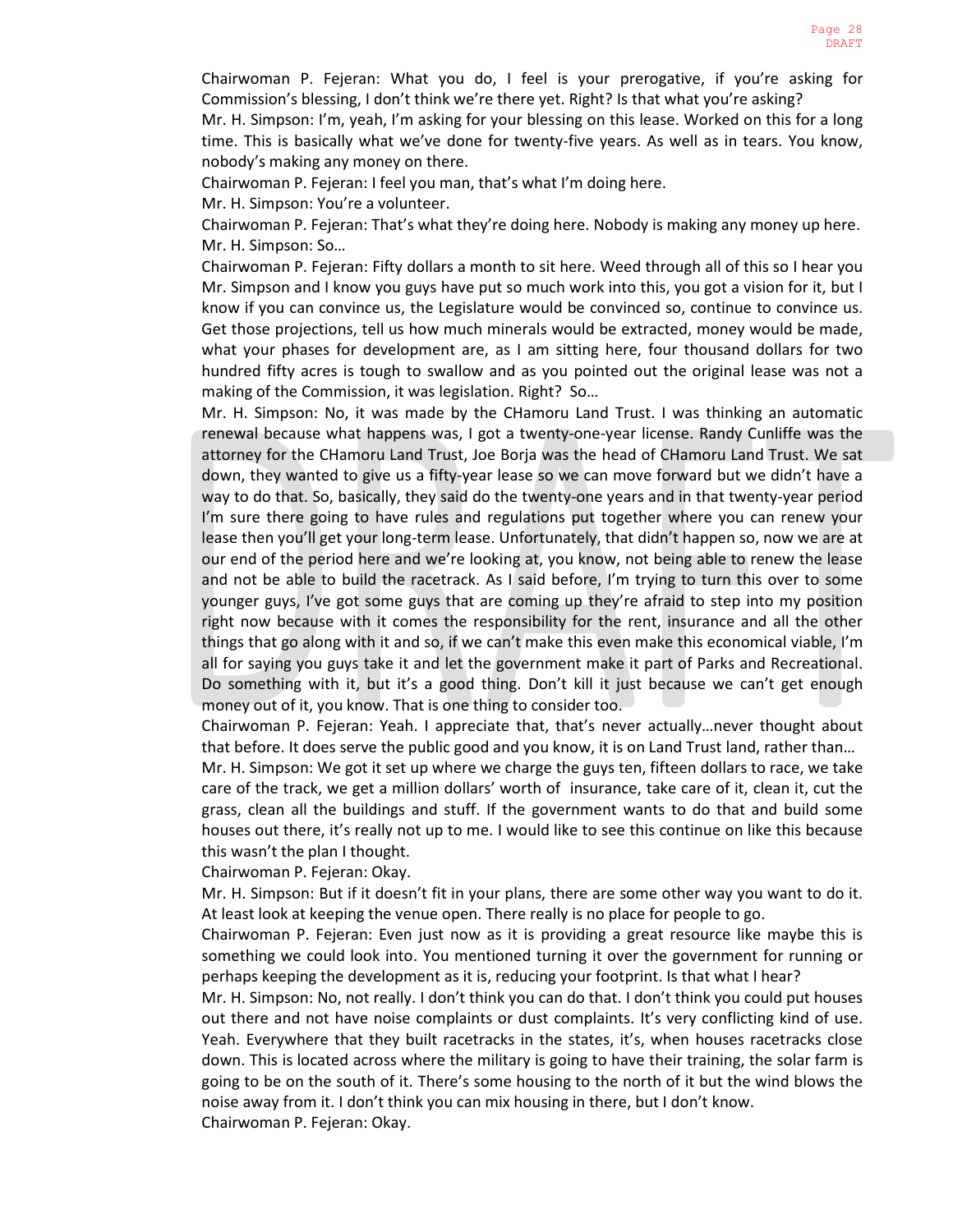Mr. H. Simpson: The only reason we got this is was Spanish Crown lands it was Spanish Crown lands because it was such a rough and rugged piece of property that nobody wanted. None of the patron of the king asked for that piece property because it was such a terrible piece of property. What was good about that was all that rock, it was hard rock and now its semi valuable here, people are willing to shape it into a track before that nobody wanted it. Nobody was there that's why we were looking at getting the use of it. Jeff you want to come up and tell her something? Jeff is one of the guys that I'm hoping would take over the track.

Mr. Jeff Rios: I don't know if I want all this headache this twenty year of my life. We got a really good thing going on out there for the kids you know on the motor cross side. Of course, the drag racing thing, we're like Henry, I hate to hear him giving up on something he has worked so hard and giving it to the government to run. Well I think the government could do it with the right resources and the right people, we all got the right people and I think they can do but just think what we started and compare what's important. I think you're going to \*\*inaudible\*\* right, I mean. I mean the department is not prioritizing, they all have their own priorities, but the hospital needs money too. The money is going to the hospital but the kids need money for school, the kids who at school are going to get that money versus the kids who race at the motor cross track who's going to need money to cut the grass there. So, I can see those priority change if being in the hands of the government, \*\*inaudible\*\* we don't want to see anything happen to it and we want to keep it looking nice and not look abandoned and that is just really out of our own pocket and our love for the sport. You know it's tough, we're, what we're doing and what Henry's doing and yet I'm always taking a step forward with this and then taking a couple of steps back. I'm scared of the kind of things that could happen to; I don't want to see it go away. The drag racers especially, I think we all grew up with that. We all have…I know there's somebody in the family that could share stories of the drag racing incident that they don't want to share but you know it's tough and we want to keep the track open for those because \*\*inaudible\*\* and somebody will die. So, we got to keep that track open. I think it's safe to say that accidents happen on that drag strip and some guy walk away, they get out.

Chairwoman P. Fejeran: And it's \*\*inaudible\*\*

Mr. J. Rios: That's right and there are no guard rails and when a guard rail gets hit, we even ask what the contractor \*\*inaudible\*\* because once you hit them you got to replace them because they become a hazard. \*\*inaudible\*\* that's just us doing all that work out there. You know with a few volunteer companies that are also in the drag racing. They come out and if they have equipment they work. It's not us asking for help and they don't want to see anyone get hurt or see the park closed down. We appreciate it and of course, you know, it's a lot to ask for and stuff. I really think there's something to come out of this and formula three, those races bring money. They're huge and that be nice on top of having something else come to Guam. It will be great. I'm always planning to go to the races, just to be a part of that experience is fifty thousand people show up to a race and that's awesome, yeah. I think that's all, thank you.

Chairwoman P. Fejeran: Thank you. Sorry can I have your last name

Mr. J. Rios: Sure. Rios.

Chairwoman P. Fejeran: Oh yeah, Mr. Rios. So,

Mr. H. Simpson: I have something I want to leave you. This is the approved game plan that's going on right now. \*\*inaudible\*\* one is for grading and one is for filling. This one's for filling, this one's for grating. So, both of these are ready to go right now. We haven't got income from the grading one yet because they're clearing but they could get \*\*inaudible\*\* we would like to continue on with this and…

Chairwoman P. Fejeran: So, the…not mineral extraction \*\*inaudible\*\*

Mr. H. Simpson: Yeah, it's not mineral extraction. Mineral extraction is not what we're doing. Grading.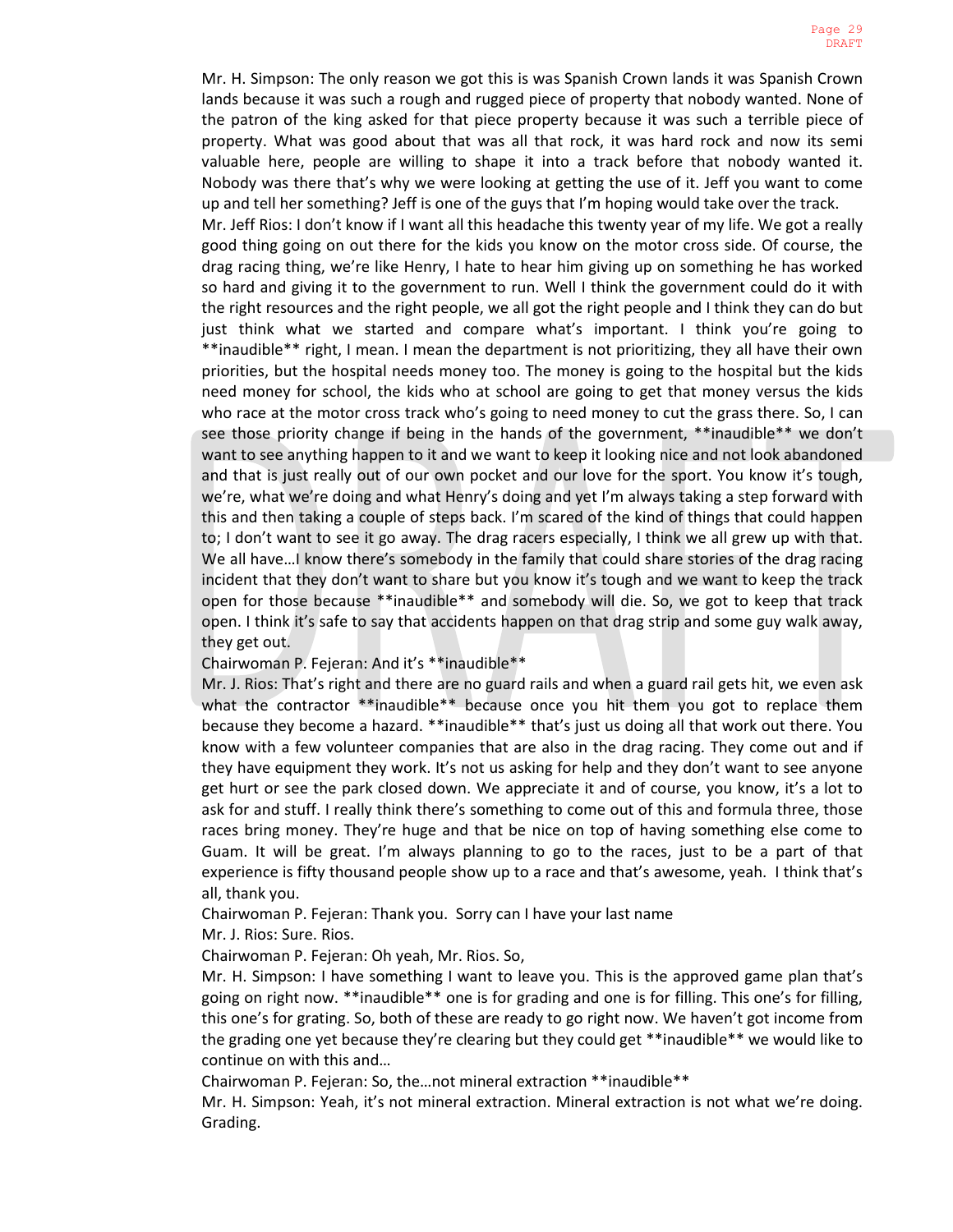Chairwoman P. Fejeran: Grading.

Mr. H. Simpson: Yeah.

Chairwoman P. Fejeran: But what was graded it's still valuable and…

Mr. H. Simpson: Yes.

Chairwoman P. Fejeran: People will buy it?

Mr. H. Simpson: Yeah. Where I learned this was from the airport. The airport had all kinds of excavated material to extend the runway. They sold that and so, I actually went and bought some. Bought truckloads of it the material. So, just material, and that's basically what we're doing.

Chairwoman P. Fejeran: I see. Are you providing fifty percent of that income to the Trust? Mr. H. Simpson: Yeah. Yes.

Chairwoman P. Fejeran: I think what 2016? when we the Commission voted no more mineral extraction; we were I guess there's a misunderstanding of what mineral extraction is?

Mr. H. Simpson: Yeah, this is not mineral extraction. It's grading, you know.

Chairwoman P. Fejeran: So, we're going to be getting we're looking forward to the results of this…

Mr. H. Simpson: Yes.

Chairwoman P. Fejeran: Fifty percent of that income for the sold mineral

Mr. H. Simpson: Yeah, and I'll be…the quantities are on the building permit…and so we put a cease on the building permit. The graded amount, I'll actually go back to the contract I'll be able to project the income stream.

Program Coordinator III J. Cruz, Jr.: Ninety-nine thousand cubic feet

Mr. H. Simpson: Cubic yards

Program Coordinator III J. Cruz, Jr.: Cubic yards?

Mr. H. Simpson: Yeah.

Program Coordinator III J. Cruz, Jr.: That's the projected?

Mr. H. Simpson: I think, which one it is, that's the small one that's the bill.

Program Coordinator III J. Cruz, Jr.: Over three hundred and seven cubic feet

Mr. H. Simpson: Three hundred and seven

Program Coordinator III J. Cruz, Jr.: Thousand?

Mr. H. Simpson: Yeah this is the bill

Program Coordinator III J. Cruz, Jr.: So, this is the grading?

Mr. H. Simpson: That's the grating, yeah. So, that should get…

Program Coordinator III J. Cruz, Jr.: This is what's going to take place soon?

Mr. H. Simpson: Yeah but the grading, the thing is going on right now because that's the one we were on. We got from the military okay, from two thousand seven to two thousand fourteen, we didn't know what was going to happen to us. We went to CHamoru Land Trust and ask can we what was proposed by our contractors, we said can we, we were going to have roadways, can we dig out underneath the roadways and that was lessor material and they said yes and so that's what we did. So, that's what Hawaiian Rock is back there doing right now.

Program Coordinator III J. Cruz, Jr.: \*\*inaudible\*\*isn't grading and excavating the same?

Mr. H. Simpson: Which one is that because…which one is this?

Program Coordinator III J. Cruz, Jr.: \*\*inaudible\*\*

Mr. H. Simpson: \*\*inaudible\*\* build material, so the grading, what your, what we're leveling out so there's hills and valleys and those sorts of things. Graded and they have to measure the high point and the low point. They take the high point to get a level and so the \*\*inaudible\*\* high point that's the fill material imported no excavated fills. They won't bring anything in we're just taking from one place and putting it into another but...

Program Coordinator III J. Cruz, Jr.: Excavating and grading are the same? Mr. H. Simpson: Excavating…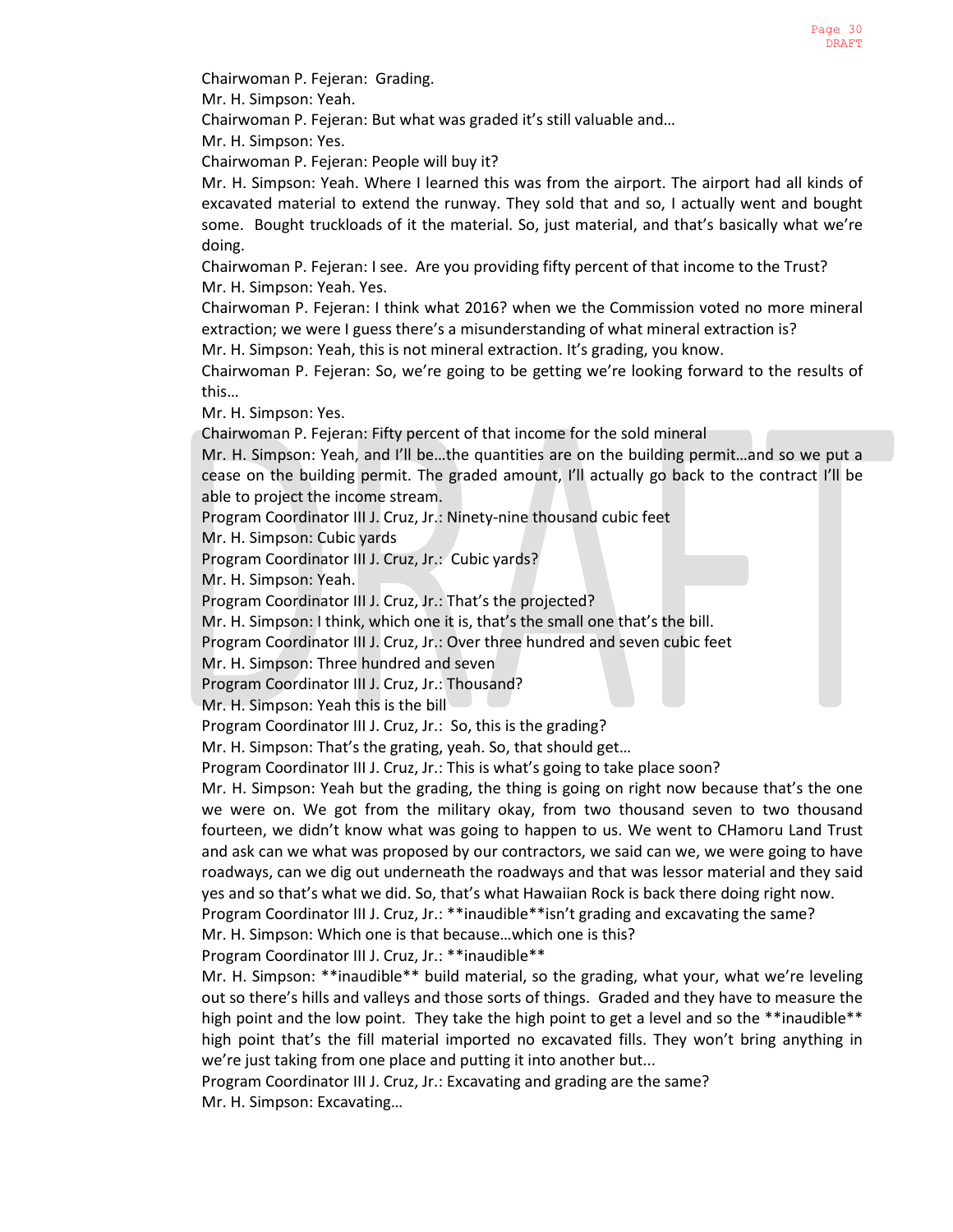Program Coordinator III J. Cruz, Jr.: You said you're only grading. There's no mineral extraction. To grade or to excavate, right? Am I understanding correctly or…?

Chairwoman P. Fejeran: You're…

Mr. H. Simpson: They want us to grade material you said excavate…

Program Coordinator III J. Cruz, Jr.: Because…

Mr. H. Simpson: Excavated and graded material are basically the same. You hit it with a grader or hit with an excavator. We're moving it with a dump truck

Program Coordinator III J. Cruz, Jr.: Okay.

Chairwoman P. Fejeran: What was the, what did we vote on those years ago? When we…

Program Coordinator III J. Cruz, Jr.: \*\*inaudible\*\* excavation period.

Chairwoman P. Fejeran: Excavation.

Program Coordinator III J. Cruz, Jr.: Extract

Mr. H. Simpson: Yeah, we're…at that point that was the area in at the area of the drag strip. That was what 2014? Something like that? 2013.

Chairwoman P. Fejeran: I was on the Commission when we voted to…

Program Coordinator III J. Cruz, Jr.: To terminate.

Chairwoman P. Fejeran: To terminate…

Program Coordinator III J. Cruz, Jr.: Cease and desist.

Chairwoman P. Fejeran: Oh yeah, cease and desist all excavation.

Mr. H. Simpson: What we are doing at that time, see at the end of right there. Again, we're not…the military basically owned the track at that time. They had their record saying they wanted that for the firing range. What we have to do to stay there, we still had to pay the rent, we still had to be there and do something. So, I went to Monte Mafnas who was in charge of management at that time. His idea was that we could take an area at the end of the track and make it deep enough to hold hyper related materials. He said if you have a place where you could store storm debris, trees and things like that, then the guys at FEMA, FEMA will pay you to have a place to have stored material. So, we cleared an area at the end of our drag strip for that okay, so, and grading that out, also…

Chairwoman P. Fejeran: That…

Mr. H. Simpson: Look like an excavation.

Chairwoman P. Fejeran: Was that prior to 2016 or more recent time.

Mr. H. Simpson: Prior to 2016.

Chairwoman P. Fejeran: I think the…we're just…I remember the issue was we had no records to know how much material was excavated and sold. That was the big issue and they were familiar with it because we get written up about in our audit. Now the issue is why we said no more excavation because that would come to an audit and say how did you get the money we're supposed to get.

Mr. H. Simpson: Yeah. That's when we did the survey and the ground survey and solidified that. Now this one that Smithbridge is doing, their doing it in this area one topo survey, and so when their done grating it done and if we need it, we'll do another topo survey. We'll measure it plus we'll count the trucks as they go out so, you'll get paid on a public basis as the trucks go out and the final survey at the end to double check. That the right amount has been there.

Chairwoman P. Fejeran: Is that documented to the Trust?

Mr. H. Simpson: Was what documented?

Chairwoman P. Fejeran: That you'll, that these activities will commence?

Mr. H. Simpson: Yes.

Chairwoman P. Fejeran: \*\*inaudible\*\*

Mr. H. Simpson: I'm sorry?

Chairwoman P. Fejeran: We have an existing \*\*inaudible\*\* this is not an approved…these current activities that you've been permitted for.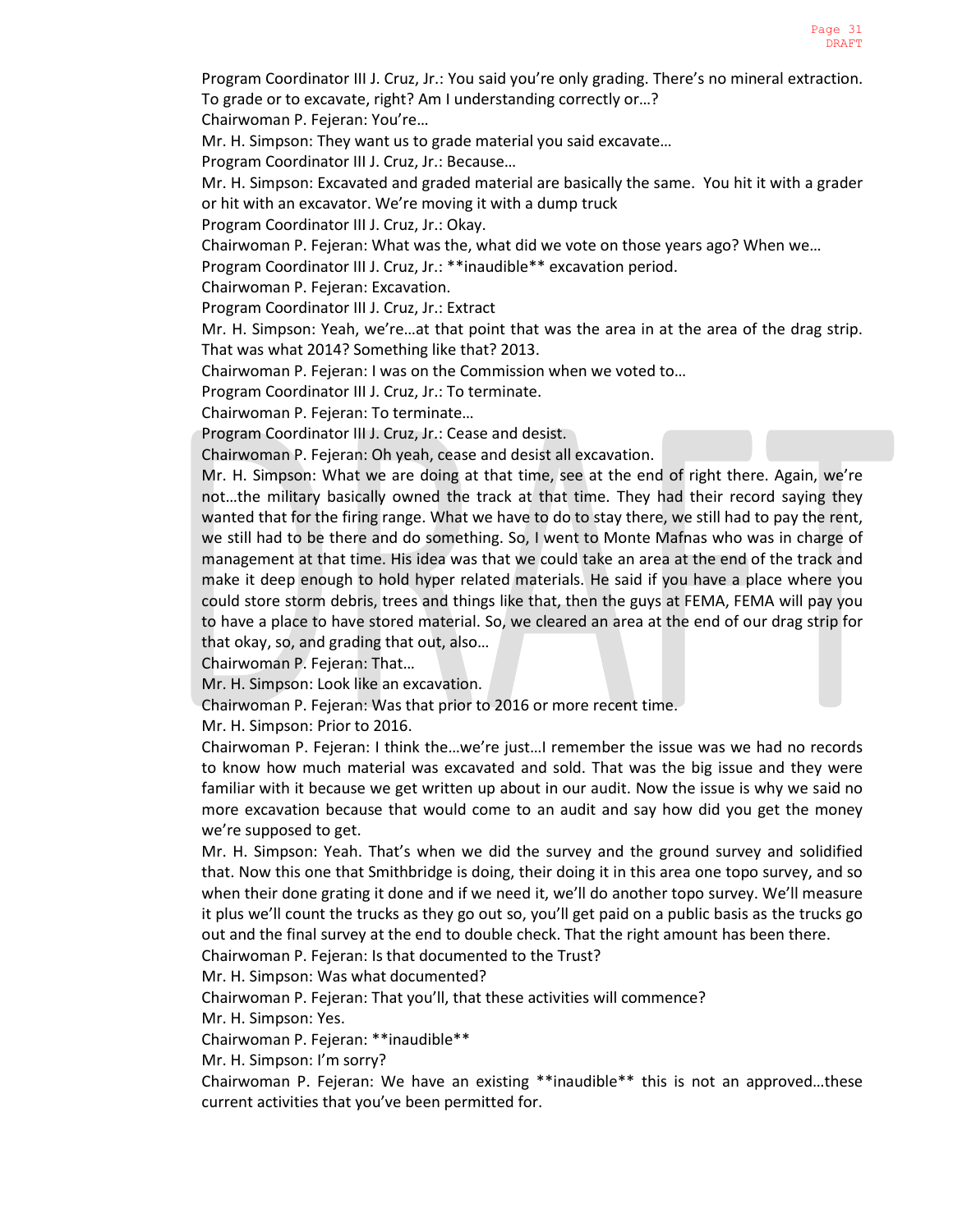Mr. H. Simpson: We've been permitted because it took us four and half years to get that permit okay, as soon as the regular decision was drawn and made, we decided to go to Northwest Field. We applied for our \*\*inaudible\*\* permit. That's when we found out that the fandang is now an endangered tree that they the Marianas Butterfly lives. Some of the places there, we got. If you look on there, we have six or seven other things that we got to worry about and designing this but we work around it got our grading permit four and a half years to get that permit. What's what?

Program Coordinator III J. Cruz, Jr.: There's comments by Land Management when they signed it, they said no grated material. There shouldn't be no usual…on the comment section, on your permit.

Mr. Simpson: On which one?

Program Coordinator III J. Cruz, Jr.: That one is the fill permit.

Chairwoman P. Fejeran: Which one is the fill permit? I only have one

Program Coordinator III J. Cruz, Jr.: \*\*inaudible\*\*

Chairwoman P. Fejeran: One fourth…

Mr. H. Simpson: The thinner one is the…the bigger one is the grading permit.

Chairwoman P. Fejeran: Oh, sorry I got it. Where do you see the…?

Program Coordinator III J. Cruz, Jr.: On the comment section. Land Management, approval by the agency.

Mr. H. Simpson: Yeah, that's on the fill permit. What they're doing is bringing in material, they took out the \*\*inaudible\*\* or the hard rock that was under where we're going to build the new strip and we're bringing back a fill material.

Program Coordinator III J. Cruz, Jr.: Recently they took…

Mr. H. Simpson: Long time.

Program Coordinator III J. Cruz, Jr.: Long time.

Chairwoman P. Fejeran: This one on the back filling, is that the one the permit number is ending eighty-nine?

Mr. H. Simpson: \*\*inaudible\*\*

Chairwoman P. Fejeran: So, the clearing permit is number one forty-two.

Mr. H. Simpson: I think so the thicker one.

Chairwoman P. Fejeran: The bigger one. The bigger one is clearing and the other one is filling? Mr. H. Simpson: Yeah. Grading.

Chairwoman P. Fejeran: Clearing and grading. So, one forty-two is a grating permit? Mr. H. Simpson: Yeah.

Chairwoman P. Fejeran: And eighty-nine is the \*\*inaudible\*\*

Mr. H. Simpson: Yeah.

Chairwoman P. Fejeran: Yes, it does say here no removal of graded material.

Mr. H. Simpson: That's on the filling one. The grading one doesn't say that. \*\*inaudible\*\*

Chairwoman P. Fejeran: This is a little backwards. Did they tell you on the back filling permit no removal of graded material?

Mr. H. Simpson: Because they don't, what they're making sure is that they don't \*\*inaudible\*\* allowing a grading permit, two different companies. One is allowed to back fill, one is allowed to grade. On the one that's just back filling they put that in there to say no grading, make sure you not taking anything.

Program Coordinator III J. Cruz, Jr.: But the grading can take the grading?

Mr. H. Simpson: Yes. Yes. We hired them because they're going to grade the lot next to ours so…

Chairwoman P. Fejeran: I think what this does is, it ignores the motion that was made back in 2016. No excavation and selling materials.

Mr. H. Simpson: No, we were never prohibited from grading and building what we, you know what this plan says we're to build at lease that's our, the way we left the meeting. They graded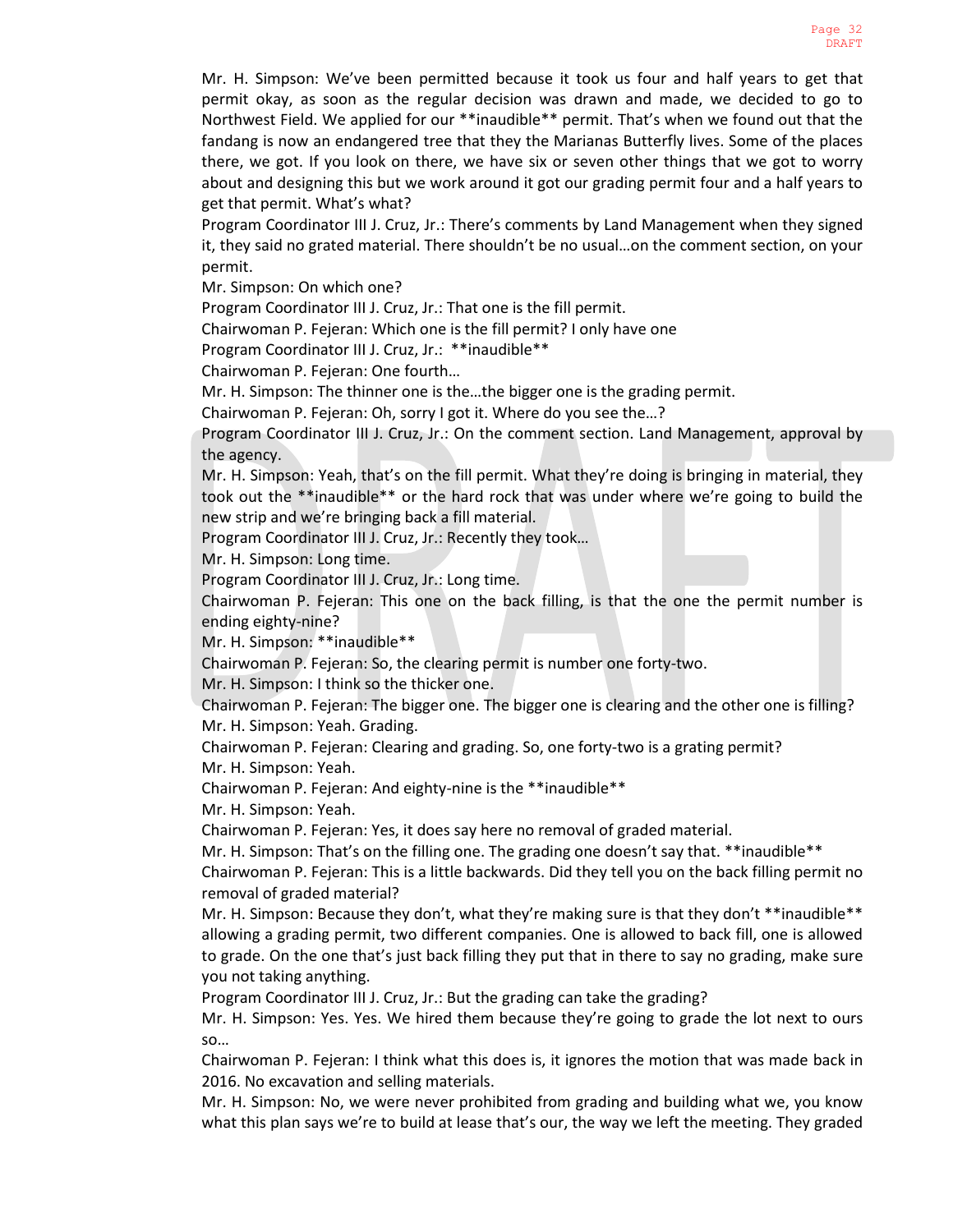as much as they can, all we can. We came up with the idea while we're waiting to buy, we'll excavate underneath where we are going to build our drag strip and so we did that and so we picked it up so we dug the area cleared the area maybe it's about fourteen acres, that we made a little bit deeper to put the green waste in for storage. You saw what we were trying to do \*\*inaudible\*\* they had a plan to level the whole thing. \*\*inaudible\*\* end of our drag strip. So, the whole place, like it didn't matter what happened out there because we were going to wipe it out you know. Until we found out what we were going to do, where we were going to go, what was going to happen to us. I was in constant contact with Monte Mafnas and he came up with a lot of these things. He would say can we do this can we do that. So, that's what we did and we kept it going until 2015 and decision to move it to Northwest Field and we started to work on getting these permits. It has taken us all this way from 2015 to now, to get this grading permit.

Chairwoman P. Fejeran: I think I would like to go to see what was decided by the Commission back in 2015. I appreciate that you're trying to be very transparent with us, giving us all this information.

Mr. H. Simpson: I want to show you another thing, a lot work. Just that little picture you're looking at. A hundred thousand worth of people trying to take pictures picking up bugs, plants and all the other things that they did you know. Before that the Navy did the same thing. They sent people there but nobody \*\*inaudible\*\* they never captured how people came to the races. Never counted how many cars were at the drag strip. None of that mattered to them, you know, what they wanted there on the property. Now we are going to build a track around to protect these insects. Anyway…

Mr. J. Rios: I'm sorry can I just say something? I'm trying to think what happened back in 2015 you know, there were a lot of questions that came up from the Commission, the agency was trying to figure out those numbers, you know the amount of material that was extracted. That was probably around the time we were trying to figure that out right and trying to make sense of what we were reporting and also like Hawaiian Rock was reporting and how they were being audited as well to keep track on how much material gets processed through their plant because outside materials they got to pay, you know the owners of the property got mad when they processed outside materials so they really, really watch over that material. I think at that time the only thing I can think of that comes to my head is that we didn't mention or it was mentioned you know, just stop what you're doing until we figure out what or how much of this material was taken out and if the payments are to the amount of materials and I think that's you know probably my assumption, okay it's done and now it's time to try and get back to our plan of building this formula three track. I don't know if that meant like you know maybe that was my interpretation as well as…finish what we're doing present our findings and see if the findings all make sense you know. The amount of material that money was received for is or should be the amount that actually was taken out. It even came back with more studies showing more money was paid for less material because they didn't explain how you know rock this big this hard crushed turns into this much material not this much material inside the back of a truck so I mean there are all these things from professionals from…present that because I see that when you break a rock you know and how it looks like this much but it's just this little rock. I see it but I think it's probably what Henry was thinking but I would of assume as well like okay…

Mr. H. Simpson: Now…

Chairwoman P. Fejeran: What we'll do is go back to 2016 we'll go back to when you guys came back and see if that band was lifted.

Mr. J. Rios: Okay, just…

Commissioner A. Bordallo: How about a site inspection?

Mr. J. Rios: Okay.

Mr. H. Simpson: Yes, that is…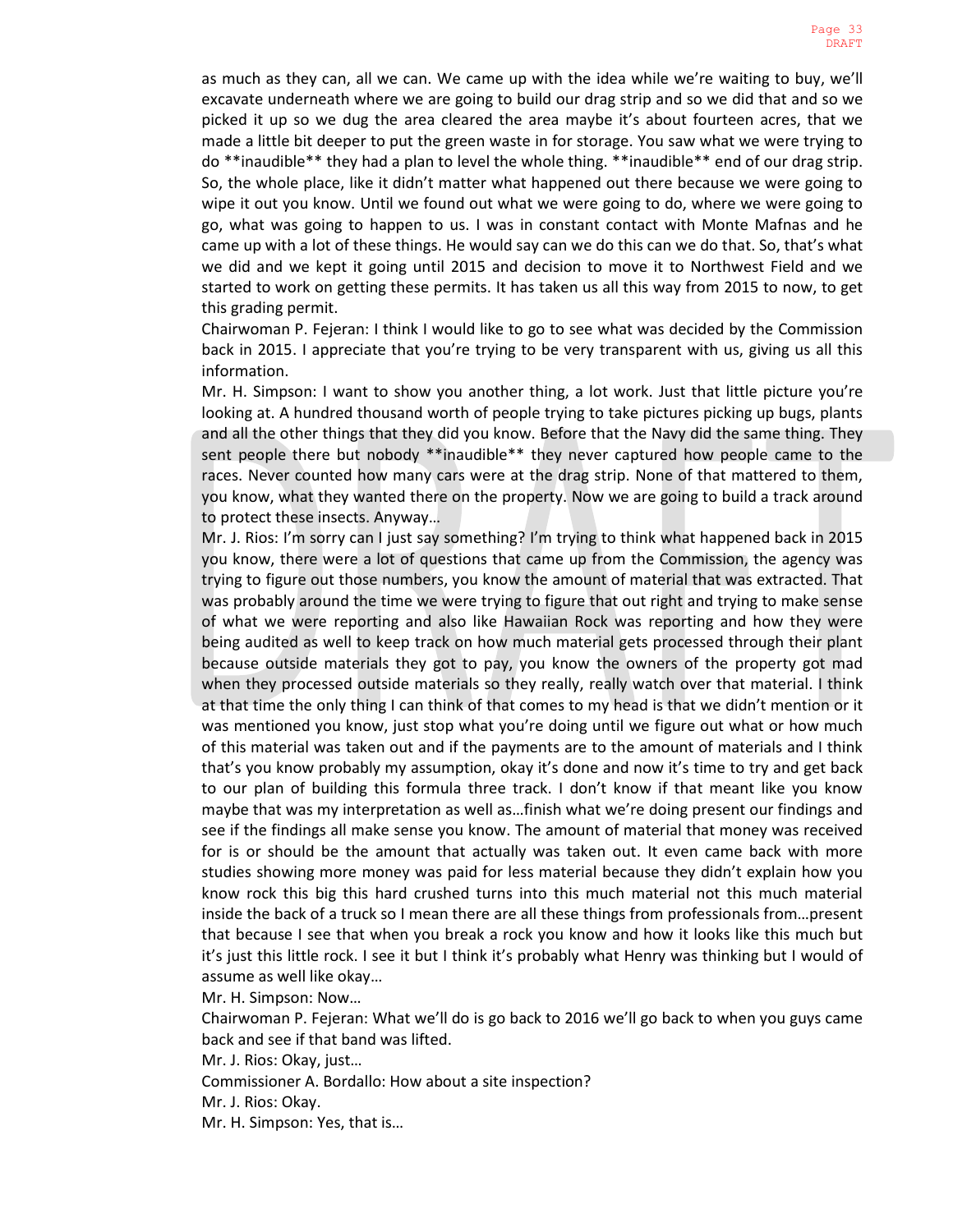Mr. J. Rios: You will see the inconceivable work and let me \*\*inaudible\*\* you can see all my brothers and cousins and the child labor with the kids.

Commissioner A. Bordallo: \*\*inaudible\*\*

Chairwoman P. Fejeran: Wow.

Mr. H. Simpson: That's…

Chairwoman P. Fejeran: They were…

Mr. H. Simpson: What happens is in most cases…

Commissioner A. Bordallo: \*\*inaudible\*\*

Mr. H. Simpson: If it was just regular cascao or the one that sometime gets mixed with red lime, where you really can't use it. You, then you have to pay that to dig up and take it away. When it's cleaner like the one at the Port, they'll do it for you for free but the one at the track, it's close to them and it's such good coral they would actually pay us for that so, we are very, very lucky to be in that situation. Otherwise we would never make the progress we have made now. We wouldn't have graded as much as we have now because we couldn't afford to pay for the grading.

Mr. J. Rios: \*\*inaudible\*\*

Mr. H. Simpson: Yeah if we had to pay for that there is no way we would have had a race track Chairwoman P. Fejeran: I guess, what I would like to see because you have presented this proposed lease which does have better terms for us but if you could provide us more information on projected revenue. Even the projected revenue that you will be gaining from the clearing and grading permit the projected revenue should this be approved

Mr. J. Rios: Gas stations and things…

Chairwoman P. Fejeran: Give us all of that. Give us those projections I'm sure you guys have otherwise you would not be pursuing this. Give us that information and then you know in the meantime we will be looking at what decisions were made and maybe we can regroup at a later date but I have mentioned before the right of entry expires this month so, I want to make sure that you guys can continue to use it I would like to ask the Commission if they would like to extend the right of entry for another six months while we work this out right.

Mr. H. Simpson: I'd like to I like to do month to month so we can take this you know Legal Counsel N. Toft: At any point we can…

Chairwoman P. Fejeran: But month to month you would have to be coming in every month for us to say yeah okay for you to use it.

Mr. J. Rios: Yeah, I think we just want to wait the six months. I think it's…

Chairwoman P. Fejeran: You can come back and when you're ready you can come back.

Mr. H. Simpson: In December this will be a new year for us to stay in limbo because what happened to us was all the guys that race and stuff think we got a lease because Tom Ada. We went to him he said okay we'll get permission. We'll get you the permission for the fifty-year lease commercial, it's not in the commercial rules and regs. So, he passed a law but our oversight chair, said we could not sell extracted material and we had to pay the commercial lease rent. The commercial lease rent that's where the minimum of ten dollars a square meter a property square meters in dollars, the yearly rent would be over one million dollars a year and that's no way in the world would anybody afford that.

Mr. J. Rios: In layman's terms we talk to some of our racers and some of the guys at the dragstrip. You know you came out and said you know you pay about five dollars and come December four hundred dollars. That's what it's going to cost you to race. You're going to need to raise three hundred and thirty three dollars and thirty cents. Came up with some numbers we just came up with some numbers drag racer I'm some average drag racers. We called the parents and told them man you got to race status will be twelve dollars for you I mean realistically you know we're done. If this doesn't get…we're done.

Chairwoman P. Fejeran: I mean.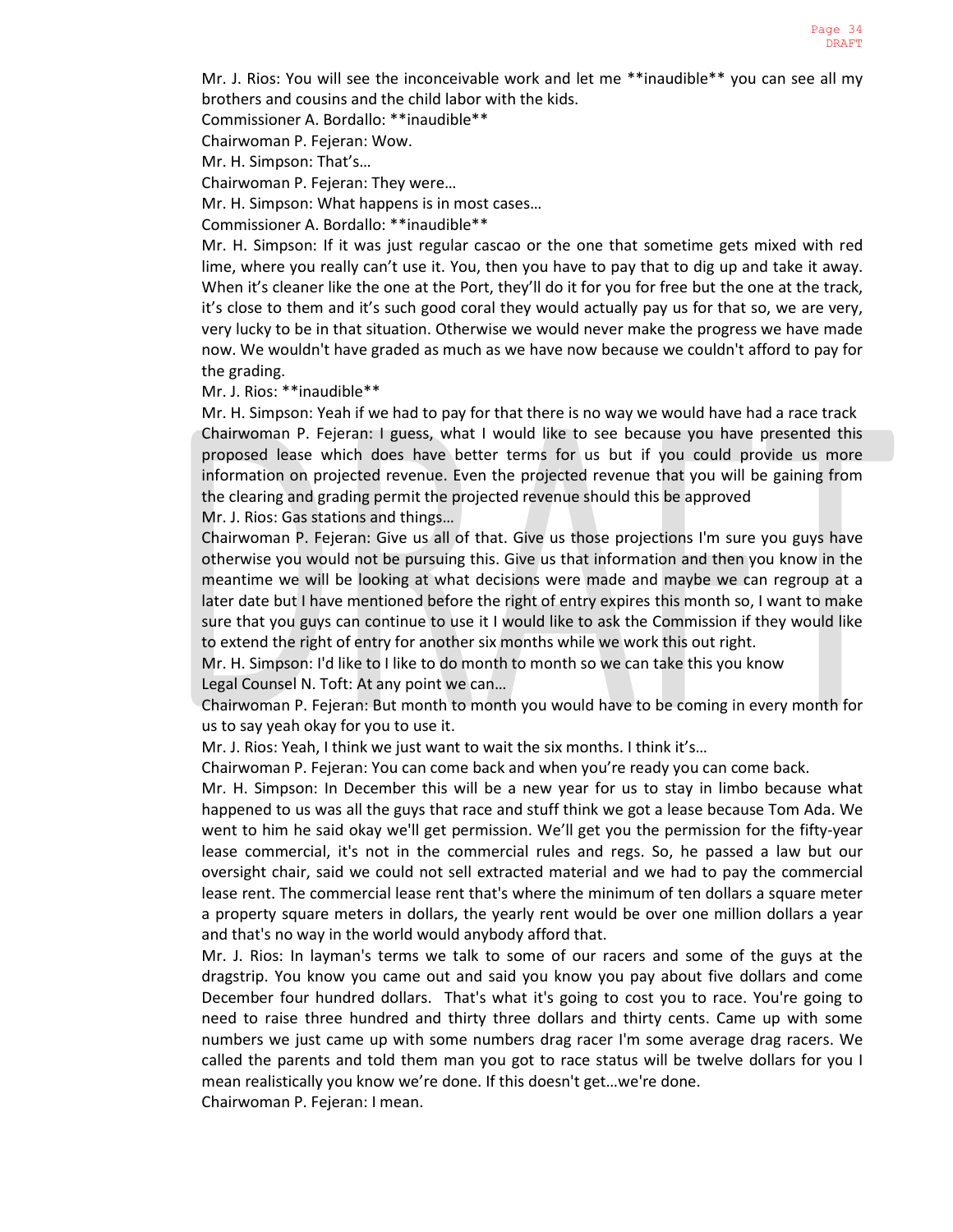Mr. H. Simpson: We had to follow what was laid out for us. You know sing the other option is give it back to the government hopefully that the government would \*\*inaudible\*\*

Chairwoman P. Fejeran: I understand the bill and that's why we didn't give the lease. I think if there's going to be another for the Commission to give it the blessing, we need to know these numbers. We need to see clearly how we basically would give our blessing and ask the Legislature to pass, how it is mutually beneficial to both parties.

Mr. H. Simpson: The last time we were here they pointed out these are the two things where put the same lease in several months ago and they pointed out saying that we could recommend that you approve these two things be commercial lease range excess grading material. We worked on that now we got that solved now we're at the point we would like you to take a leap of faith with us this that this will be good for us in Set up future instead of giving us more things to do because where basically out of time we've been doing this almost two years we've been on month and then we go back on a month to month we don't know what to do or where to go.

Mr. J. Rios: I know there's some potential gas station gas station petroleum companies that really want in on this and there isn't and I'm a little concerned that's what's preventing them from moving down the street or somewhere else and that would be a loss of income for the both of us. Even though it will be a great deal to split gas stations to be there animal service online races and they would service all our racers they'd probably bring "reisfield" in which is very hard for us to get and you know I just need to be beneficial and they're not going to keep waiting for us. We got to do this as part of our plan. It's a part of their projections to have so many gas stations in certain areas I think, that's what I'm worried about gas station We lose that gas station.

Commissioner A. Bordallo: I know there's something about CHamoru Land Trust not leasing to outside \*\*inaudible\*\* yeah but also, CHamoru Land Trust should also think about what we can do for the CHamoru people. What you're doing is beneficial for everyone because CHamoru Land Trust is only for CHamoru people. That's something we can think about. Mr. J. Rios: Thank you.

Legal Counsel N. Toft: \*\*inaudible\*\* we don't have control over the Legislature. If you want the lease to pass commercial rule which will work for you guys because appraisal, so our hands are tied on that. You have to understand that we are trying to work with you on that this proposed six months extension is not the escape can down the road for everybody.

Mr. J. Rios: Can you reduced that two thousand dollars a month? I'm saying it's a real struggle you know; it doesn't hurt to ask I'm just saying.

Commissioner A. Bordallo: \*\*inaudible\*\* land that the Governor approved for leasing. The leasing of land and the thing is they needed the concurrence of the Legislature. My husband was the one that sued the Governor and he won. The Governor \*inaudible\*

Chairwoman P. Fejeran: I get the simple fact that…does the Commission want to extend the rite of entry for another six months to get all of this worked out? Of course, if it's sooner than that, then the lease would issue and the rite of entry would be approved but that would mean you guys wouldn't have to come back every month and the Commission wouldn't have to approve the rite of entry.

Mr. H. Simpson: Could I ask you to review this lease and if we came back next month you would tell us if anything you want different because we want to get this into the Legislature, we've been working with the Legislature we have a proposal for the Legislature to pass this but it needs to get to them.

Chairwoman P. Fejeran: I understand, like I said I would like to see numbers.

Mr. J. Rios: Okay.

Chairwoman P. Fejeran: I hope you guys…

Mr. J. Rios: We can do that.

Chairwoman P. Fejeran: \*\*inaudible\*\*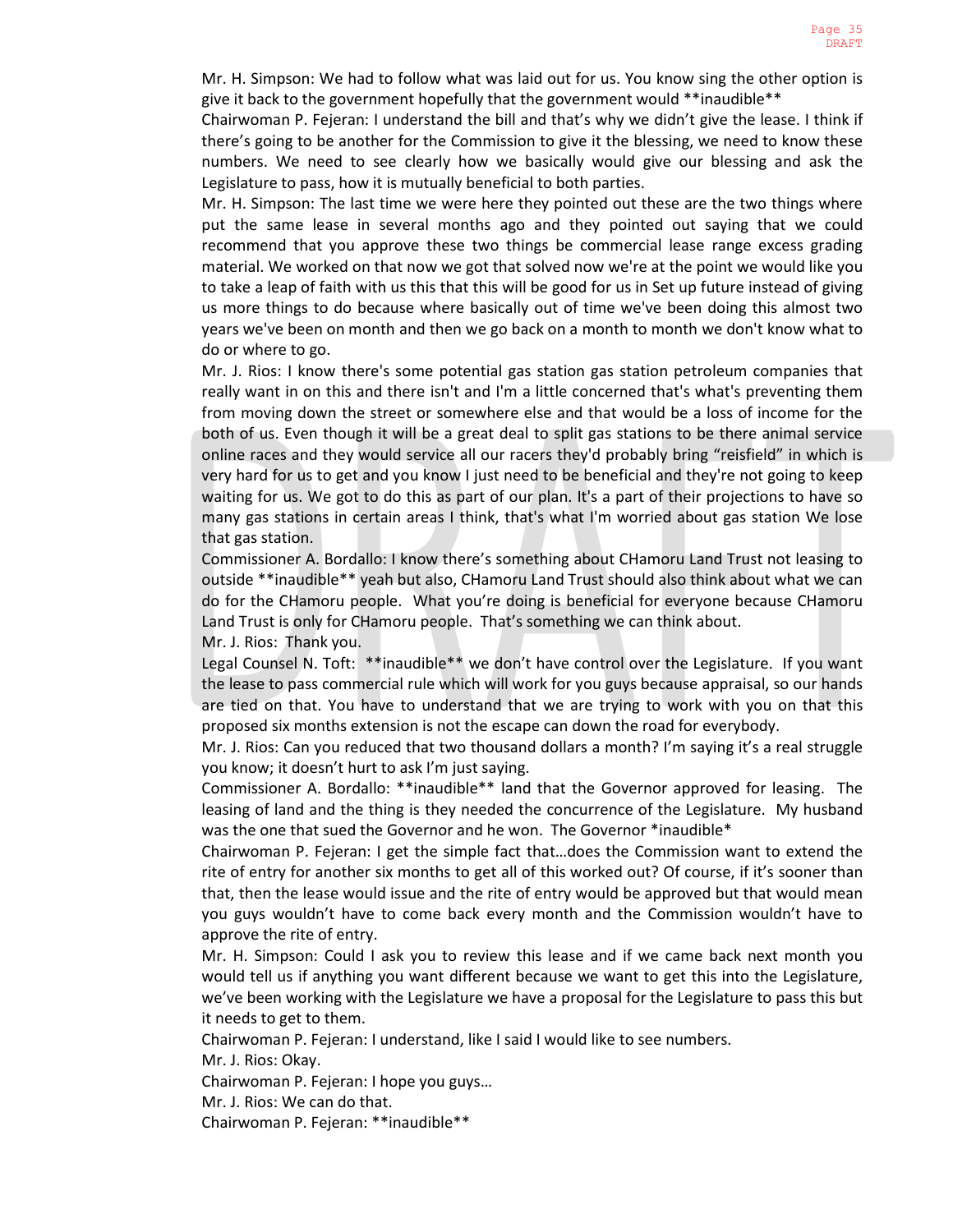Legal Counsel N. Toft: Then when you get the support of Director Hattig \*\*inaudible\*\* review the whole lease.

Chairwoman P. Fejeran: After \*\*inaudible\*\* when we review the next \*\*inaudible\*\*

Mr. H. Simpson: \*\*inaudible\*\*

Chairwoman P. Fejeran: Yeah.

Commissioner A. Bordallo: A financial statement.

Mr. H. Simpson: Okay.

Chairwoman P. Fejeran: \*\*inaudible\*\* then I'll see your future plan. So…

Program Coordinator III J. Cruz, Jr.: So, there's no potential lease on this what is its graded material or…

Mr. H. Simpson: No, we want to sell the graded material we want to hold it with what we're doing.

Commissioner A. Duenas: So, you're going to sell it to them?

Mr. H. Simpson: Yeah, the guys, like I said the guys won't grate it for us if, unless we pay them. The way we pay them is we sell the material. They won't do it for free. In order to level the ground so we can build the track.

Program Coordinator III J. Cruz, Jr.: How would your account for the graded material be used? Mr. H. Simpson: By doing a topo survey. This… the letter from those guys.

Program Coordinator III J. Cruz, Jr.: Is this in the lease?

Mr. H. Simpson: Yeah, it's in there. This couple \*\*inaudible\*\* they've already gone out there surveyed the property, so we know what the ground looks like before they graded.

Program Coordinator III J. Cruz, Jr.: The survey started?

Mr. H. Simpson: They surveyed yeah. With that permit we're clearing the top to see down to the ground. To get down to the ground then you do the survey. Then after the survey is done, then we'll start the grading.

Program Coordinator III J. Cruz, Jr.: Just the \*\*inaudible\*\*

Mr. H. Simpson: No that's the fill that's Hawaiian Rock. That one is the grading permit.

Program Coordinator III J. Cruz, Jr.: This one says \*\*inaudible\*\*

Mr. H. Simpson: \*\*inaudible\*\*

Program Coordinator III J. Cruz, Jr.: Just so we would get a better understanding.

Mr. H. Simpson: Oh sorry, this is the fill, this is the grading. When I say grading, grading has filling so fill the ground. This one is just to fill in the hole. What the drag strip is going to be. This one is the shape the ground \*\*inaudible\*\* when you get a permit, the Public Works measures how much from here to here and they charge you for grading it and for filling it. \*\*inaudible\*\* that's why we get charged for grating and filling it but the excess material is what gets sold.

Program Coordinator III J. Cruz, Jr.: What does it mean by no \*\*inaudible\*\*

Mr. H. Simpson: That means that any of the holes that \*\*inaudible\*\* we're not bringing in anything else in because on that one we…on the imported fill \*\*inaudible\*\* that's a separate permit.

Program Coordinator III J. Cruz, Jr.: \*\*inaudible\*\*

Mr. H. Simpson: Yeah.

Program Coordinator III J. Cruz, Jr.: You're filling it with limestone?

Mr. H. Simpson: Yeah, we're filling it with limestone but they didn't call out imported fill but we're filling holes but we are not taking from our property, Hawaiian Rock is taking it from their property and filling it back in.

Program Coordinator III J. Cruz, Jr.: I see. When we conducted an inspection last year if I recall there's grating the highway black…what's it called.

Chairwoman P. Fejeran: Asphalt

Program Coordinator III J. Cruz, Jr.: That was being used to fill some areas. It's not necessarily true that limestone was used? Is that what…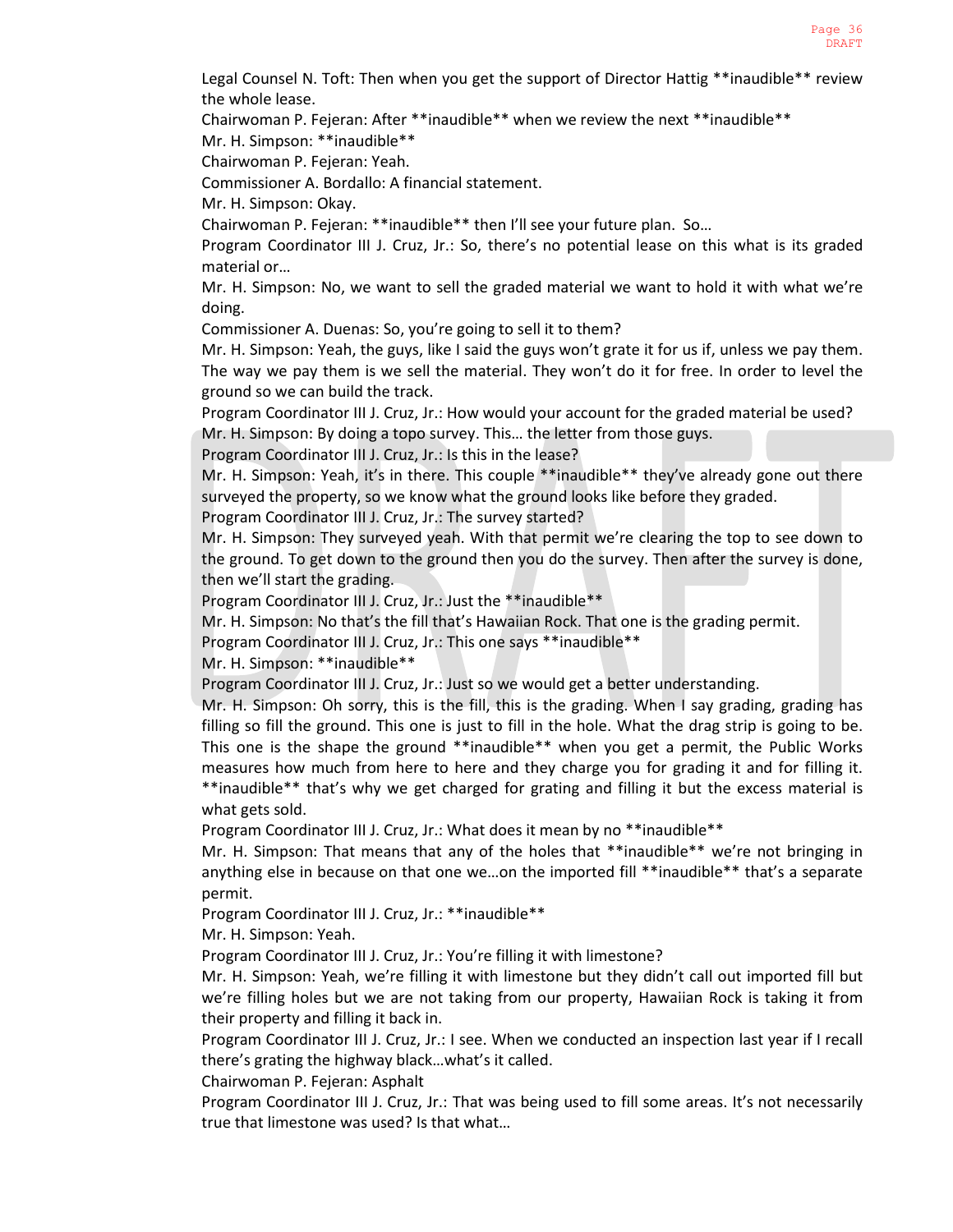Mr. H. Simpson: You can consider that limestone I mean it's made out of limestone asphalt. Program Coordinator III J. Cruz, Jr.: I'm only asking because when we write up our report what \*\*inaudible\*\* this permit, the date of the application was 2016. Is it still valid?

Mr. H. Simpson: Yeah.

Program Coordinator III J. Cruz, Jr.: I think this has an expiration date.

Mr. H. Simpson: They are expiring next month.

Program Coordinator III J. Cruz, Jr.: So, this is why…

Mr. H. Simpson: \*\*inaudible\*\*

Program Coordinator III J. Cruz, Jr.: 2017

Mr. H. Simpson: Yeah, so, the application we don't have to wait a year. The application is a year from when it's actually \*\*inaudible\*\* then you have to get it renewed.

Program Coordinator III J. Cruz, Jr.: This one doesn't need?

Mr. H. Simpson: It will need approval and a year after \*\*inaudible\*\*

Program Coordinator III J. Cruz, Jr.: The date of application…

Mr. H. Simpson: Not application date.

Program Coordinator III J. Cruz, Jr.: Approval. \*\*inaudible\*\*

Mr. H. Simpson: Yeah \*\*inaudible\*\*

Program Coordinator III J. Cruz, Jr.: So, there's no date?

Mr. H. Simpson: With the application, \*\*inaudible\*\*

Chairwoman P. Fejeran: Oh yeah, June twenty-fourth, the final \*\*inaudible\*\* even though they applied that way…

Mr. H. Simpson: It takes a long for these things.

Chairwoman P. Fejeran: Just so I am understanding this, clearing and grading permit, you're excavating one point seven million cubic yards, and you're using three hundred and seven of that to build. So, the excess being sold is one point seven million?

Mr. H. Simpson: Approximately.

Chairwoman P. Fejeran: If you can get us that information that would go a long way. Mr. H. Simpson: Okay.

Chairwoman P. Fejeran: Also, I'm sure you already have your phases of construction…

Mr. H. Simpson: We don't have no phases of construction because right now we don't have any money. The way we finance in the beginning was, I want to thank your late husband because he really made this go through. The tax credit that we get through GEDA in nine million dollars' worth of tax credits we started using \*\*inaudible\*\* but we were closed down in 2007, the record of decision came out and the military wanted that for a firing range so we stopped working. In that time through Senator Ben Pangelinan, took a million dollars away for something else \*\*inaudible\*\*.

Chairwoman P. Fejeran: If you don't have the construction phase give us what you have.

Program Coordinator III J. Cruz, Jr.: \*\*inaudible\*\*

Mr. H. Simpson: \*\*inaudible\*\*

Mr. J. Rios: For off-roading.

Program Coordinator III J. Cruz, Jr.: We're not too sure yet when we'll be available.

Mr. H. Simpson: We'll show you around and make sure you see everything.

Program Coordinator III J. Cruz, Jr.: When we do our site visits, we make sure we get every \*\*inaudible\*\*.

Mr. H. Simpson: You want to do a surprise visit?

Program Coordinator III J. Cruz, Jr.: \*\*inaudible\*\*

Mr. J. Rios: That's no problem \*\*inaudible\*\*

Program Coordinator III J. Cruz, Jr.: \*\*inaudible\*\*

Mr. H. Simpson: A scheduled visit so we can show you everything. \*\*inaudible\*\* a unique thing to build something that is world class basically because it looks so good follow a race track you see the ocean the background it comes back.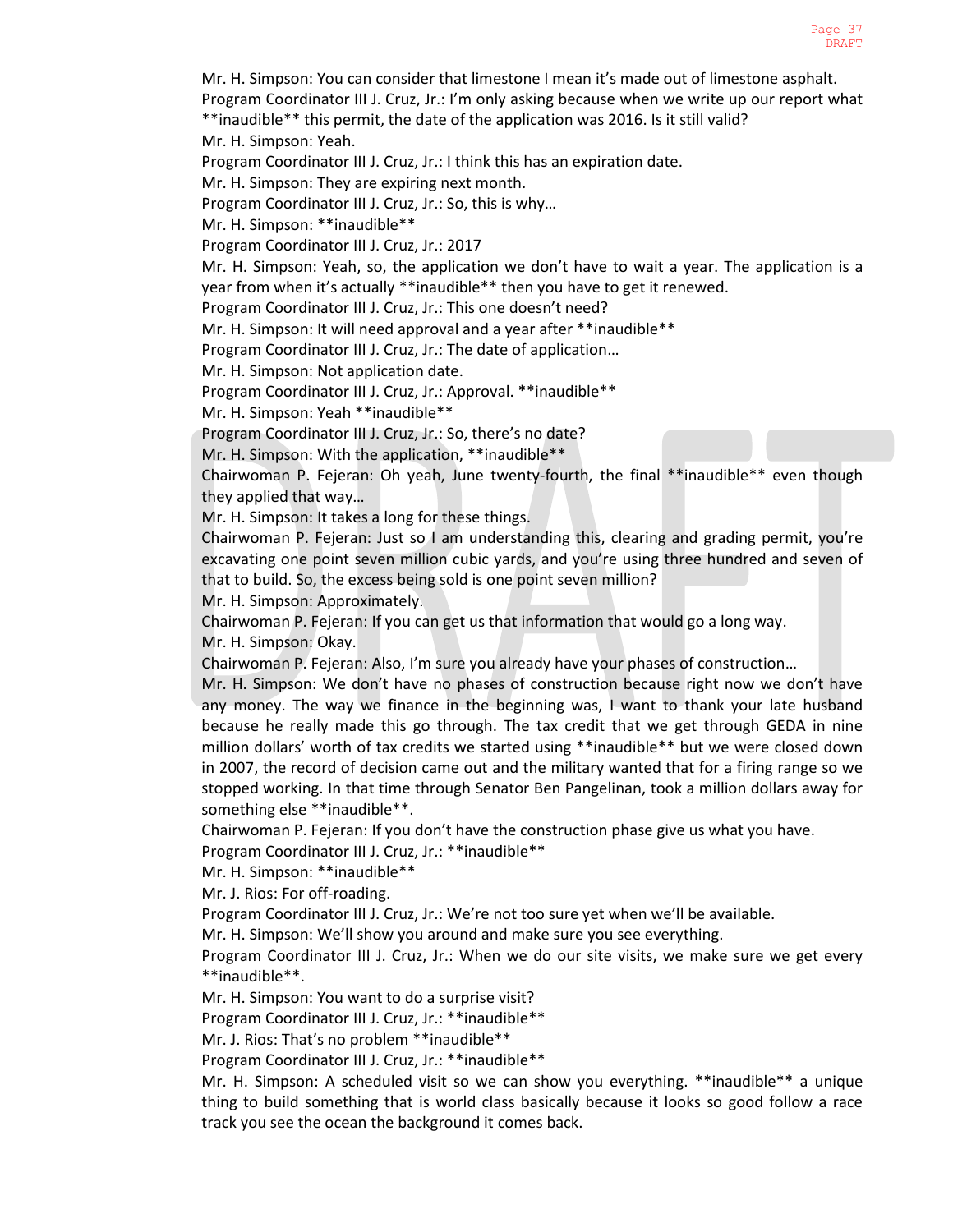Chairwoman P. Fejeran: Like a video game.

Mr. H. Simpson: Like a video game. Really good \*\*inaudible\*\* the government gets paid back for its tax credit while it helps in doing this and helping the people who use it now. Having a safe place to go. When the grand prix happens and the influx, that's something it's another major \*\*inaudible\*\*.

Chairwoman P. Fejeran: I think the priority for now is to \*\*inaudible\*\* we're looking at probably from December 1, 2019 to May 30<sup>th</sup>, 2020 providing the Right-of-Entry. Are there thirty-one days in May? Okay \*\*inaudible\*\* I think a motion…

Program Coordinator III J. Cruz, Jr.: \*\*inaudible\*\*

Chairwoman P. Fejeran: Right-of-Entry.

Commissioner A. Bordallo: \*\*inaudible\*\*

Mr. H. Simpson: We would really like you to look at it before next meeting so we can take it to the Legislature. Thank you very much.

Commissioner A. Bordallo: I would like to make a motion to…what is…

Mr. H. Simpson: It's the Guam Racing Federation

Commissioner A. Bordallo: Guam Racing Federation Right-of-Entry to their property from December 1, 2019 to May 31, 2020.

Commissioner A. Santos: I second it.

Chairwoman P. Fejeran: A motion has been made and seconded. Is the extension doable to include a Right-of-Entry? Can we extend a Right-of-Entry?

Legal Counsel N. Toft: Yes.

Chairwoman P. Fejeran: Okay, further discussion?

All Commissioners: No.

Chairwoman P. Fejeran: All in Favor?

All Commissioners: Aye.

Chairwoman P. Fejeran: Aye's have it.

Mr. J. Rios: Thank you.

Chairwoman P. Fejeran: Thank you. We appreciate it. Alright, so that, we're way passed our time. I don't have any public comment, I think that's got to be some kind of world record. No public comments. I would like to, if we could table the remaining items, if there's anything super pressing \*\*inaudible\*\*.

Commissioner A. Bordallo: Unless you want to continue.

Chairwoman P. Fejeran: Oh continue? Until?

Commissioner A. Bordallo: \*\*inaudible\*\*

Chairwoman P. Fejeran: I don't know.

Commissioner A. Bordallo: Yes…

Chairwoman P. Fejeran: I also want to put on the agenda that we are scheduling a discussion as soon as possible.

Program Coordinator III J. Cruz, Jr.: \*\*inaudible\*\*

Commissioner A. Bordallo: \*\*inaudible\*\*

Chairwoman P. Fejeran: We will continue the agenda at the next meeting?

Commissioner A. Bordallo: Yes.

Program Coordinator III J. Cruz, Jr.: Do we do a continuance for the announcement?

Legal Counsel N. Toft: \*\*inaudible\*\*

Chairwoman P. Fejeran: Continuance for this meeting on this announcement, so new announcement of an executive session?

Legal Counsel N. Toft: You can combine them.

Chairwoman P. Fejeran: Will you provide us…

Program Coordinator III J. Cruz, Jr.: What will it say? I don't know how that would affect our \*\*inaudible\*\*

Legal Counsel N. Toft: \*\*inaudible\*\*